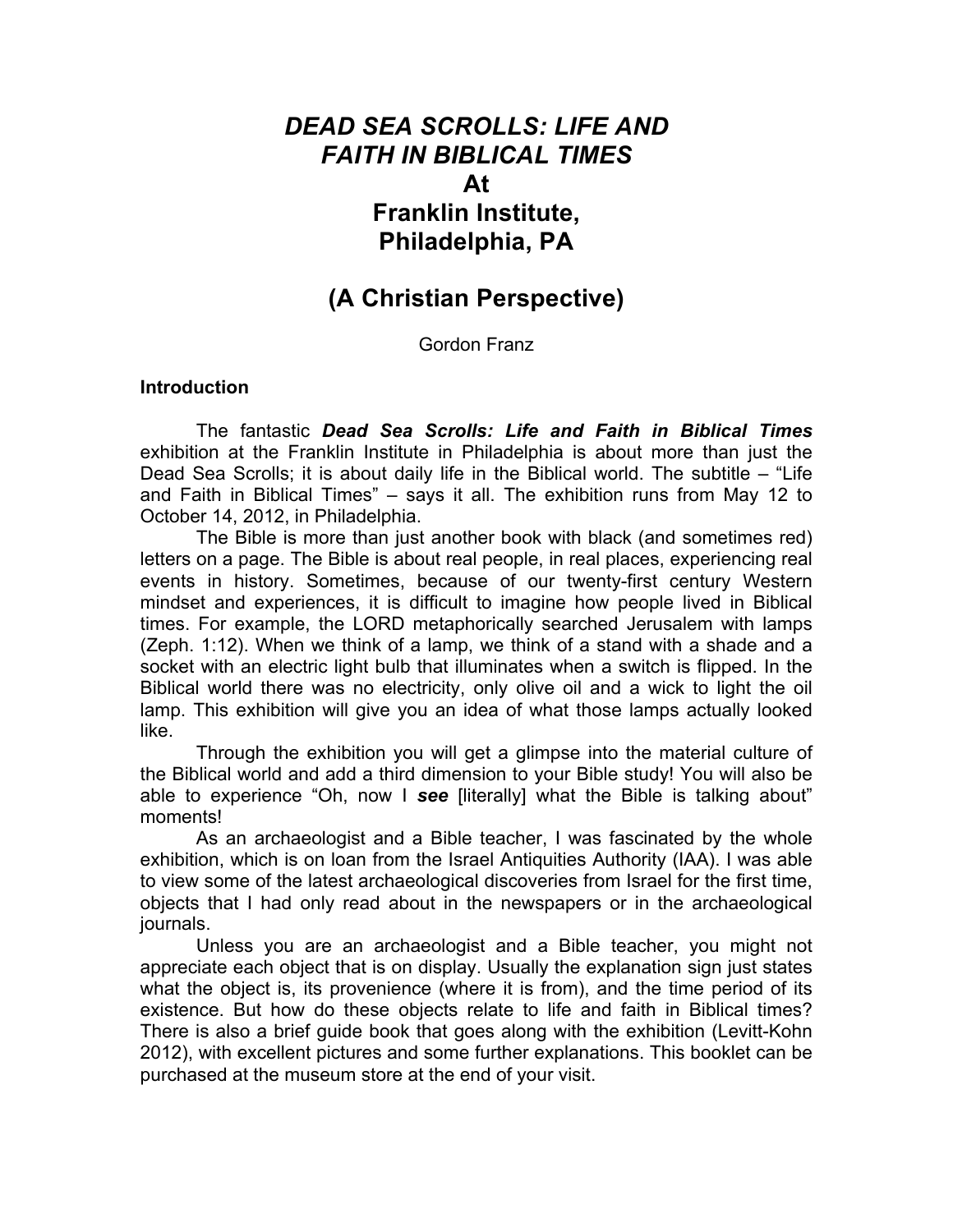I have written this 38-page guide to supplement the display signs and guidebook. It is written specifically for an Evangelical Christian audience, but others will find it helpful as well. The guide can be used for a self-guided tour of the exhibition by home-schooled students, Christian school classes, Bible study groups, Sunday school classes, church youth groups, and individuals who are interested in the world of the Bible.

The views expressed in this guide are my own and may not be those of the Franklin Institute or the Israel Antiquities Authority. I wrote it to encourage people to visit this fantastic collection of Biblically related objects with the hope that after the visit a person will have a better appreciation for Biblical archaeology and how it can enhance our understanding of the peoples, places, and events in the Bible. So go, learn, and enjoy.

#### **How to Use this Guide**

This guide is not exhaustive, but rather, selective. I have listed each display sign in sequential order so the viewers can locate where they are in the exhibition. I have selected objects that can illustrate the Biblical text and provided commentary for them.

My suggestion on how to use this guide would be to print out this essay and take it with you to the Dead Sea Scroll exhibit in Philadelphia. Before you go, however, read through the guide to familiarize yourself with the objects you will see and look up the Biblical references. The displays are listed in sequential order as you walk through the galleries.

It would also be helpful to visit the exhibitions website in order to familiarize yourself with some of the objects that are on display at the site. Website: www.fi.edu

When you visit, if your eyesight is not the best, you may want to bring a magnifying glass because some of the details on the objects that are displayed are tiny and otherwise hard to see (the ancients had far better eye-sight then we have today!). The exhibition halls are also dimly lit so you may want to consider bringing a small flashlight to read this guide.

In this guide there are links to other essays that I have written that relate to the object being viewed or issues being discussed. You may want to print them out and read them before your visit, or wait until you have seen the objects and then use them as a review. I have also provided a bibliography at the end for those who would like to follow-up on some of the objects that are discussed.

Throughout the exhibition, the presenters use BCE (Before the Common Era) and CE (Common Era) to acknowledge cultural diversity. In this guide, however, the Lord Jesus will be honored by using BC (Before Christ) and AD (*Anno Domini*, Latin for "in the year of our Lord").

I trust you will enjoy your visit as much as I did mine. My prayer is that you will glean insights into the Scriptures that will help in your walk with the Lord. Shalom, enjoy, and God bless your visit.

# **"In the Beginning"**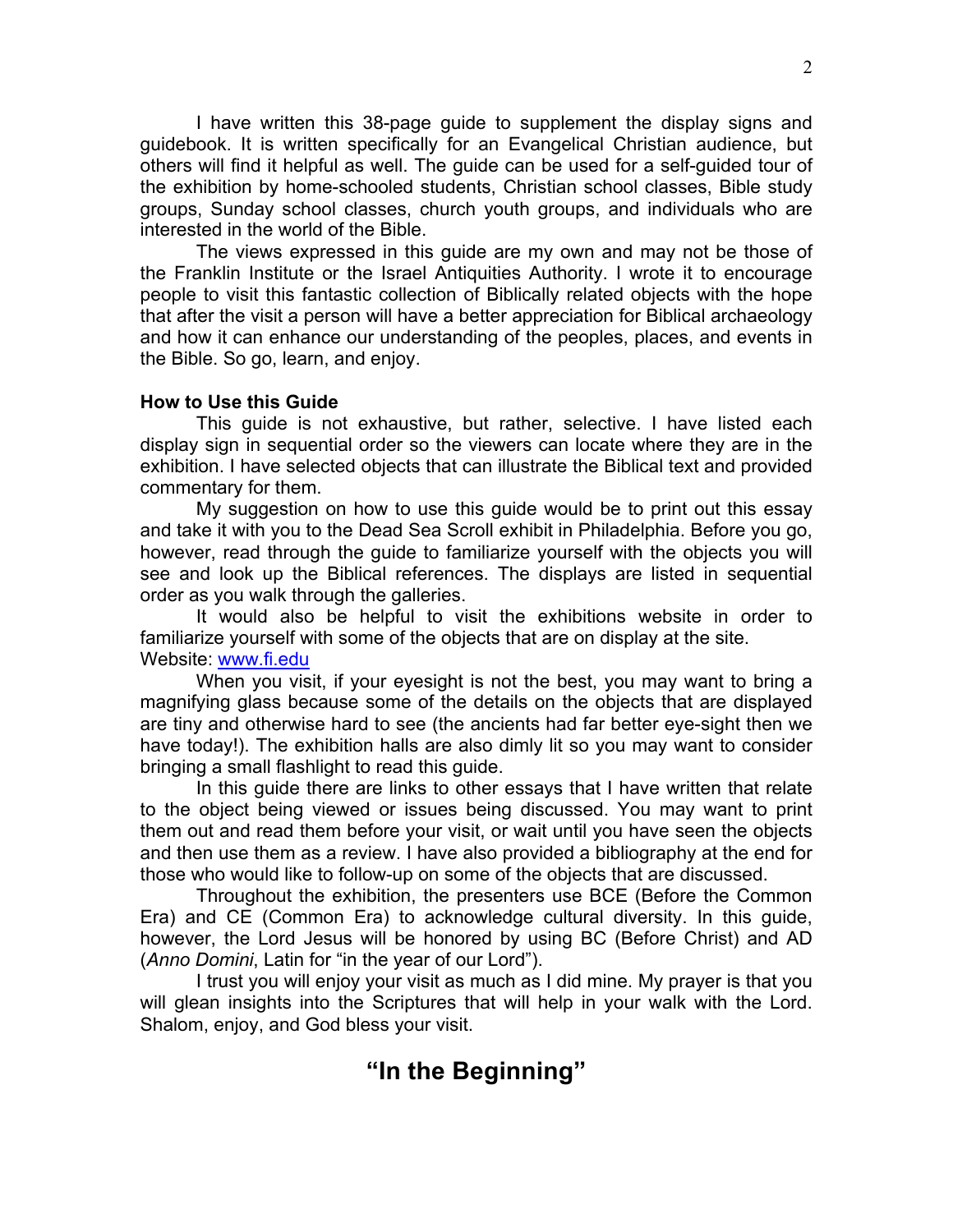The first two rooms set the stage for the rest of your journey through time (Biblical History) and space (the Land of Israel). In the first room, Genesis 12:1 is written on the wall and voices states in Hebrew and English the call of Abraham to leave Ur of the Chaldeans: "Now the LORD had said to Abram: 'Get out of your country, from your family and from your father's house, to a land that I will show you.'"

In the second room, there are three jars that represent, in my opinion, the life and faith of the Biblical world in the three parts of this exhibition. The first jar is a LMLK storage jar that contained wine from Hebron; also known in the archaeological jargon as a "484" jar that was excavated at Lachish. It came from the destruction level of Lachish level III that was caused by Sennacherib, king of Assyria, in 701 BC. This represents the life and faith of the Israelite period recorded in the Hebrew Scriptures, or Old Testament. The second jar is a stone vessel of the Second Temple period, the time of the Lord Jesus. It was excavated in Jerusalem. This represents the life and faith during the Second Temple period and the events recorded in the Gospels and Book of Acts. The last jar is one of the storage jars from Qumran that contained some of the Dead Sea Scrolls, the centerpiece of this exhibition.

# **The Journey Begins**

- **Where Past and Future Intersect**
- **Ottoman Period (AD 1516-1917)**
- **Mamluk Period (AD 1250-1517)**
- **Crusader Kingdom (AD 1099-1291)**

## • **Fatimid Period (AD 909-1171)**

The **gold brooch** (#1) was found by a student of mine named Howard from Trinity Evangelical Divinity School in Deerfield, IL during a field trip to Caesarea. We were setting up our picnic lunch near the Byzantine Street with the emperor statues in March 1988. I told the students, "If you would like to look for ancient coins before lunch, go into the banana grove nearby and look for what appears to be green buttons." I did not tell them that any coins found are usually so corroded that they easily fall apart.

Howard came back and showed me the brooch and asked if it was anything important! I replied in the affirmative and reminded him that the antiquities law required that he turn it over to the Department of Antiquities of the State of Israel. He gave it to me to turn over because they were leaving the country the next day.

I took the brooch over to the Rockefeller Museum and handed it to my friend Dr. Joe Zias, the chief anthropologist for the Department of Antiquities. He was floored. Excitedly he said, "I can't believe it. We have an honest tourist!" I quipped, "He better be honest; he's a seminary student!" I am glad he gave it to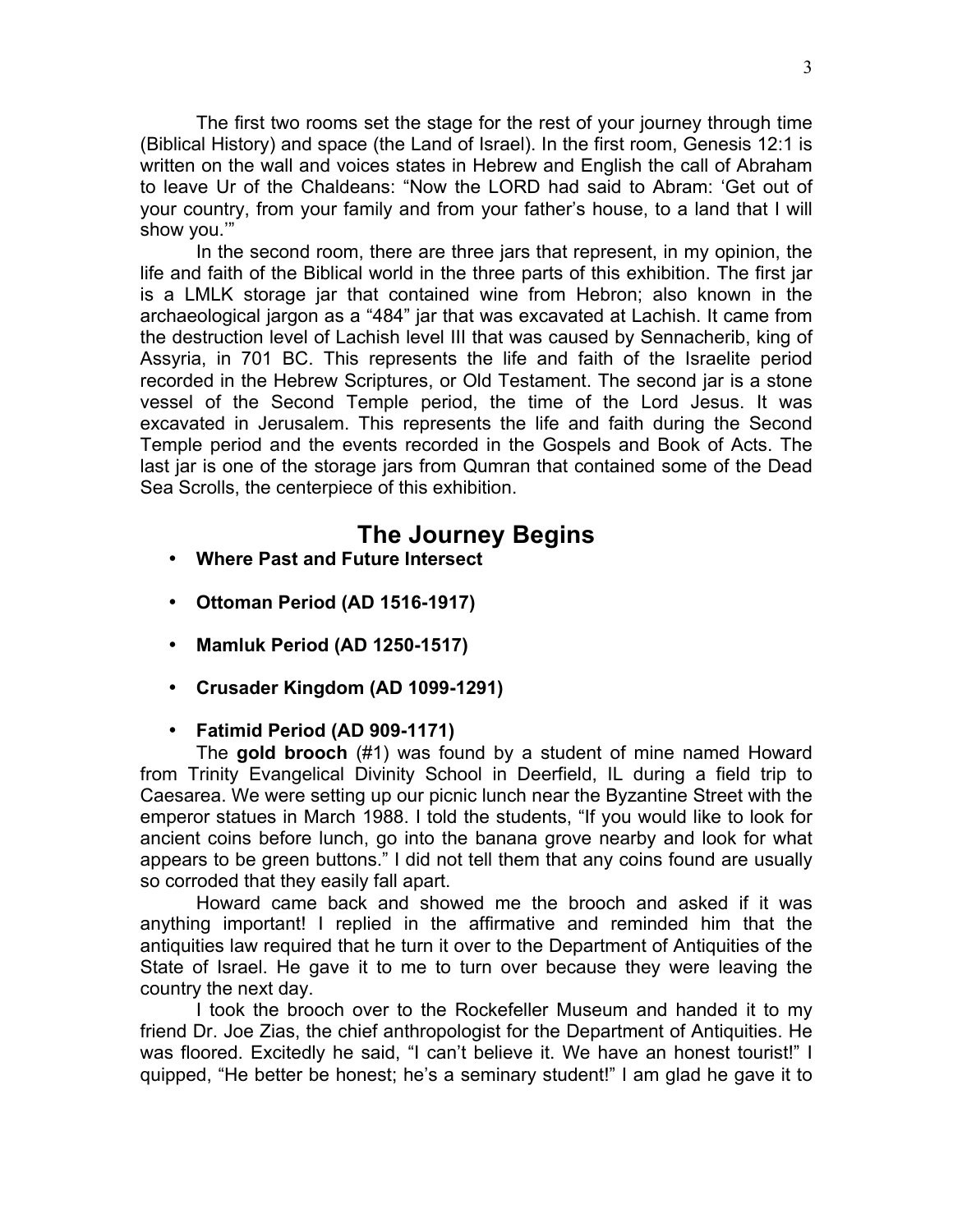me to turn over to the Department of Antiquities so now you can enjoy this beautiful object.

In its original form, it was concaved and one half of a spherical wired gold bead. It is "flower-shaped: six heart-shaped petals emerge from a central stamen" (Amitai-Press 1992: 171). There was an identical half that was joined together and a string placed through the center holes. "The gold-working techniques are characteristic of earrings, necklace elements (beads and pendants) rings and pins produced in the Fatimid period," or the  $11<sup>th</sup>$  century AD (Amitai-Press 1992: 171).

- **Early Islamic Period (AD 638-1099)**
- **Byzantine Empire (AD 325-638)**
- **Roman Empire (63 BC-AD 313)**

This **Judea Capta coin** (#2) was struck during the reign of Emperor Titus by the mint at Caesarea-by-the-Sea. It commemorated the victory of the Roman Empire over the Jewish people in Judea and Galilee who revolted from AD 66 until the revolt was finally put down in AD 70 with the destruction of Jerusalem. Masada, however, did not fall until AD 73.

General Titus, the son of Emperor Vespasian, led the Roman army in the attack and subsequent destruction of Jerusalem. Josephus, the First Century AD Jewish historian, records: "Thus was Jerusalem taken in the second year of the reign of Vespasian on the eighth of the month Gorpiaeus [September 26, AD 70]. Captured on five previous occasions, it was now for the second time devastated" (*Jewish Wars* 6.435; LCL 3:501). Coincidently, Solomon's Temple was destroyed the same day on the Jewish calendar as Herod's Temple!

In the First century AD there were no 24/7 news broadcasts, with blow-byblow coverage, to inform the Roman world what had taken place in Judea. The Romans, however, were very clever and used coins as a propaganda tool. Coins were something everybody handled, from the richest to the poorest. When someone got a coin that said, "Judea Capta" they understood the message: "Don't you think about revolting. If you do, we will do to you what we did to them!"

When Emperor Titus died in AD 81, he was deified by the Roman Senate and a **Triumphal Arch**, [Image] depicting his conquest of Jerusalem and deification, was constructed in his honor.

For Further Study: The Arch of Titus and the Olive Tree of Romans 11

#### http://www.lifeandland.org/2010/02/the-arch-of-titus-and-the-olive-tree-ofromans-11/

After the death of Titus, his brother Domitian became emperor. He was different than Titus. He could not wait to die in order to be deified, so in AD 86, he deified himself! His coins reflect this and they were used as subtle propaganda against the Jewish people and the Christians.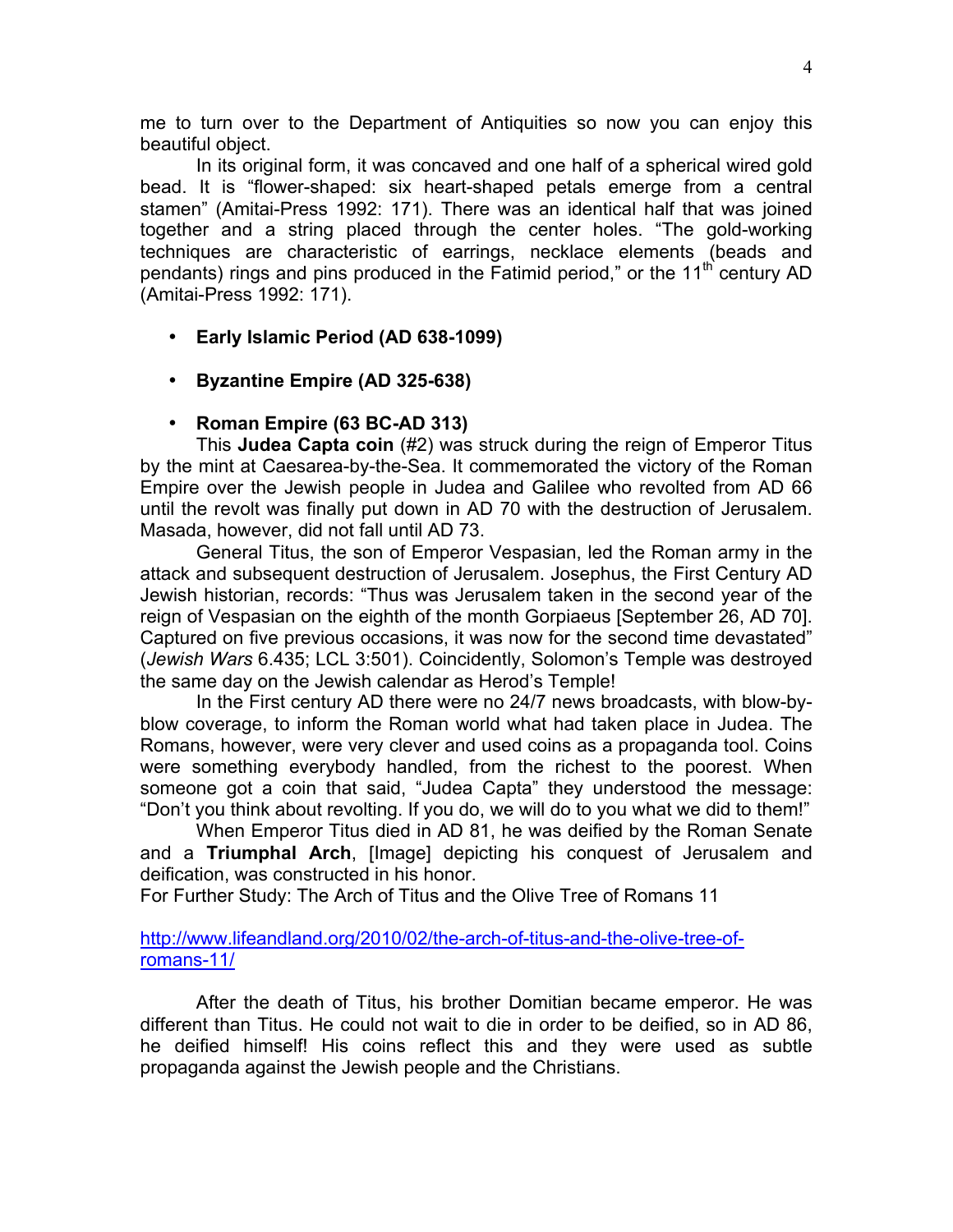For Further Study: Propaganda, Power, and the Perversion of Biblical Truths: Coins Illustrating the Book of Revelation

http://www.lifeandland.org/2009/02/propaganda-power-and-perversion-of-biblicaltruths-coins-illustrating-the-book-of-revelation/

## • **Persians, Greeks, and Hasmoneans (539-37 BC)**

There are three silver Yehud coins on display. Yehud was the name of the Persian province of Judea (Hendin 1996: 53-59). These small coins usually have the tiny Paleo-Hebrew word YHD written on them.

## • **Iron Age II: Judah and Israel (1000-586 BC)**

An Iron Age house was discovered in the Western Wall excavation. The walls were preserved to a height of 2 meters. The house dates to the  $7<sup>th</sup>$  century BC. It was located about 100 meters from the Temple Mount. A **stamp seal** was found in the house with the name **"Belonging to Netanyahu, son of Yaush"** (#1) on it. This seal, made of semi-precious stone and elliptical in shape, measured about 1.1 cm x 1.4 cm. It is divided into three panels. The top one has four pomegranates in it, the bottom two, the names of the son and his father. Both names are known from the ancient sources. Netanyahu is mentioned in the Bible (1 Chron. 25:12; 2 Chron. 17:8; Jer. 36:14; 40:8; 41:9). Yaush is found on the Lachish letters (*ANET* 322). Unfortunately the two names do not appear together so identification with a person mentioned in the Bible can not be made.

These four **clay bullae** were discovered in a private house near the Gihon Spring dating to the  $9<sup>th</sup>/8<sup>th</sup>$  centuries BC. They include a Phoenician ship (#1); a large fish with a fisherman in a boat (#2); a winged figure with the cartouche of Thutmose III (#3); and humans (#4; Reich, et. al. 2007: 154-157; Reich 2011: 210-219). The Elad Foundation should be commended for investing time and money into this important wet-sifting project that recovered these, and other objects. Otherwise, they would be lost to history forever! [For other bullae from this house, see the **Sign of Royalty** display].

A jar handle from Tel el-Hamma with an inscription that has the name Ahab on it and it dates to the 10<sup>th</sup> century BC.

## **Ivory plaque from Hazor**

**Bet David (House of David) stele** from Tel Dan [Image]. The fragments of this Aramaic stele were found during the 1993 and 1994 seasons in the piazza in front of the outer Israelite city-gate. The stele, dating to the 9 century BC, mentions the "house of David" and includes portions of the names of King Jehoram (of Israel) and King Amaziah (of Judah). This is the first, and earliest, time the name of King David appears in an extra-Biblical text.

## • **Iron Age I – The Early Israelites (1200-1000 BC)**

The **Merneptah Victory Stele** [Image] was excavated by Sir Flinders Petrie in 1896 at Thebes in Egypt. This black granite stele was inscribed by Pharaoh Merneptah, who reigned from 1213 to 1203 BC, to commemorate his victory over the Libu and the Libyans. It also commemorated an earlier defeat of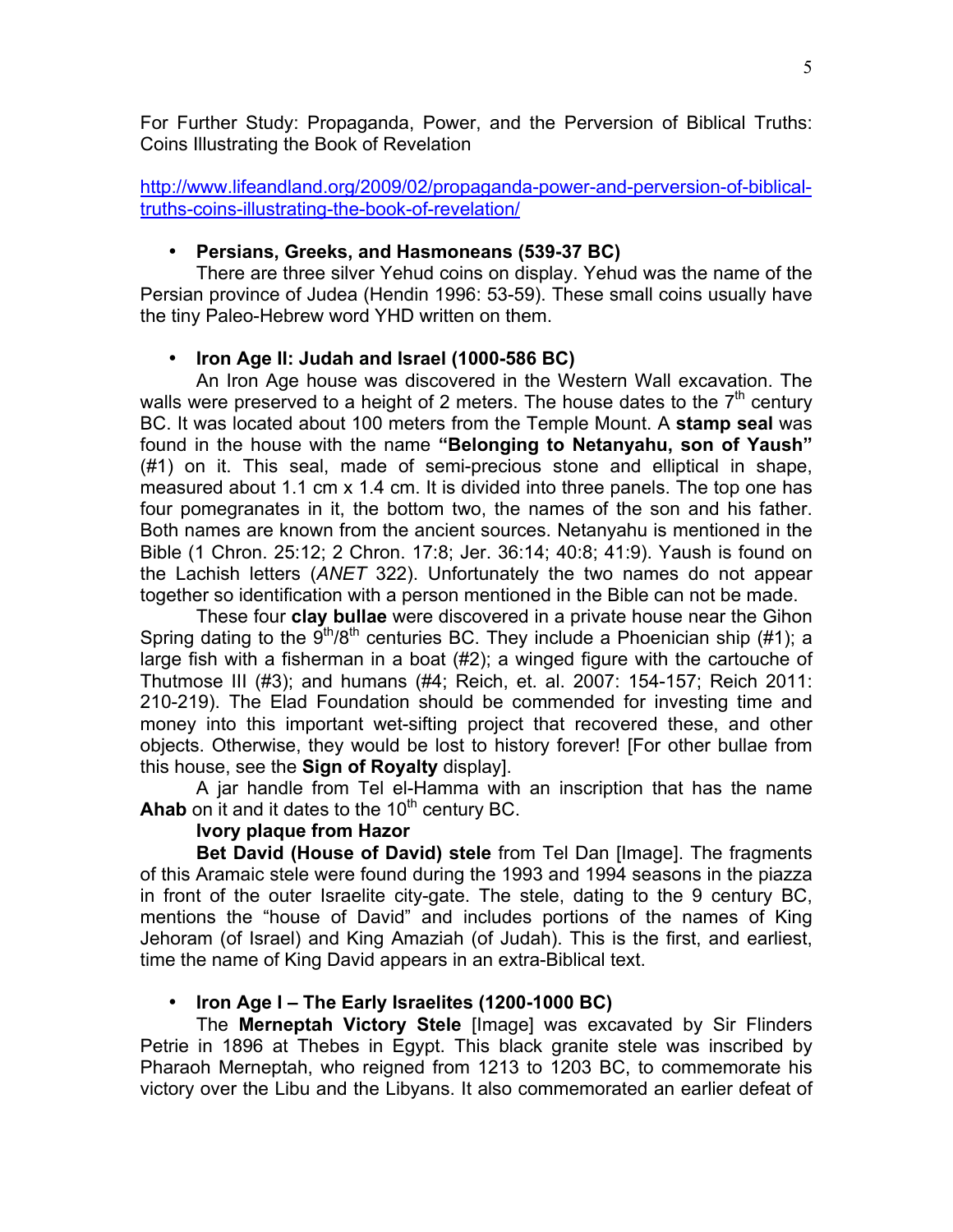Ashkelon, Gezer, Yanoem and Israel. This may be the first mention of Israel in the Land of Canaan and shows it was an established political force in the late 13<sup>th</sup> century BC.

## • **Israelite Beginning**

Genesis 12:2

A large **decorated pithos** (#3) was found in an Iron Age 1 pit in Area A-4 at the northern city of Hazor (1200-1000 BC). Hazor is the largest archaeological site in the land of Israel. It is 200 acres in size and consists of an Upper City (acropolis) and Lower City. This vessel was used for storing grain. It has in relief on the side an Ibex with a bird above it. The ibex, or mountain goat, is known for its long, curving horns and is mentioned four times in the Scriptures (1 Sam. 24:2; Job 39:1; Ps. 104:18; Prov. 5:19). On the rim of the vessel is what appears to be a paw of an animal, possibly a lion. Most likely it was kept by the individual who threw the pithos into the pit in the Iron 1 period.

# **The Israelite "Four-Room House"**

"Through wisdom a house is built, and by understanding it is established" (Prov. 24:3).

Most of the houses that were built during the Iron Age were the typical Israelite "Four Room House" (Levitt-Kohn and Ben-Ami 2012: 10). This rectangular house would have an entrance to a long, open-aired courtyard with two roofed-over long rooms on either side, as well as a roofed-over broad room in the back. Interestingly, the tombs (the "eternal home"  $-$  Eccl. 12:5) were patterned after the earthly home (Franz 2002: 85-91).

For Further Study: "At Home in Death": An Archaeological Exposition of Psalm 49:11

http://www.lifeandland.org/2009/02/%e2%80%9cat-home-in-death%e2%80%9dan-archaeological-exposition-of-psalm-4911/

## • **Building Stones**

These stones were from an ancient house that was built in the City of David. Houses usually had stone foundations with mud-brick walls and wooden beams with thatched roofs overlaid with mud and grass growing on top (Ps. 129:6; Isa. 37:27).

## • **Vessels Used in Household Activities**

The **storage vessels** (far left) are used to store grains or liquids. The **cooking pots** (#4 left of oil lamps) are used to cook the meal. The **kraters** (#5 left) are used to serve the meal with a ladle. The **bowls** (#5 far right) are used to eat from. The best way to remember these four vessels are their functions from the field to the table. All these vessels have to do with food preparation. The grain is harvested, the olive oil is pressed, and the grapes are pressed to begin fermentation. The figs, raisins, grain, olive oil, wine, etc. are placed in **storage vessels**. As the food is needed, it is taken out of the storage vessels and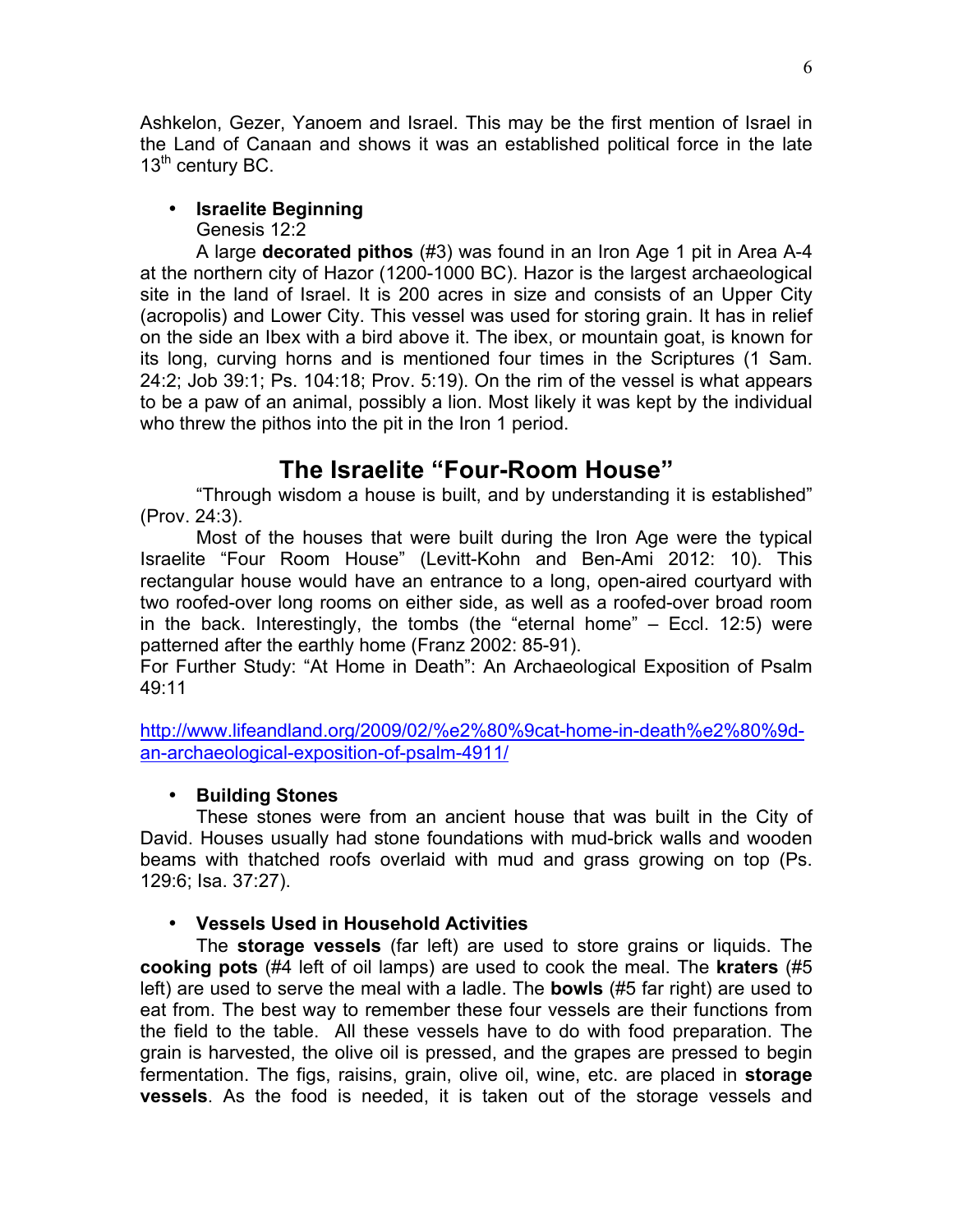prepared over a fire in **cooking pots**. From there, the food is placed in **kraters** and put on the dining room table. Each individual had a **bowl** from which to eat their meal.

On the floor are **oil lamps** (#4). These lamps were made from saucers that had their sides pinched to form a nozzle. Olive oil was poured into the bowl, a wick placed into the spout, and lit to provide light. The Prophet Zephaniah had these kinds of oil lamps in mind when he stated: "And it shall come to pass at that time that I [the LORD] will search Jerusalem with lamps, and punish the men who are settled in complacency, who say in their heart, 'The LORD will not do good, nor will He do evil'" (1:12).

The **jar with three handles and a spout** has a small juglet in the spout (#5 center). An Israelite widow was in debt and the creditors were about to take her two sons and make them slaves. The Prophet Elisha asked her what she had in her house. She replied all she had was a **juglet with olive oil** in it. [The vessel being spoken of in this passage is about the size of the one on the three handled jar]. Elisha instructed her to gather all the empty vessels, probably storage vessels, and pour the oil from that small juglet into those vessels. She poured the oil from the small juglet into the empty vessels until she ran out of vessels, then the oil stopped. This miraculous intervention by the Lord provided the funds to pay off her debt and she and her sons could live on the income from the rest (2 Kings 4:1-7). Little is much when God is in the picture!

The **cooking pot** (#4 left of oil lamps) was placed over a fire to make stew. Sometimes wood was used for the fire, other times *Poterium* shrubs were used for a quick, hot fire. Solomon wrote, "For like the crackling of thorns [*seerim* in Hebrew, the *Poterium* shrub] under a [cooking] pot, so is the laughter of the fool" (Eccl. 7:6; Hareuveni 1984: 66-68).

The **basalt grinding stone** (#2) was used to grind wheat grain into flour in order to make bread. The grinding process is very laborious and time consuming. The description of the "virtuous woman" in Prov. 31 states: "She also rises while it is yet night, and provides food for her household and a portion for her maidservants. … She girds herself with strength, and strengthens her arms" (31:15, 17). The grinding process will build up the arm muscles, as well as back muscles. Who needs to go to the gym when daily household chores will get your muscles in shape!

The **loom weights** from Lachish (#3) were used in the weaving of cloth and rugs.

## • **Beauty and Luxury**

The limestone **cosmetic bowls** (#1) are from Hazor, Megiddo, and Arad. Usually eye-lash liner or some other skin coloring is placed in the bowl, a metal eye-lash liner is dipped into the bowl, and the liner is applied to the eyes. Queen Jezebel would have used something like this to apply her make-up (2 Kings 9:30; cf. also Jer. 4:30; Ezek. 23:40).

The **decorated bone handle**  $(#3)$  is from Hazor and dates to the  $8<sup>th</sup>$ century BC. It has a deer grazing on the handle that is probably from the handle of a mirror.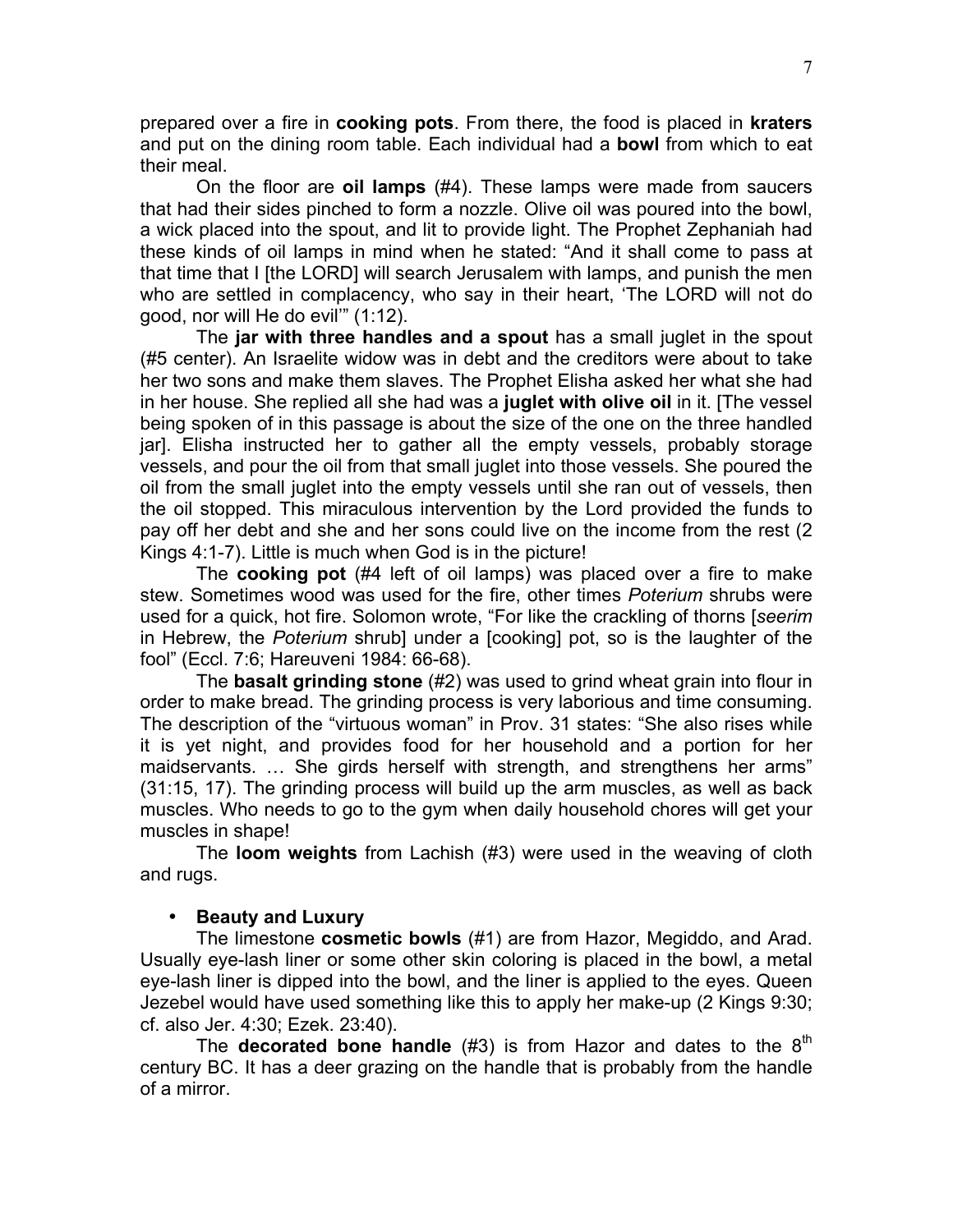In Isa. 3, the prophet lists a number of luxury items worn by the people of Jerusalem and condemns the people for their haughtiness (3:15-26). The people were more concerned with their outward adornment and appearance, rather than their walk with the Lord. The Apostle Peter addressed a similar issue in his day (1 Pet. 3:1-6).

#### • **Monumental Architecture**

Yigal Shiloh reports that the **limestone proto-aeolic capital** from Samaria (#W1 left) "was found in secondary use, southeast of the acropolis" along with two other capitals (1979:7). The other two proto-aeolic capitals (#W1 center and right) on display are from Megiddo.

One is reminded of the words of the Prophet Isaiah when he spoke of the reaction of the leadership in Samaria after a magnitude 8.2 earthquake hit the Middle East in the mid-8<sup>th</sup> century BC (Austin, Franz, and Frost 2000: 657-671). "The LORD sent a word against Jacob, and it has fallen on Israel. All the people will know – Ephraim and the inhabitants of Samaria – who says in pride and arrogance of heart: 'The bricks have fallen down, but we will rebuild them with hewn stones; the sycamores are cut down, but we will replace them with cedars'" (9:8-10). In other words, after the earthquake, the people of Samaria will rebuild their palaces and construct them bigger and better than before! The Prophet Amos predicted this earthquake two years before it happen (1:1). The earthquake was judgment on the Northern Kingdom's pride and arrogance which produced social injustices. The Prophet Isaiah points to the pride of Judah as the cause of the earthquake as well (2:10-22).

## • **Literacy in Ancient Israel**

The ancient Judeans could read and write. This is reflected by the large corpus of inscriptions found in archaeological excavations and the **abecedary from Lachish** (#1). This was probably a school boy's homework as he practiced his ABC's. The literacy of the people and their ability to read is also reflected in the Biblical records (Deut. 17:19; 31:11-19; 2 Kings 5:7; 19:14; 22:8, 10, 16; 23:2; Isa. 28:9-13; 29:11-12).

Letters were usually written on papyrus which was expensive. So as not to waste papyrus, the scribe practiced writing his letter on a potsherd, called an ostracon (singular, ostraca is plural). Fortunately for the archaeologist, the ostracon does not disintegrate or burn like papyrus, so they can be found in an archaeological excavation.

Archaeologists are always excited about finding inscriptions because that is how the ancients in the past can communicate with us in the present. We can learn much from these inscriptions. Sometimes they are historical inscriptions, other times religious in nature, still other times they are legal documents or economic texts.

At Tel Arad, a Judean fortress in the Eastern Negev Basin, over 80 Hebrew ostraca were discovered in the archaeological excavations conducted by Prof. Yohanan Aharoni in the 1960's. Three of them are exhibited here.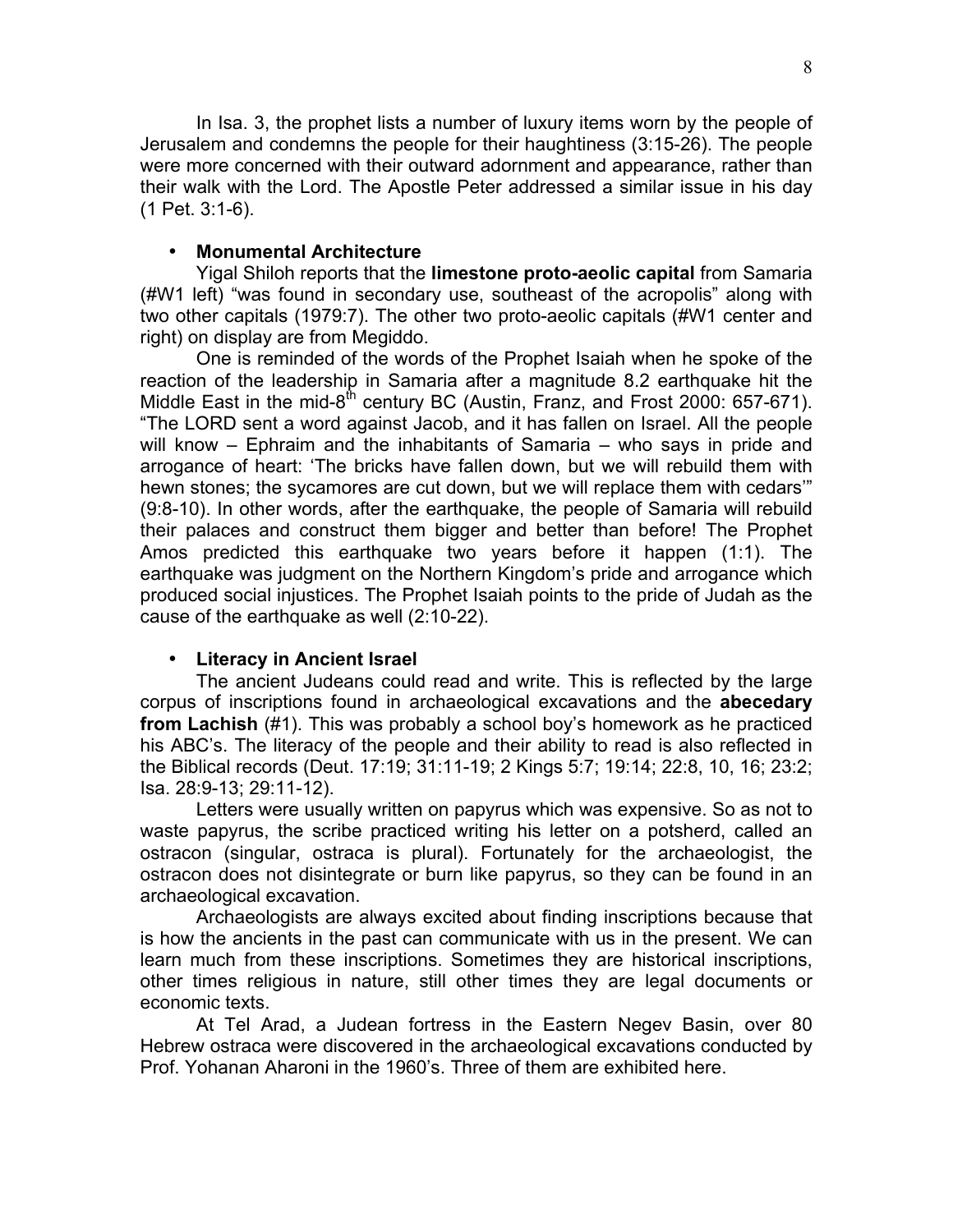**Arad Inscription #1** [Image]. Translation: "To Eliashib: And now, give the Kittyim 3 baths of wine, and write the name of the day. And from the rest of the first flour, send one homer of flour in order to make bread for them. Give them the wine from the aganouth vessels" (Aharoni 1981: 12-14). The three essentials of life: Grain, oil, and wine, are mentioned in this inscription. The LORD promised these three foodstuffs if they were obedient to His commandments (Deut. 11:13- 15).

**Arad Inscription #10.** (#4) Translation: "To Eliashib, and now: Give the Kittiyim 1 bath of wine and 200 loaves of bread. And one sealed jar of oil to Ben Obadiah, send in the hands of the Kittiyim."

Eliashib is the commander of the garrison at Arad. He is sending wine, bread and olive oil with the Kittiyim, Greek mercenaries from Cyprus that are fighting in the Judean army, to the son of Obadiah, the commander of the fortress that will receive the supplies from the Kittiyim. This inscription dates to the end of the  $7<sup>th</sup>$  century BC (Aharoni 1981:24-25).

**Arad Inscription #60**. (#5) Translation: "As all … I took (or weighed) 2+25 hekats. Shebanyahu 1. Mikneyahu, give to Gabriyahu 6."

Hekats is a grain measure, so this must be referring to weighing out wheat or barley to certain individuals (Aharoni 1981:90).

## • **Belonging to the King**

The 18 LMLK **storage jars** shown along the wall probably contain wine from the royal vineyards of King Hezekiah. The jars contained the supplies sent to the soldiers of the Judean garrisons defending Judah from the Assyrians at the end of the  $8<sup>th</sup>$  century BC.

These jars have four handles and are stamped with a seal impression that has a four-winged scarab or a two-winged disc. Above is the word "LMLK" (pronounced *La'melekh*) and is translated "belonging to the king." Below is usually the name of one of four cities: Hebron (#1; Josh. 15:54), Ziph (Josh. 15:55), Soccoh (#2; Josh. 15:48), and MMST (*Mameshat*). These cities are located in the Hill country of Judah in areas that are famous for their vineyards (Rainey 1982:57-62). MMST is probably to be identified with Ramat Rachel (Barkay 2006: 41-43), and Ziph and Sochoh are cities located south of Hebron.

The tribal territory of Judah was famous for its vineyards. In fact, when Jacob blessed Judah, he said there would be such an abundance of wine, that people would even wash their garments in it (Gen. 49:11)! The Prophet Isaiah composed a song of the vineyard that reflects the viticulture industry of Judah (Isa. 5:1-7).

If these jars are tapped, they give off a metallic sound. The reason for this sound is that the clay is fired at a very high temperature. [But please don't touch the jars!]

## **Birth of a Nation**

"And Judah and Israel dwelt safely, each man under his vine and his fig tree, from Dan as far as Beersheva, all the days of Solomon" (1 Kings 4:25 [5:5 in the Hebrew Bible]).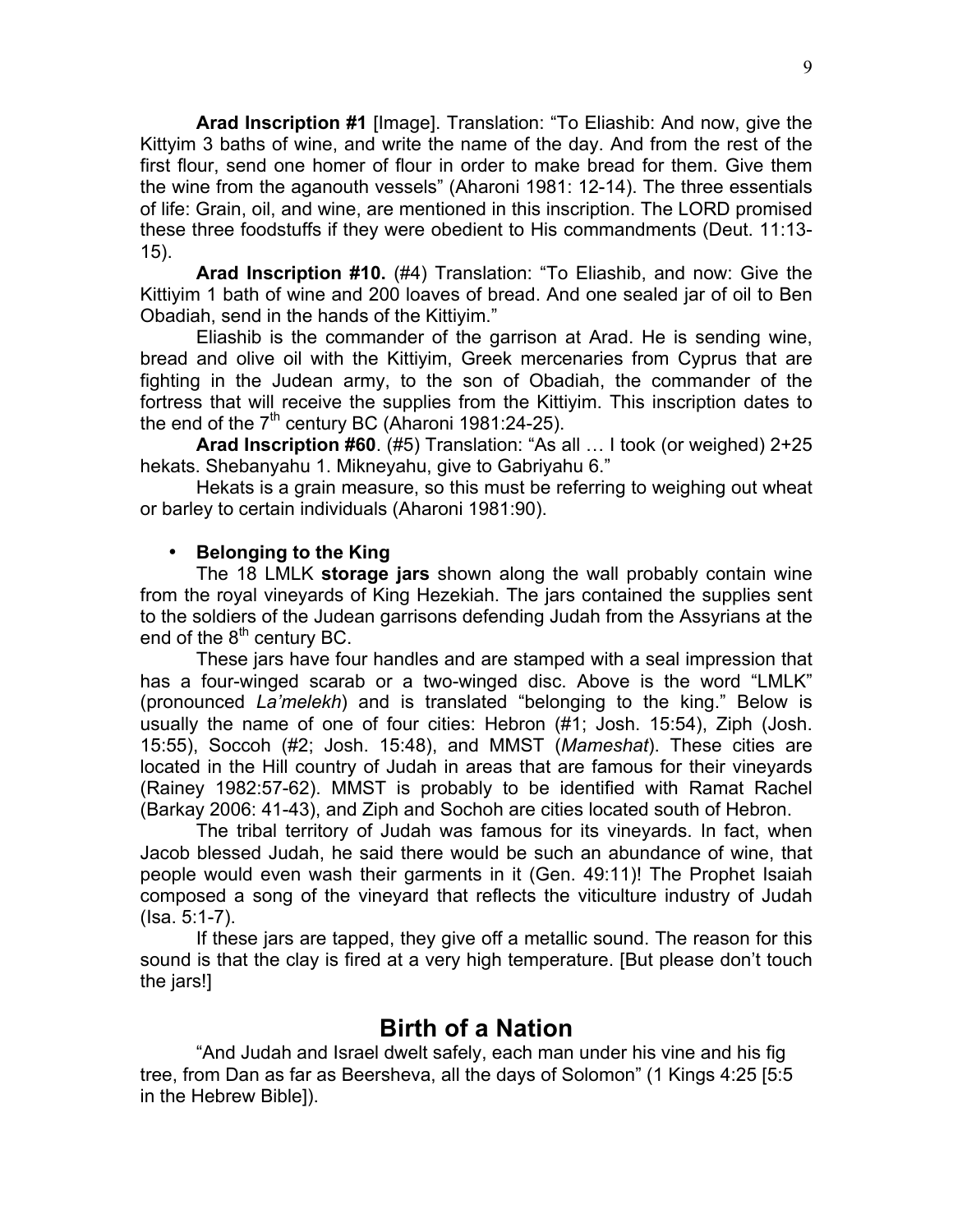### • **Ancient Signature** (Levitt-Kohn and Ben-Ami 2012: 19)

This display case partially illustrates the passage of King Ahab's confiscation of Naboth's vineyard. Ahab coveted the vineyard because it was near his palace in Jezreel (Ex. 20:17). He offered Naboth a better plot of land or its worth in gold or silver, but both offers were refused by Naboth because the vineyard was his family's inheritance and was not to be sold to someone else. Ahab's wife, the wicked Queen Jezebel, took matters into her own hands. She, being a Phoenician, was unaware of the Israelite laws concerning property. "She wrote letters in Ahab's name, sealed them with his seal, and sent the letters to the elders and the nobles who were dwelling in the city with Naboth" (1 Kings 21:8).

A letter was written on parchment, rolled up and tied with string. Then a piece of clay was placed over the string and a seal impression was made on it with the owners name or symbol. This clay, when hardened, is called a bulla (singular, the plural is bullae). Private seals usually belonged to high ranking government officials.

The **seal of LHGB** (#1) was found in the Western Wall Plaza excavation in 2008. It is made of black stone, elliptical in shape, and dates to the  $7<sup>th</sup>$  century BC. It has an archer in Assyrian style, facing right, shooting a bow and arrow. The name of the owner, LHGB ("for Hagab"), is engraved to the right of the archer. The image of the archer is influenced by Assyrian reliefs that depict archers shooting arrows at their enemies. [See the archers on the image of the Lachish Reliefs in the **Conquest of Lachish** display].

More than likely, LHGB was a senior military official in the Judean army during the reign of King Manasseh. Perhaps he was part of the Judean army that was forced to march with Ashurbanipal II, king of Assyria (669-634 BC), to Egypt and participate in the conquest of that land in 667-663 BC (see also, Nahum 3:8- 10). Or, maybe he was part of the Judean delegation that brought the yearly tribute from Manasseh, the king of Judah (697-642 BC), to the Assyrian king, Ashurbanipal II, at his capital in Nineveh. While there, he saw the archers on the Lachish reliefs in Sennacherib's "palace without rival" and put that on his seal.

The jar handle with the private seal impression of **Neri, son of Shebnayaw** (#3) was discovered in Area F-4 of the Jewish Quarter excavations and is dated to the  $8<sup>th</sup>$  century BC (Avigad and Barkay 2000: 248-249, no. 54).

The seal of **RPAYHU SLM** (#5) was found in the City of David excavations. On the reverse side of this seal are a bird, an (olive?) branch, and a six-rayed star (Reich 2011: 218).

The bulla with the name "of **Shaul, son of Mesulam**" (#6) was also found in the City of David.

## • **Scales and Weights**

During the Iron Age, as well as before, commercial transactions were carried out by a barter system: "I'll trade you three cows for one camel!" Sometimes silver or gold was the commodity of exchange. For example, in the case of Abraham, he purchased a cave and field in Machpelah near Mamre from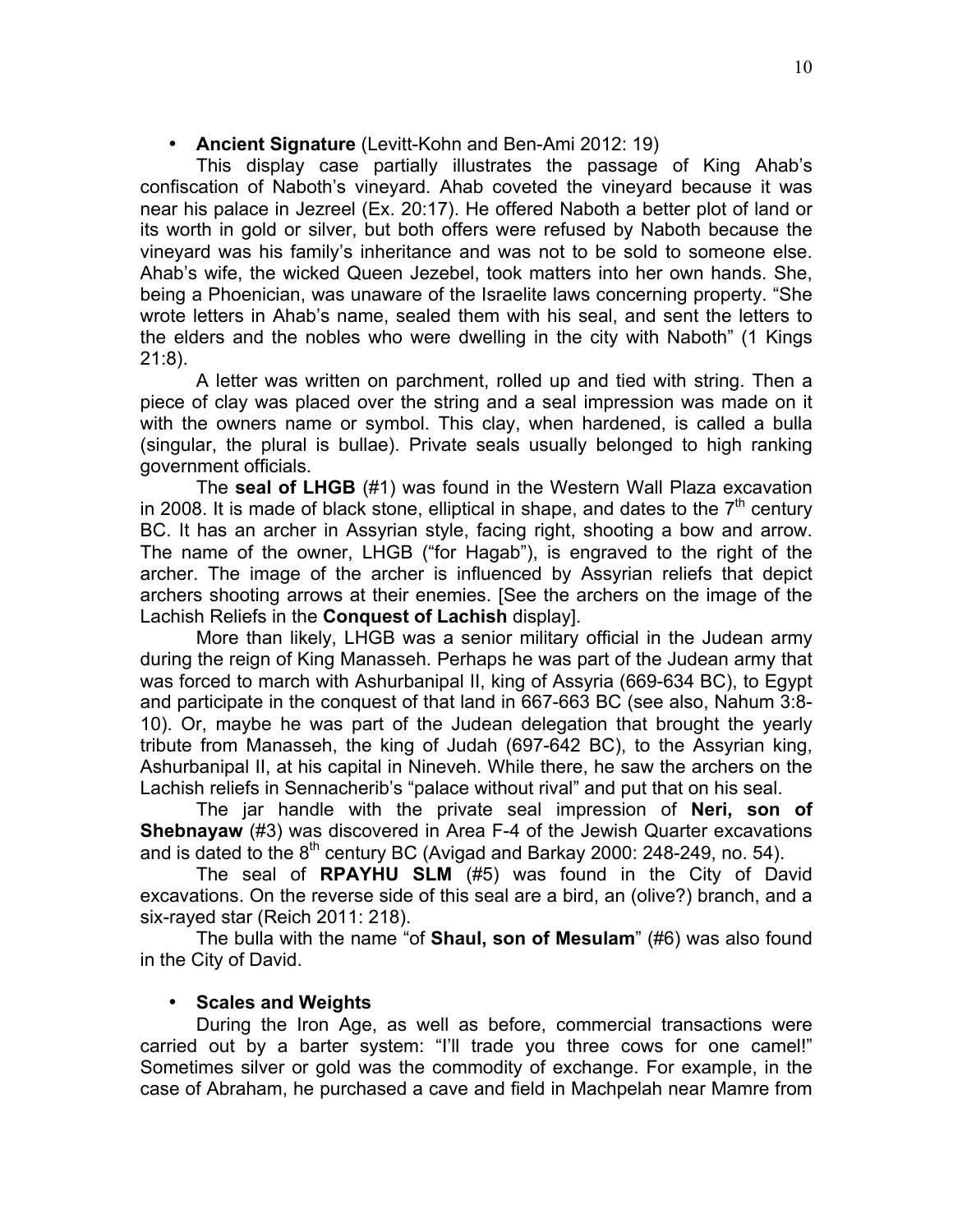Ephron the Hittite for 400 shekels of silver (Gen. 23). The shekel was not a silver coin, but rather, a measure of weight of silver. During the Iron Age, one shekel weighed 11.33 grams. Assuming the weight was the same at the time of the Patriarchs, Abraham weighed out 4,532 grams of silver. To put that into presentday perspective, the silver would be equivalent in weight to 1,717 silver dimes. A roll of dimes has fifty dimes in it, so this would be about the weight of 34 rolls of dimes.

This display case illustrates financial transactions during the Iron Age. There are **two bronze scale pans** (#1) from Achziv that were suspended from a thin beam. The buyer would place his **ingot with silver** (#3) on one side, and the seller would place his **Israelite shekel weights** (#4) on the other side until the scale was balanced. When it was, the agreed upon transaction was complete. Another example of a transaction for land is recorded in Jeremiah 32. The Prophet Jeremiah redeemed a field from his cousin Hanamel. Note the shekels of silver being weighed out on a scale (32:9-10). [For a discussion on the Judean weights, see Kletter 1991: 121-163)].

The buyer hopes that the merchant he is dealing with is honest and does not have a "wicked scale" and a "bag of deceitful weights" (Micah 6:11; cf. Prov. 11:1; Hosea 12:7), but rather an "honest, or perfect and just scale" and "honest, or perfect and just weights" (Lev. 19:35-36; Deut. 25:13-16; Prov. 16:11). Those merchants who cheat their customers are considered an abomination to the LORD (Deut. 25:16; cf. Prov. 11:1; 20:10, 23).

#### • **Yoke of Assyria**

The Assyrians were the rod of the LORD's anger against Israel and Judah in order to chasten His wayward people (Isa. 10:5-6). The Assyrians conquered the Northern Kingdom (Israel) and captured the capital Samaria in 721 BC. The Israelites that survived were deported to various locations in the Assyrian provinces (2 Kings 17:4-41; 18:9-12).

In the year 701 BC, the Assyrians attacked the Southern Kingdom (Judah) and conquered a number of cities, including Lachish, but could not take Jerusalem because the Angel of the LORD destroyed the Assyrian army that was laying siege to the city. When Sennacherib, the king of Assyria, got word of this defeat while he was campaigning in the Shephelah (Lowlands), he left Judah and returned to Nineveh (2 Kings 18:13-19:35).

The LORD used the Assyrians to chasten His wayward people in order to bring them back to Himself (Prov. 3:11-12; Heb. 12:3-11). The Northern Kingdom was not exercised by the chastening of the Lord, but part of the Southern Kingdom learned lessons from the North and turned to the Lord, lead by the godly King Hezekiah.

## • **The Conquest of Lachish**

The **conquest of Lachish** (Levitt-Kohn and Ben-Ami 2012: 15) is one of those rare events where the Biblical records (2 Kings 18:14; 19:8; Isa. 37:8), the Assyrian records, an Assyrian "photograph" (the Lachish Relief, now in the British Museum), and the actual excavation at the site, all converge to give us a full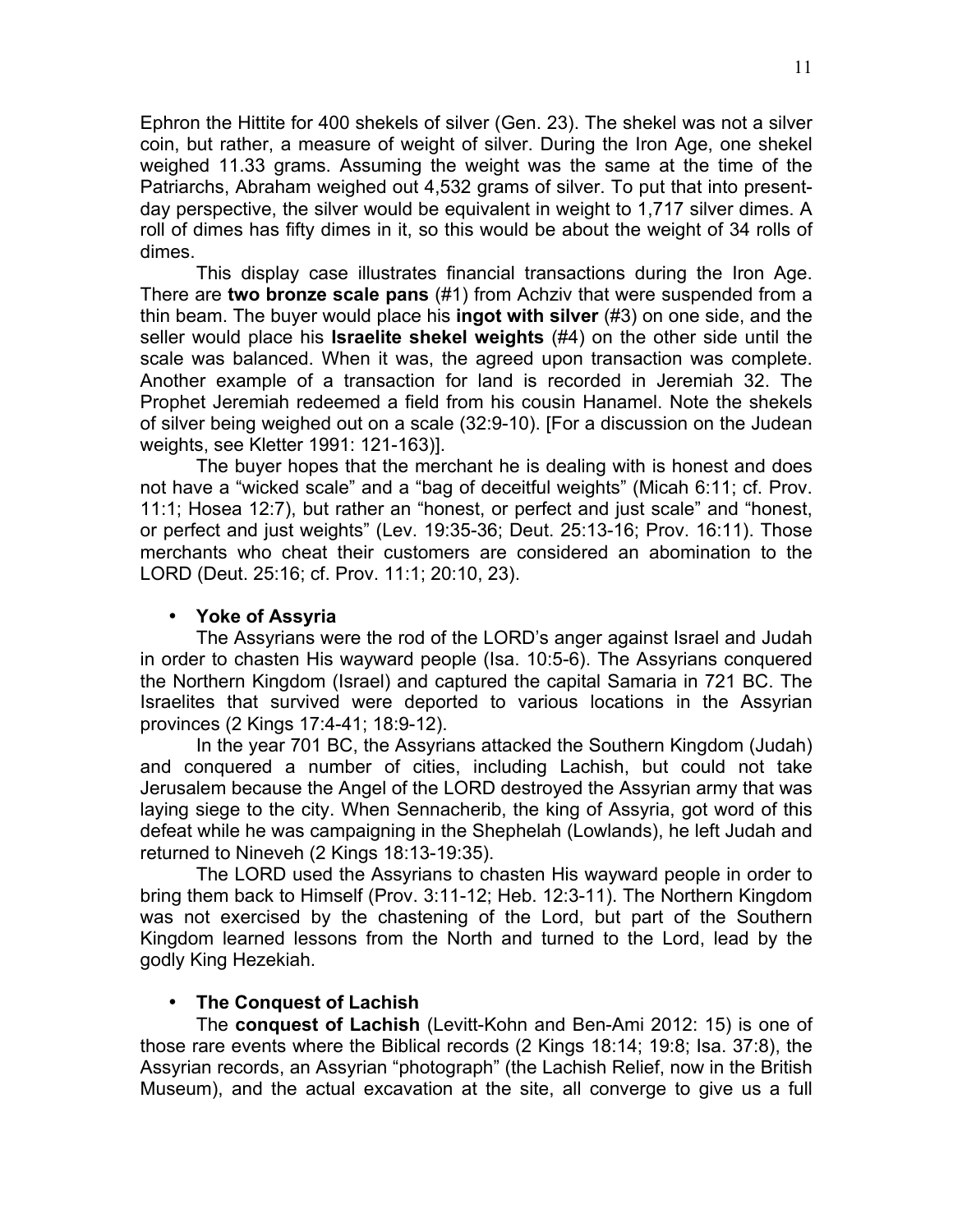picture of what actually took place during this event. On the Lachish Reliefs, **archers** and slingers can be seen **shooting arrows** and slinging stones at the Judeans on the walls of the city [Image]. During the excavations by James Starkey (1932-1938) and David Ussishkin (1973-1987) many **iron arrowheads** (#1) and **flint sling stones** (#W11) were found from the battle in 701 BC. For a full discussion of the conquest of Lachish, see Ussishkin 1982.

Please note the size of the sling stone. It is slightly smaller than a tennis ball. David, when he slew Goliath, probably used a stone of about this size that he picked out of the brook in the Elah Valley (1 Sam. 17:40, 49-50).

## **In the Shadows of Empires**

2 Kings 15:19-21

# **Jerusalem: Center of Worship, City of Kings**

#### **Why was Jerusalem Chosen as the Capital of Israel?**

Jerusalem is a city that is sacred to the three monotheistic religions of the world: Judaism, Christianity and Islam. It has been, and remains to this day, a contested piece of real estate for two of these religions.

The Bible, history, and geography are clear: Jerusalem was chosen by the Almighty as the capital of the nation of Israel … why? The simple answer - God's Son.

Politically and strategically there were better sites that David could have chosen to be the capital of Israel; for example, Hebron, Gibeah of Saul, Bethel, Gibeon, or Shechem. But God had Jerusalem in mind, primarily, it can be argued, for spiritual reasons. These five cities may have been geographically, militarily, and strategically better capitals for the Kingdom of Israel, yet Jebus (Jerusalem) was chosen … why? The simple answer - God's Son.

The ancient city of Jebus, located in the tribal territory of Benjamin, is situated on the ridge above the Gihon Spring (Josh. 18:16, 28). Jebus, later named the City of David, covered a small area of approximately 10 acres (Mazar 2007:12). It was not located on the Patriarchal Highway, in fact, one had to turn off the ridge route (the Patriarchal Highway) in order to get to the city (Judges 19:10-12). The city is also isolated by steep valleys (Psalm 125:1, 2). The Kidron Valley is on the east and the Tyropean Valley (Central Valley) is on the west (Neh. 2:13). The city is isolated and in a bowl because it is surrounded by hills (Psalm 125:1, 2). Strategically and geographically, Jebus (Jerusalem) should not have been chosen the capital of Israel, yet it was ... why? The simple answer -God's Son.

There are two reasons Jerusalem was chosen the capital of Israel. The first, from David's perspective, is political. The second, from God's perspective, and more importantly, is spiritual.

David understood the geo-political realities of the tribal territory of Benjamin. The easiest and most convenient road from Jericho, and thus the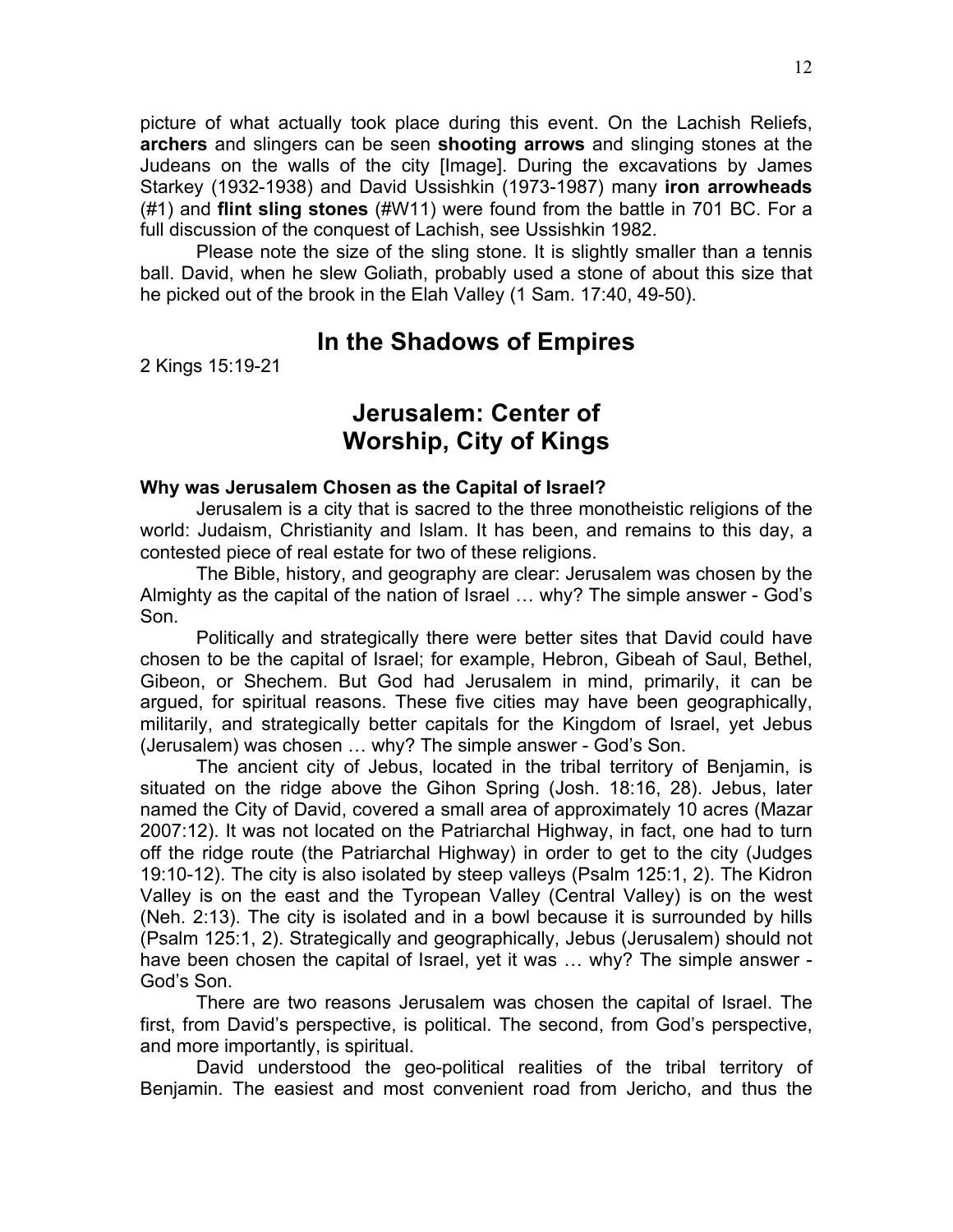Transjordanian Plateau, to the International Coast Highway in the west was via the Central Benjamin Plateau. The tribal territory of Benjamin is lower in elevation than the territories of Judah to its south and Ephraim to its north. David wanted to keep the tribe of Benjamin on Judah's side so he could control these east-west roads and not let them fall under Ephraim's control. Eventually, David and his men were able to take the city of Jebus and he moved the capital to the city (2 Sam. 5:6-10; 1 Chron. 11:4-9).

God chose to place His name in Jerusalem because of the two events that transpired in the city that are recorded in the book of Genesis. Both events foreshadow the Person and Work of His Son, the Lord Jesus Christ.

The first event is recorded in Genesis 14. In this account, Abram delivers his nephew Lot from the Mesopotamian kings at the city of Laish (Dan). On his way back to the Negev he stops at the Valley of Shaveh (cf. 2 Sam. 18:18) and meets Melchizedek. Melchizedek was the king of Salem and also the priest of the Most High God (El Elyon). The King / Priest blessed Abram and Abram in turn gave a tithe to Melchizedek (14:18-20; cf. Heb. 7:1-4). One day, the Lord Jesus Christ, the Second Person of the Triune God, will return again to the Mount of Olives, just above the Valley of Shaveh, with His saints and sit upon the throne of David and establish His Kingdom over all the earth in Jerusalem as a King / Priest (Ps. 110; Zech. 14; cf. Acts 1:11; Rev. 1:5-8; Zech. 12:10; Rev. 19:11-19).

The second event recorded in the book of Genesis was Abraham offering up Isaac on a mountain in the Land of Moriah (Gen. 22), called in Jewish tradition *Akedah*, for the "binding" of Isaac. Abraham, the friend of God, somehow knew of the Person and work of the Messiah, the Lord Jesus, because he called the name of the place "The LORD Will Provide" which meant "In the Mount of the LORD it shall be provided." [See the **Sacrifice of Isaac** in the **Light to the Nations** display in the Lower Level].

Abraham said to Isaac that God would provide a lamb as a burnt offering, but a ram was caught in the thicket. The ram is not a lamb! The ram was a substitute for Isaac, the ram died in Isaac's place. It is not until 2,000 years later that John the Baptizer [remember, John was a Jew, not a Baptist!!!] was at Bethany beyond the Jordan (Batanea) when he saw the Lord Jesus approaching him after His 40 days of testing (Matt. 4:1-11; Mark 1:12, 13; Luke 4:1-13) and said, "Behold the Lamb of God who takes away the sin of the world!" (John 1:29). Jesus was the Lamb that God would provide Himself (Gen. 22:8).

It was on Mount Moriah that Solomon built a Temple (2 Chron. 3:1; and later where the Second Temple stood) where people could bring sacrifices that could only atone for, or cover, sins, but could never take away sins. It was on a nearby hill, called Calvary, that the Lord Jesus Christ, the perfect, sinless, Lamb of God, died as the perfect sacrifice in order to pay for all the sins of all humanity (Heb. 9:11-10:18; 13:13; 1 John 2:2; John 19:16-42). The final cry from the cross was "It is finished" (John 19:30). This word was used of a financial transaction that stated a bill was paid in full.

In the Mount of the LORD, eternal redemption was provided by God and He offers His righteousness to any and all that would put their trust in the Lamb of God. The Apostle Paul wrote to the church at Philippi in Macedonia and said if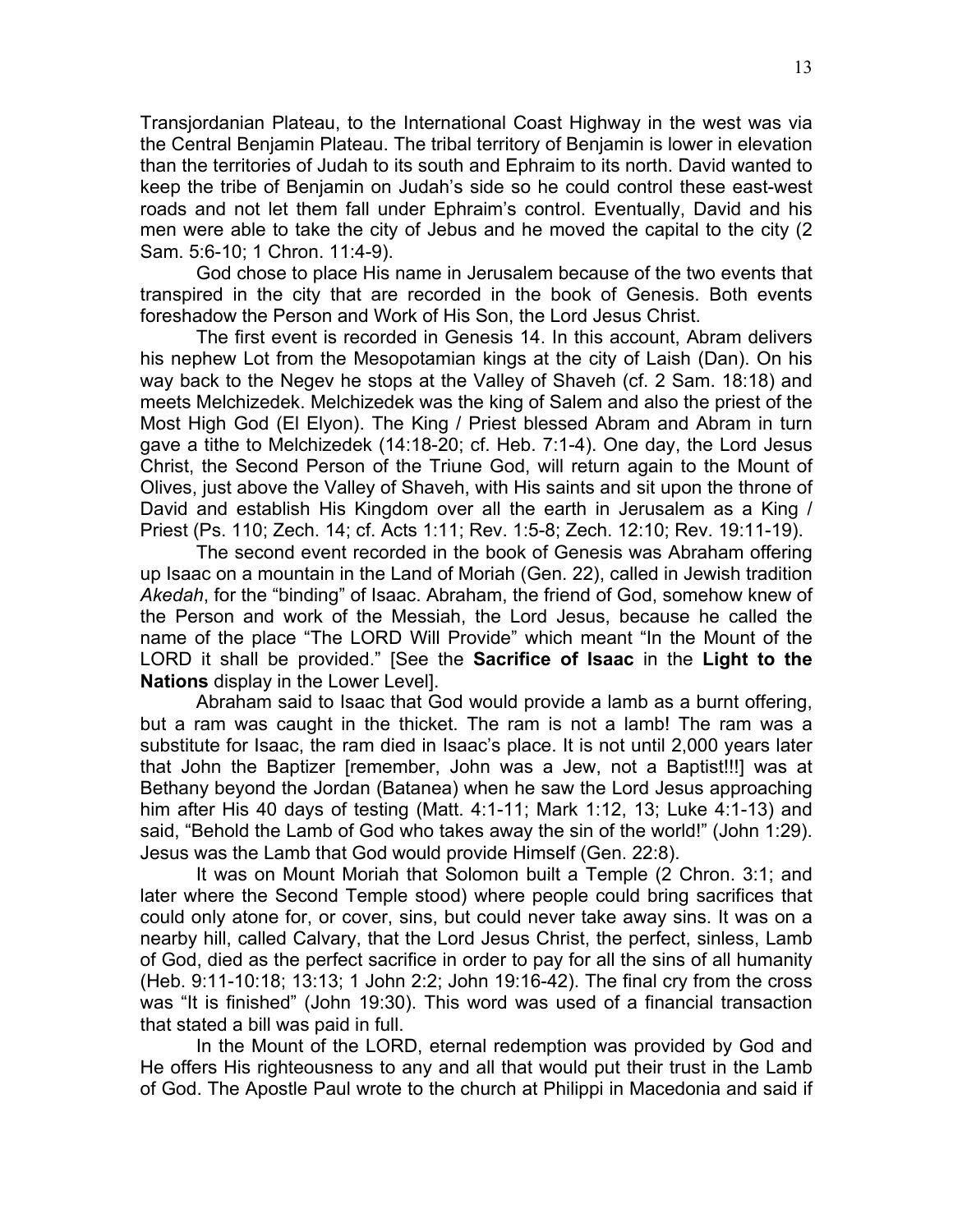anyone could gain salvation by their good works, or their own merits, it was himself (Phil. 3:4-6). But he came to realize the great truth, "and be found in Him [the Lord Jesus], not having my own righteousness, which is from the law, but that which is through faith in Christ, the righteousness which is from God by faith" (3:9).

God chose Jerusalem as the capital of Israel because of the priority He placed on His Son and His Son's coming to redeem sinners. Jerusalem figures prominently, practically, and prophetically into Jesus's coming to earth. The two Jerusalem-centered events in the book of Genesis foreshadowed the Person and work of the Lord Jesus in His first and second comings to earth. The first time He came, He was the Lamb of God who took away the sin of the world on a cross outside Jerusalem. The second time He will come, He will be the King / Priest who will rule the world from the Davidic throne on Mount Zion in Jerusalem. For Further Study: Why Did God Choose Jerusalem as the Capital of Israel?

http://www.lifeandland.org/2010/02/why-did-god-choose-jerusalem-as-thecapital-of-israel/

• **Jerusalem, City of David** (Levitt-Kohn 2011: 16-17)

A pottery fragment of a **cult stand** (#1) was excavated in the City of David that dates to the 10<sup>th</sup> century BC. A prisoner, possibly a Philistine based on the head-dress he is wearing, is carrying an animal for sacrifice.

#### • **Wings of a Dove**

David, when he fled from his enemies, sang: "Oh, that I had wings like a dove! I would fly away and be at rest. Indeed, I would wander far off, and remain in the wilderness. Selah" (Ps. 55:6-7).

This tiny, **ivory pomegranate with a bird**, probably a dove, on top of it was discovered in the sifting of the material from the recent Gihon Spring excavation. The eagle-eyed sifter who discovered this .2 centimeter (3/4 of an inch) artifact is to be commended for having very good eyes and spotting such a tiny object! (I know; I've done sifting before!). It might have been used for decoration on furniture (cf. 1 Kings 7: 18, 42) and dates to the end of the  $9<sup>th</sup>$ century BC. During the Hellenistic period, the pomegranate and dove began to be associated with the goddess Aphrodite (Reich, et. al. 2007: 160-161; Reich 2011: 309).

A **bone plaque with 15 drilled holes** in three rows of five holes was discovered near the rock-cut "pool" in the Gihon Spring excavation. Similar objects have been found at Lachish but they have 30 drilled holes (Tufnell 1953: Plate 37:3, 17; 56:23). It has been suggested that these devices were calendars "used to count the days, by moving daily a small peg from day to day" (Reich, et. al. 2007: 162). Others have suggested it might be a votive board game.

## • **Fit for a King**

The **Stepped Stone Structure** [Image] was first uncovered by British archaeologist Kathleen Kenyon in the 1960's. Yigal Shiloh uncovered more of it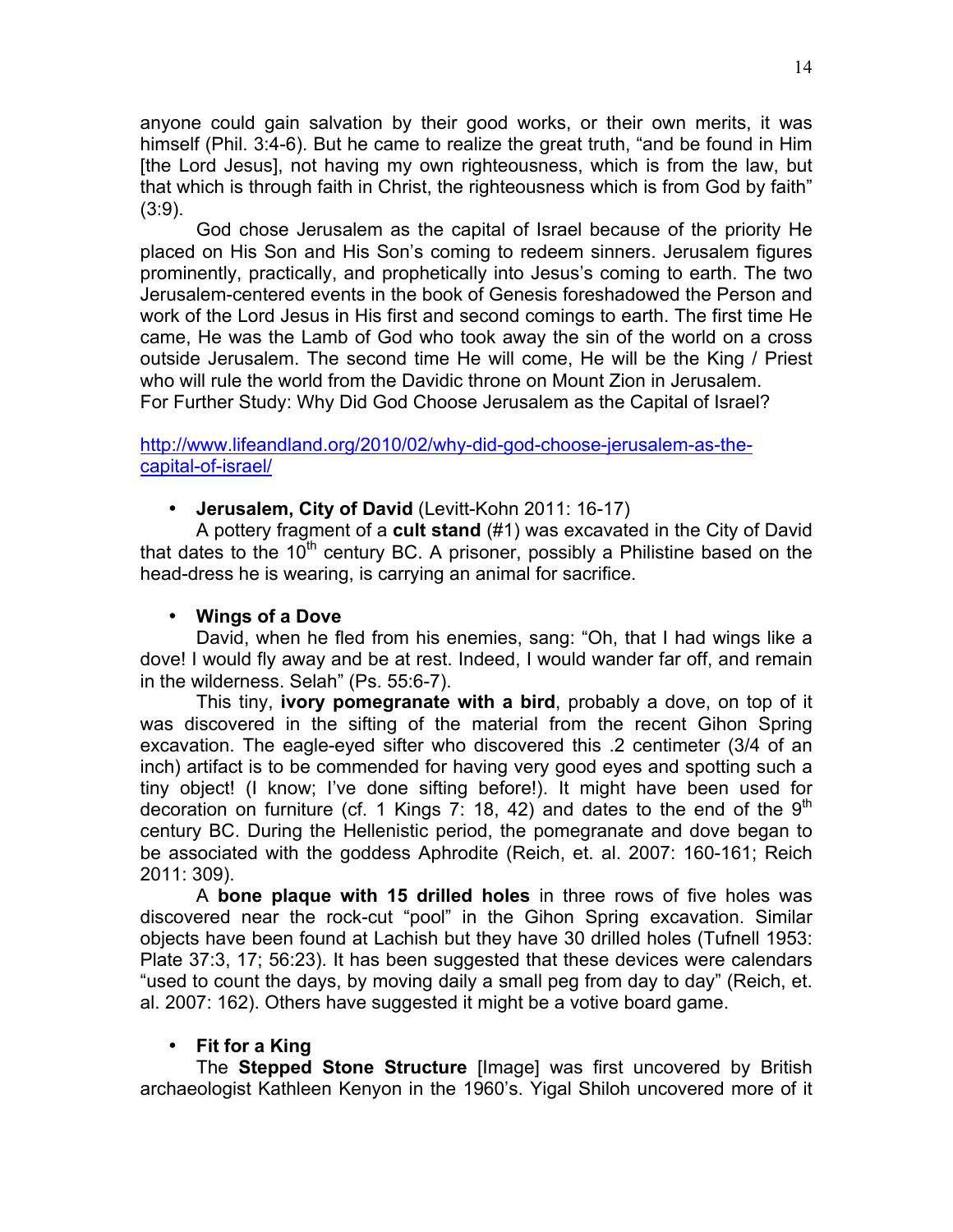in the late 1970's. Both dated the structure to the Jebusite period, or Iron Age I  $(12<sup>th</sup>$  century BC) and some identified it with the Jebusite "stronghold of Zion" (2) Sam. 5:7, 9). Dr. Eilat Mazar, in her recent excavation of the area, has suggested that the Large Stone Structure and the Stepped Stone Structure were built together and re-dated both structures to the end of the Iron Age I, or the beginning of the Iron Age IIA (the early  $10<sup>th</sup>$  century BC) (Mazar 2009: 64). She also concluded that it was part of David's Palace.

### • **Sign of Royalty**

Fragments of over 180 clay bullae that were discovered in a city-dump of the 9<sup>th</sup> century BC Jerusalem near the Gihon Springs, seven **clay bullae** (#1) are displayed here (Reich, et. al. 2007: 156-157; Reich 2011:213-219). None of them have ancient writing on them, but they do have various motifs, such as fishing nets, sailing vessels, fish, proto-Aeolic capitals, griffins, a winged sun, and other such objects. [Other bullae from this collection are on display in the **Iron Age II: Judah and Israel case**].

Also found in the dump, and retrieved by wet-sifting, were the remains of over 10,600 fish bones. About 90% are sea-bream and mullets from the Mediterranean Sea. More than likely, they were dried, smoked, or salted before being shipped to Jerusalem. There were even bones of Nile perch that were imported from Egypt. Some of the seals that were found in the dump were probably from sacks or boxes that contained the fish from the coast and Egypt. The **seals with the Phoenician motifs** (#1) may reflect trade between Judah and Phoenician during the reign of Queen Athaliah in the  $9<sup>th</sup>$  century BC (2 Kings 8:18, 26-27; Reich, et. al. 2007: 157-163; Reich 2011: 215-215).

## • **Fall of Israel**

The **decanter** (#W3 on right), found in the City of David, was used to store wine sometime in the  $8<sup>th</sup>/7<sup>th</sup>$  century BC. The LORD instructed the Prophet Jeremiah to take an "earthen vessel" (the decanter) along with the elders of Judah and proclaim the Word of the Lord in the Hinnom Valley (Jer. 19:1-2). The Prophet Joel states: "Awake, you drunkards, and weep; and wail, all you drinkers of wine, because of the new wine, for it has been cut off from your mouth" (1:5). This was probably the only positive benefit of the locust plague that Joel was describing. The drunkards could not get drunk because there was no wine in the decanters because the locusts ate all the vineyards (1:7, 10-12)!

The Prophet Nahum writes about the **Assyrian war chariot** [Image] (Nah. 2:3-4, 13; 3:2; Franz 2003: 97-109).

For Further Study: Nahum, Nineveh, and those Nasty Assyrians

http://www.lifeandland.org/2009/02/nahum-ninevah-and-those-nasty-assyrians/

## • **O Jerusalem**

This display case includes a decanter, a jug, and an "ancient goblet" that has a dark-red slip and was highly burnished on the potters' wheel (Levitt-Kohn 2011: 18). This fine quality of pottery indicts wealth and prosperity at the time of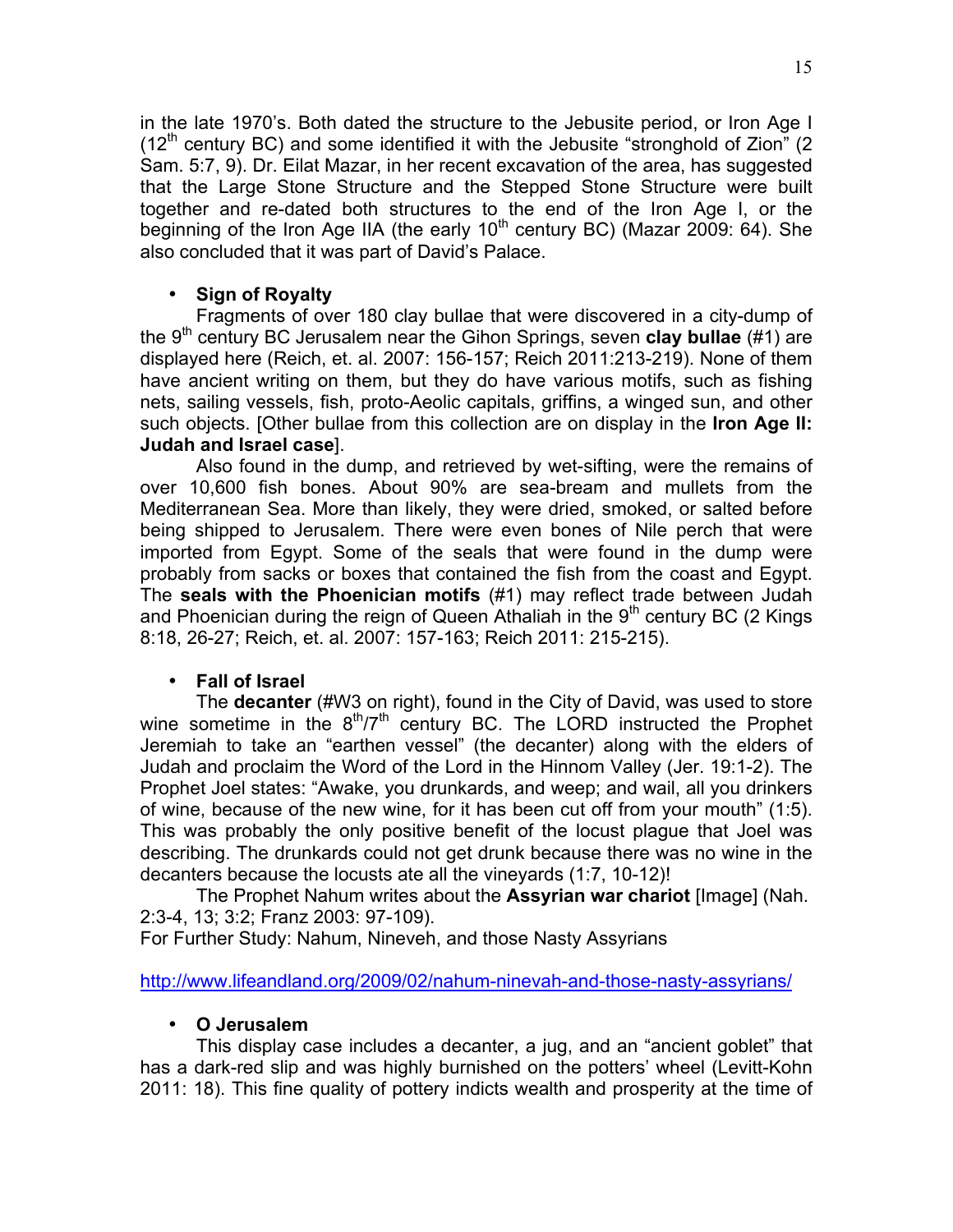the destruction of Jerusalem by the Babylonians. The archaeologist that excavated the room that these objects were found in, Dr. Yigal Shiloh, suggest the room was from an administrative building, rather than a private house.

There is more to the story of these objects than just the wealth and prosperity. The "**pottery goblet**" is described as a "deep krater" in the excavation report and was found in Locus 967 (known as the "House of the Bullae") in Area G of the City of David archaeological excavation. There were actually two deep kraters within close proximity of each other that had a concentration of 51 bullae around them. The excavator suggested the possibility that the two "wellburnished kraters with high trumpet bases and drainage holes may have served for storage of the papyri, the bullae from which were scattered around them" (1986: 36). It would be these kinds of jars ("earthen vessel") that Jeremiah would have placed his title deed that he signed, sealed, and delivered to Baruch, the son of Neriah, in the presence of his cousin Hanamel (Jer. 32: 14). [See the **Scales and Weights** display].

The 51 bullae were well preserved because they were baked hard by the violent conflagration in 587 BC when the Babylonians destroyed Jerusalem. Unfortunately, the papyrus did not survive the conflagration. One of the bullae that were found near this vessel was stamped with the name "Gemariahu ben Shaphan" (Bulla #2, Shiloh 1986:28-29, 33-34; Shiloh and Tarler 1986: 204, 208- 209). His name, Gemariah the son of Shaphan (NKJV), is mentioned four times in connection with an incident that took place on the Temple Mount in the  $9<sup>th</sup>$ month of the  $5<sup>th</sup>$  year of King Jehoiakim (604 BC; Jer. 36: 10, 11, 12, 25).

The name of a second Biblical figure is possibly "Azariahu ben Hilkiahu" (Bulla #27; Shiloh 1986: 28-29; Schneider 1988: 139-141). Azariah the son of Hilkiah does not appear in any historical accounts, but the father/son combination is mentioned in the list of high priests (1 Chron. 9:11). The father, however, played a very important role in the reforms of King Josiah in 622 BC when he found a copy of the Book of the Law (2 Kings 22:8-10; 2 Chron. 34:114-17). It would have been helpful if the bulla stated he was the high priest, thus giving it certain identification. Since the title was not on the bulla, only a possible identification is given.

For Further Study: Signed, Sealed, and Delivered: An Archaeological Exposition of Jeremiah 32:1-15

http://www.lifeandland.org/2010/06/signed-sealed-and-delivered-anarchaeological-exposition-of-jeremiah-321-15/

## • **Folk Religion in Ancient Israel**

The two **limestone incense altars** were excavated in the "House of the Bullae" in Area G of the City of David Excavations (Shiloh 1986: 23, 26). These two, plus two others were found in the immediate vicinity of the bullae and "ancient goblet" [see **Signs of Wealth and Prosperity** display].

• **Household Goddesses**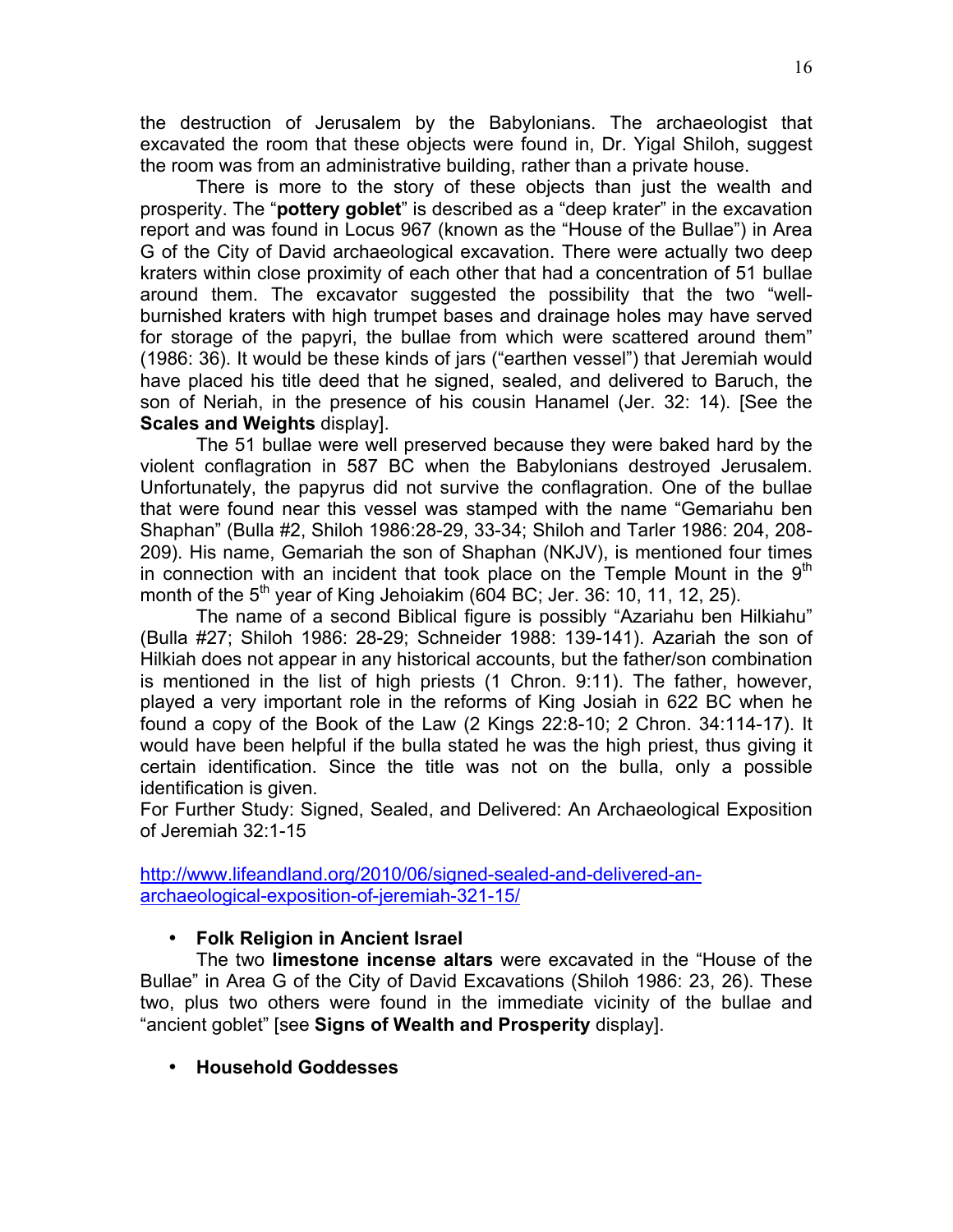The Prophet Hosea states: "For the children of Israel shall abide many days without king or prince, without sacrifice or sacred pillar, without ephod or teraphim (household gods)" (Hosea 3:4; Levitt-Kohn and Ben-Ami 2012: 21).

Over two thousand clay figurines have been found in the excavations of the cities of Judah so far. These terracotta women, usually with prominent breasts, are not Iron Age Barbie Dolls, but rather, represent the fertility goddess Asherah. The **figurine** from Lachish (#1) was found in Tomb 1002 and dated to the  $8<sup>th</sup>$  century BC (Tufnell 1953: Plate 28:10), the time of the prophets Micah and Isaiah. On the wall are displayed 56 **pillar figurines** (#W7) from Jerusalem and other sites throughout Judah.

The **dove figurine on a pillar** (#2) was excavated by the British in Tomb 1002 (Level 3, 810-710 BC) at Lachish during the 1930's (Tufnell 1953: 229-236; Plate 28: 12). When Tufnell published it, she described it as a "delightful bird on a stand" (1953: 376).

• **Scents Pleasing to the Lord** (Levitt-Kohn and Ben-Ami 2012: 23)

The **pottery four horned altar** (#1) was excavated in Area A-4 at Hazor and dated to the  $10^{th}$  century BC (Ben-Tor 2004: 232).

An **Israelite four horned altar** was found at Megiddo dating to the 10<sup>th</sup>-9<sup>th</sup> century BC that had one horned lopped off (#W8). One must look carefully at the back left horn to see that it has been restored (cf. the horns of the altar at Bethel, Amos 3:14).

A **large four horned altar** was discovered at Tel Sheva [Image], identified by some at Beer Sheva, that was in secondary use as a wall after the altar had been dismantled by King Hezekiah. One stone had a wavy line on it suggesting it was part of a snake cult. In the first year of King Hezekiah's reign, he had a great revival and carried out far-reaching spiritual reforms. "He removed the high places and broke the sacred pillars, cut down the wooden image and broke in pieces the bronze serpent that Moses had made; for until those days the children of Israel burned incense to it and called it Neshushtan" (2 Kings 18:4). Perhaps this altar was connected to the Neshushtan cult.

## • **Religious Reforms**

Prince Hezekiah had seen the consequences of the wickedness of his father King Ahaz. When Hezekiah came to the throne, he instituted many reforms to bring the people of Judah back to the Lord, as a result, a great revival broke out and God blessed the reign of King Hezekiah (2 Chron. 29-31).

One of the reforms he carried out was that he removed the high places (2 Kings 18:4). This action can be seen in the "holy of holies" at the **high place at Arad** [Image]. Hezekiah had ordered the "sacred" area of the High place blocked so the high place could not be used anymore.

## • **Land of Milk and Honey**

The phrase "land of milk and honey" has been misunderstood by many Bible teachers. The director of Neot Kedumim (the Biblical Gardens near Tel Aviv), Nogah Hareuveni has given a good explanation for this phrase. He states: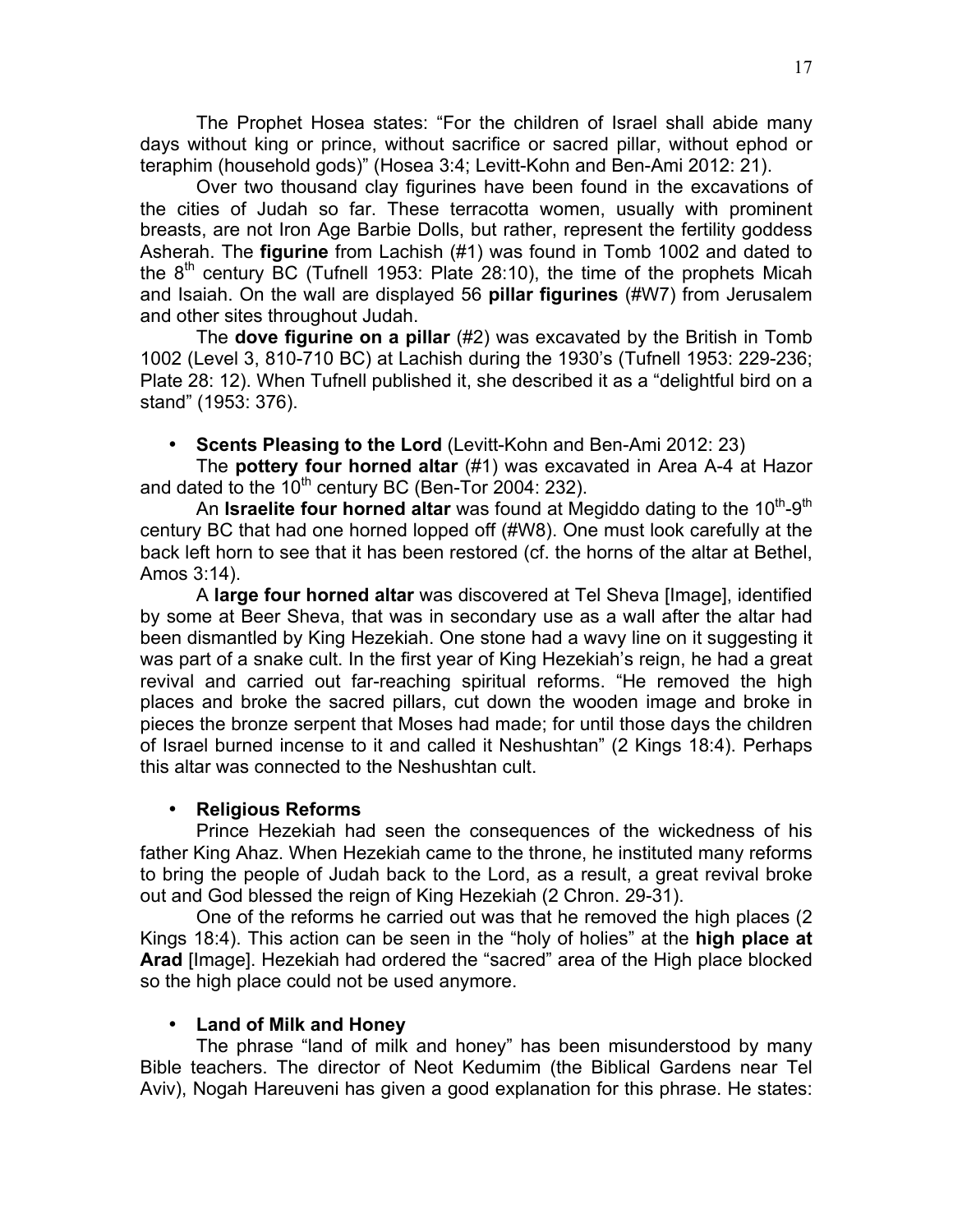"The phrase 'a land flowing with milk and honey' describes uncultivated areas covered with wild vegetation and a profusion of flowers. It was a positive and alluring description to the Israelites while they were still shepherds [Bounty of the Land. Ex. 3:8; Deut. 6:3; 26:15]. However, after they settled the land of Israel by clearing the 'milk and honey' areas for cultivation, the same phrase became a frightening description associated with the destruction of productive farmland [Destruction of the Land. Isa. 7:21-25]" (Hareuveni 1980:22).

In the display case there are **fragments of clay pomegranates** that were found in archaeological excavations. Three pottery chalices were discovered in the Edomite shrine at Horvat Qitmit in the Negev. On display is the bottom of one of them with a pomegranate protruding from its underside (#3). There is evidence that six more were on the chalice as well. Pomegranates were used to symbolize fertility because of its many seeds (Beit-Arieh 1988: 39, 41).

#### • **Biblical Music** (Levitt-Kohn 2011: 22)

Mosaic of **David playing the harp** [Image]. This mosaic was found in an excavation by archaeologists from the Egyptian Department of Archaeology in 1965 near the seashore of Gaza. It was published the next year as a female saint who was charming the animals around her, that was found in an ancient church. Fortunately Professor Michael Avi-Yonah noticed the inscription near the head of the figure that read, in Hebrew, "David" and he correctly identified it as King David playing the harp and the "church" as a  $6<sup>th</sup>$  century AD synagogue. Thus far, it is the largest known synagogue ever excavated in the Holy Land … in Gaza, no less (Obadiah 1969: 193-198)!

After the Six-Days War in 1967, the Israeli archaeologists rushed to the site in order to see the mosaic that they had only read about in the archaeological journals. Much to their dismay, the head and one hand had been destroyed, but the inscription, with the name of David, was still intact. For a picture of how it looked before the war, see Ovadiah 1969: plate 15a; for a picture of it after the war, see Green 1994:59.

Professor Asher Ovadiah re-excavated the mosaics and the surrounding area in August-September 1967. He describes the central mosaic as "King David as Orpheus, dressed as a Byzantine emperor and playing a lyre. Above the musical instrument is the Hebrew inscription 'David'. Around the king are a lioncub, a giraffe [later, re-identified as a deer], and a snake, all listening to his music. The whole is surrounded by a border of geometric patterns" (1969: 195; Green 1994: 61). The mosaics were donated to the synagogue by two brothers, Menahem and Yeshua, the sons of Jesse, in the year AD 508/9 (1969: 196).

The theme of David depicted as the Greek god Orpheus has been described as: "a brilliant combination of David as royalty and David as Orpheus, with the characteristics of each. He is Orpheus seated not on a rock, but on a throne; not with a cap, but with a crown. He is at once the ideal king and a harbinger of peace and redemption, taming even wild animals" (Green 1994: 61). David's lyre / harp is a powerful instrument that even tamed the distressing spirit in King Saul (1 Sam. 16: 14-23).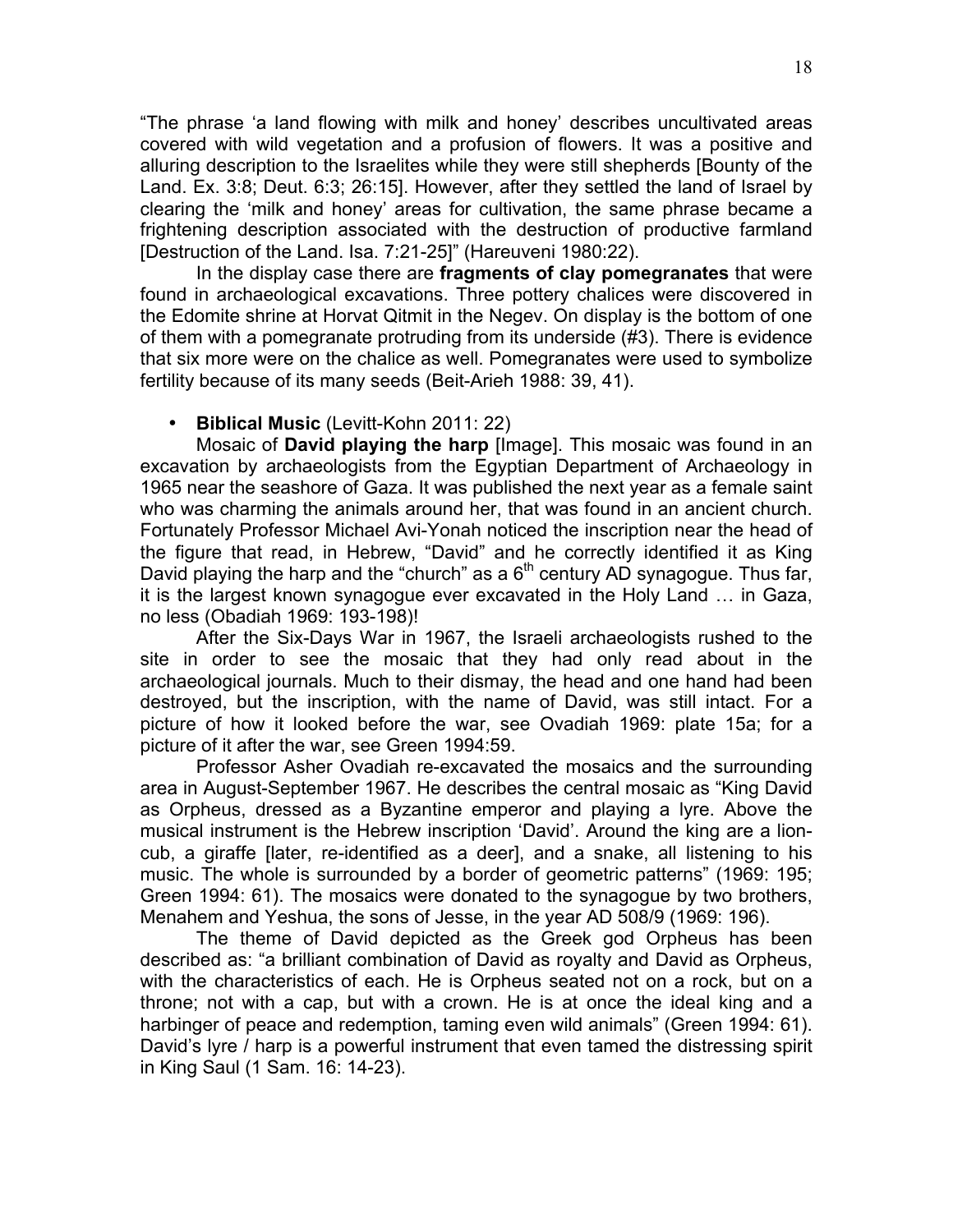The mosaic was removed from Gaza and taken to Jerusalem for restoration. For a description of the restoration process, see Green 1994: 62-63, 94. It is now on display in the Israel Museum.

The pottery figurine of a **female drummer** (#1) is unprovenanced and dated to the  $9<sup>th</sup>/8<sup>th</sup>$  century BC.

The **three rattles** that are on display are from Lachish (#2 top and left) and Beth Shemesh (#2 right). Nine rattles were discovered during the British excavation at Lachish in the 1930's. Five were from Tomb 1002, level 3, 810-719 BC, and the rest were from ossuary deposits and from Tomb 106, level 2, 670- 580 BC (Tufnell 1953: 179, 229-236, 376; Plate 27: 5 and 9 (#2 top); Plate 28: 15 (#2 left) and 16). The cylindrical part was made on a wheel and was about 5 centimeters in length so it could fit in an adult hand. The ends were sealed with clay disks with one or more holes in them. Inside was a clay pellet or small pebble to give it the rattle sound.

## • **The Dwelling Place of God**

#### • **Fall of Judah and Jerusalem**

In the year 586 BC, Jerusalem fell to the Babylonians. The Book of Chronicles gives the reasons for this tragedy. First, the people defiled the Temple in Jerusalem with their abominations (2 Chron. 36:14). Second, the people mocked the prophets that God sent His people to warn them of the judgment to come (36:15-16). Third, the Prophet Jeremiah stated that they had not let the land rest every Sabbatical year (Jer. 25:9-12; 27:6-8; 29:10; 2 Chron. 36:21; cf. Lev. 25).

## **High Place of Dan**

Tel Dan (the ancient city of Laish that was later renamed Dan (Gen. 14:14)), is situated in the northern part of Israel at the base of Mount Hermon. It was excavated by Dr. Avraham Biran, of Hebrew Union College, from 1966 to 1999 (Levitt-Kohn and Ben-Ami 2012: 25).

Dr. Biran uncovered the Israelite High Place (*Bamah*) in Area T in the northwest quadrant of the city. This high place was built by Jeroboam I about 931 BC after the death of King Solomon and the division of the Kingdom of Israel (1 Kings 12:25-33; cf. 2 Kings 10:29; Amos 8:14).

When Solomon's son, Rehoboam, was crowned king at Shechem, the people, led by Jeroboam, petitioned the king to reduce their excessive taxes which were imposed by King Solomon. The wise elders of Israel advised Rehoboam to ease the tax burden on the people, but Rehoboam foolishly rejected this advice. Instead, he listened to the advice of the young men that he grew up with. They advised him to raise the taxes on the people! When Rehoboam arrogantly told the people he was going to raise their taxes even more, the people stoned and killed Adoram, the head of the IRS (ah, that's the Israeli Revenue Service)! Rehoboam fled back to Jerusalem and the ten northern tribes broke away from Judah and Benjamin. Jeroboam, the son of Nebat, became king over Israel, the northern tribes (1 Kings 12:1-24).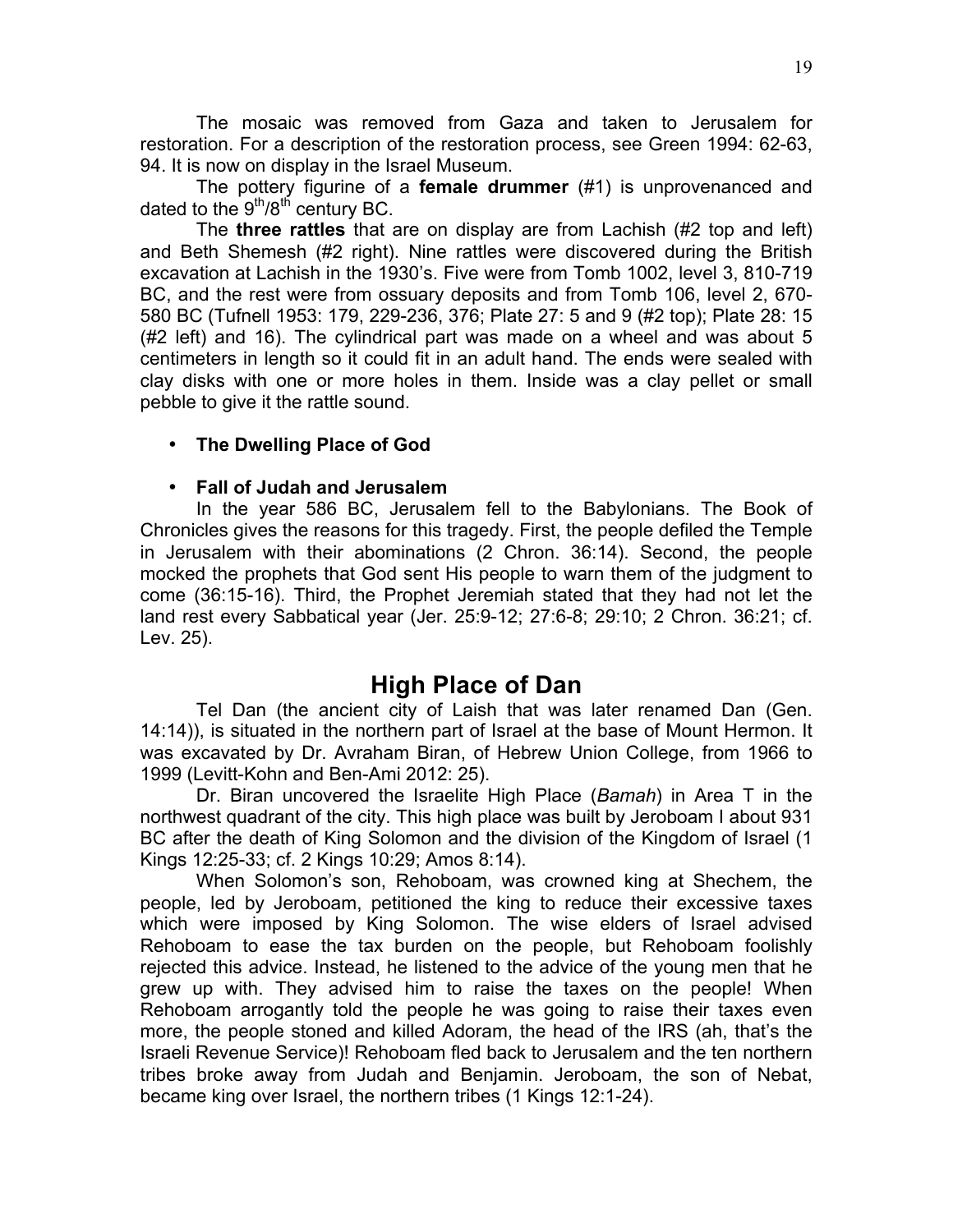All Israelite males, 20 years old and up, were required to go up to Jerusalem three times a year for the pilgrim festivals of *Pesach* (Passover), *Shavuot* (Pentecost), and *Succoth* (Tabernacles). Jeroboam realized that if the people went to Jerusalem, they might return to following the Davidic king, Rehoboam, as bad as he might be. So Jeroboam offered the people of Israel an alternative religion (1 Kings 12:25-33). First, he offered them an alternative god to worship. In this case, it was a golden calf instead of YHWH (1 Kings 12:26-28). Remember the trouble the Children of Israel got into worshipping the golden calf at Mount Sinai (Ex. 32:1-35)? Second, he offered them alternative places of worship. Instead of Jerusalem, they could go to either Dan or Bethel, cities at both ends of the Northern Kingdom (1 Kings 12:29-31a; Deut. 12:10-11; 15:20; 16:2, 6-7, 11, 15-16; 1 Kings 8:28, 29; see also 8:44, 48; cf. 2 Chron. 6:20, 33, 34, 38; Ps. 78:67-69;132:13-14). Third, he offered them an alternative priesthood to lead them in worship. The priests were from every class of people, except the Biblically ordained Levites (1 Kings 12:31b; cf. 1 Chron. 23-27). Finally, he offered them an alternative calendar for worship. Instead of the seventh month for the feast of Succoth, he ordained the fifteenth day of the eighth month (1 Kings 12:32-33; cf. Lev. 23:33-34). All this he devised in his own heart (1 Kings 12:33)! In other words, he perverted Biblical truths and made up a new religious system.

The **horned altar** (#1) was found during the 1974 season just south of the steps of the high place. It is almost square in shape (Biran 1974: 106-107). One horn is intact, two damaged, and one is missing (cf. Amos 3:14). There is evidence of fire on the altar so it was probably used for small burnt offerings. The altar is dated by the excavator to the  $8<sup>th</sup>$  century BC, the time of Jeroboam II (Biran 1994:203). It was during this time that the Prophet Amos cries in Bethel against all the social injustices that were going on in the Northern Kingdom. "Those who swear by the sin of Samaria, who say, 'As your god lives, O Dan!' … They shall fall and never rise" (Amos 8:14). This was probably fulfilled when Tiglath-Pileser III and the Assyrian army marched into Israel in 733-32 BC and destroyed a number of cities (cf. 2 Kings 15:29). The city of Dan is not mentioned in the list of cities conquered, but there is archaeological evidence for the destruction of Dan in the second half of the  $8<sup>th</sup>$  century BC (Biran 1994: 204).

A restored **bath** of the 9<sup>th</sup> century BC was found near the *bamah* and was probably used for some kind of libation ceremony. Exactly what the ceremony was has not been determined (Biran 1994:174-175).

There are two decorative capitals on display. The **limestone capital** (#1) is "unique in the annals of the archaeology of this country" and found in the gate area (Biran 1994: 243). The second **capital** is made of **basalt** (#2).

# **Second Temple and the Gospels**

## **The Rise and Fall of Jerusalem**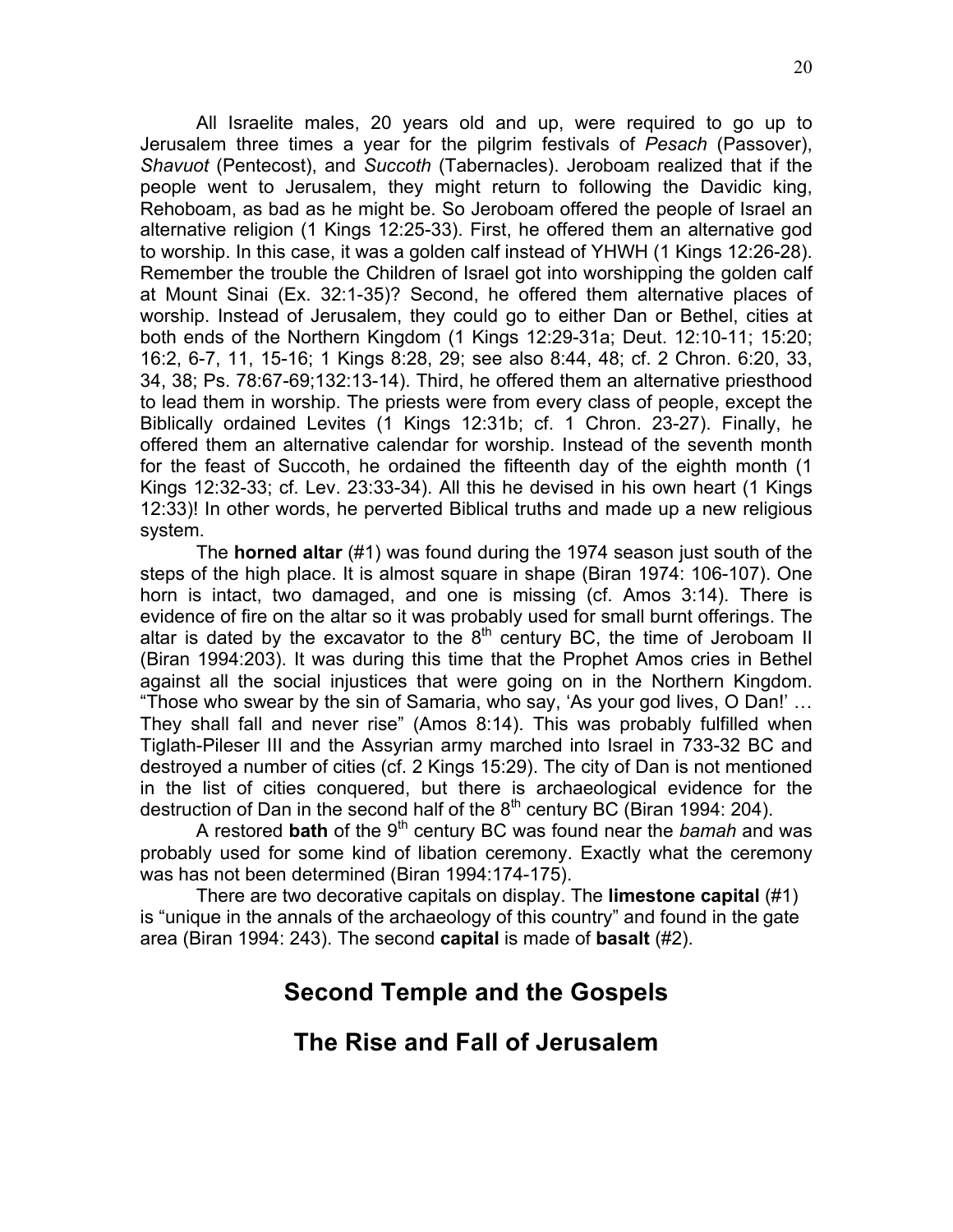## **The Temple**

"My House shall be a House of Prayer for all people." (Isa. 56:7)

#### • **Temple Tax**

The Lord Jesus addressed the issue of the civil tax to the Roman government (Matt. 22:15-22; Mark 12:13-17; Luke 20:20-26), as well as the religious tax, called the *Shekalim*, paid to the Temple in Jerusalem (Matt. 17:24- 27). Matthew, the tax collector (Matt. 9:9-13; Mark 2:13-17; Luke 5:27-32), was employed by the Roman government to collect civil taxes. He is the only gospel writer to record the incident of the Temple tax.

During the Second Temple period, the Temple institution collected a half*shekel* tax annually. This tax was designated for the daily and *Shabbat* (festival) sacrifices, their libations, the *omer*, the two loaves of bread, the show bread, the communal sacrifices and other needs of the Temple (Mishnah *Shekalim* 4:1-4). The rabbis linked the annual half-*shekel* tax to the half-*shekel* offering in the Pentateuch. This half-*shekel* was mentioned in Exodus 30:11-16.

A warning was given on the first day of Adar (around the month of March) that the half-*shekel* was due (Mishnah *Shekalim* 1:1). On the 15<sup>th</sup> of the month, the tables were set up in the provinces in order to collect the tax.

Every Jewish male, 20 years old and up, voluntarily paid this tax once a year. He was to pay the tax either in his province or in the Temple in Jerusalem (Mishnah *Shekalim* 1:3). The tax was always paid in the Tyrian coinage (Mishnah *Bekhoroth* 8:7; Babylonian Talmud *Kiddushim* 11b).

The shekel, with the laureate head of Melqarth-Herakles (a pagan deity) on the obverse and an eagle (a graven image) on the reverse, averaged 14.2 grams in weight and contained at least 94% silver. These coins were minted in Tyre between 126/125 BC and 19/18 BC. After the Roman government closed the Tyre mint, these coins continued to be minted at an unknown mint, probably in or near Jerusalem, from 18/17 BC until AD 69/70. The Jewish celators continued to strike coins with the image of Melqarth-Herakles and the eagle. This was contrary to the clear teachings of the Word of God (Ex. 20:3-4: Deut. 4:16- 18; 5:8). Yet the rabbis declared that the Tyrian shekels were the only legal currency that was acceptable in the Temple (Hendin 2001: 420-429; 2002: 46- 47). The rabbis decided that the commandment to give the half-shekel Temple tax, with its proper weight and purity, was more important than the prohibition of who or what image was on the coin.

By paying the temple tax, Jesus was demonstrating humility and servant hood, the true characteristic of Biblical greatness, to Peter and his fellow disciples (Mark 10:42-45). Jesus, following up on Peter's great confession made at Caesarea Philippi (Matt. 16:15-17), was God manifest in human flesh (1 Tim. 3:16 NKJV). He did not have to pay the Temple tax because in the analogy that He made to Peter, He was the king's son. The Temple was His Father's House and He was greater than that Temple (Matt. 12:6; 21:12, 13; Mark 11:17), yet He voluntarily, and in humility, paid the tax. What a lesson in humility for us! For Further Study: "Do You and Your Master Pay the Temple Tax?"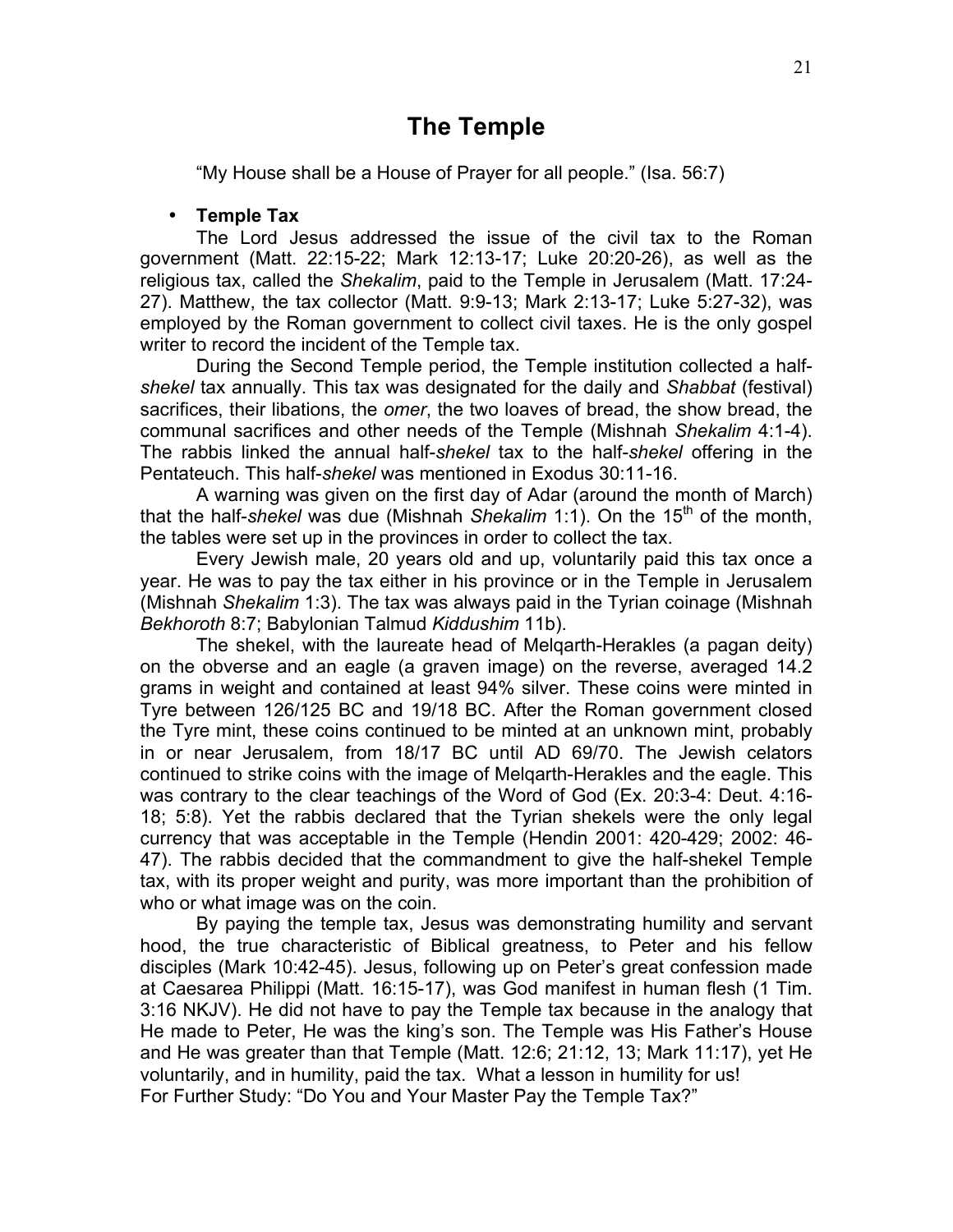#### http://www.lifeandland.org/2009/02/temple-tax/

## • **Fallen Fragments from a Temple Mount Tunnel**

The limestone **architectural fragments** on display came from the Double Gate on the Southern Wall of the Temple Mount. There were two sets of gates on this wall during the Second Temple period (Josephus, *Jewish Antiquities* 15.411; LCL 8:199). On the east was a Triple Gate and on the west, the **Double Gate** [image]. Because of the beautiful and ornate stones in this gate, some have identified this gate as the Beautiful Gate mentioned in Acts 3 where the Apostles Peter and John healed a lame man (3:10). For a discussion of the Double Gate and stairs, see Ritmeyer 2006: 65-77.

Pilgrims to Jerusalem for the three annual feasts entered the Temple via the Triple Gate; and exited, walking out backwards, through the Double Gate. The reason they did this was because they did not want to turn their backs on the Lord. One can see this same phenomenon today at the Western Wall. Worshippers walk up to the wall, pray, and then walk backwards as they leave the wall. They do not want to turn their backs on the Lord.

Once the pilgrim left the Double gate, there were 30 stairs to descend. These stairs were called the Rabbinic Stairs because rabbis used to preach to the crowds of pilgrims as they departed from the Temple during the Second Temple period. It is possible that Rabbi Jesus preached to the crowd from these stairs. It is here that He might have given the Parable of the Good Samaritan (Luke 10: 25-37).

## • **Portrait of a City**

Pliny the Elder (AD 23-79) said of Jerusalem: It is "by far the most famous city of the East and not of Judaea only" (*Natural History* 5:70; LCL 2:273-275).

## • **Cookware**

The **stone bowl** [Image] with the word *qorban* on it and two upside-down pigeons is not a bowl, but rather, a cylindrical seal, that was found in the Southern Wall excavation. It has been suggested that this object might have been used for a lottery of turtle-doves in the Temple (Magen 2002: 78-79; see also Mishnah Kerithoth 1:7). The *Qorban* offering was a sacrifice that a woman offered after she had a discharge of blood or gave birth (Lev. 12:8; 15:14). Mary offered two turtledoves after the birth of the Lord Jesus because she and Joseph were poor (Luke 2:21-24).

## • **Ritual Purity**

"Rabbi Simeon ben Eleazar said: 'Come and see how far purity has spread in Israel!'" (BT *Shabbath* 13a).

The Book of Leviticus is about the holiness of God and His people being holy as He is holy (Lev. 11:44-45; 19:2; 20:7, 26). In chapter 15 the laws concerning a discharge from a man are given. One verse states: "The vessel of earth that he who has the discharge touches shall be broken, and every vessel of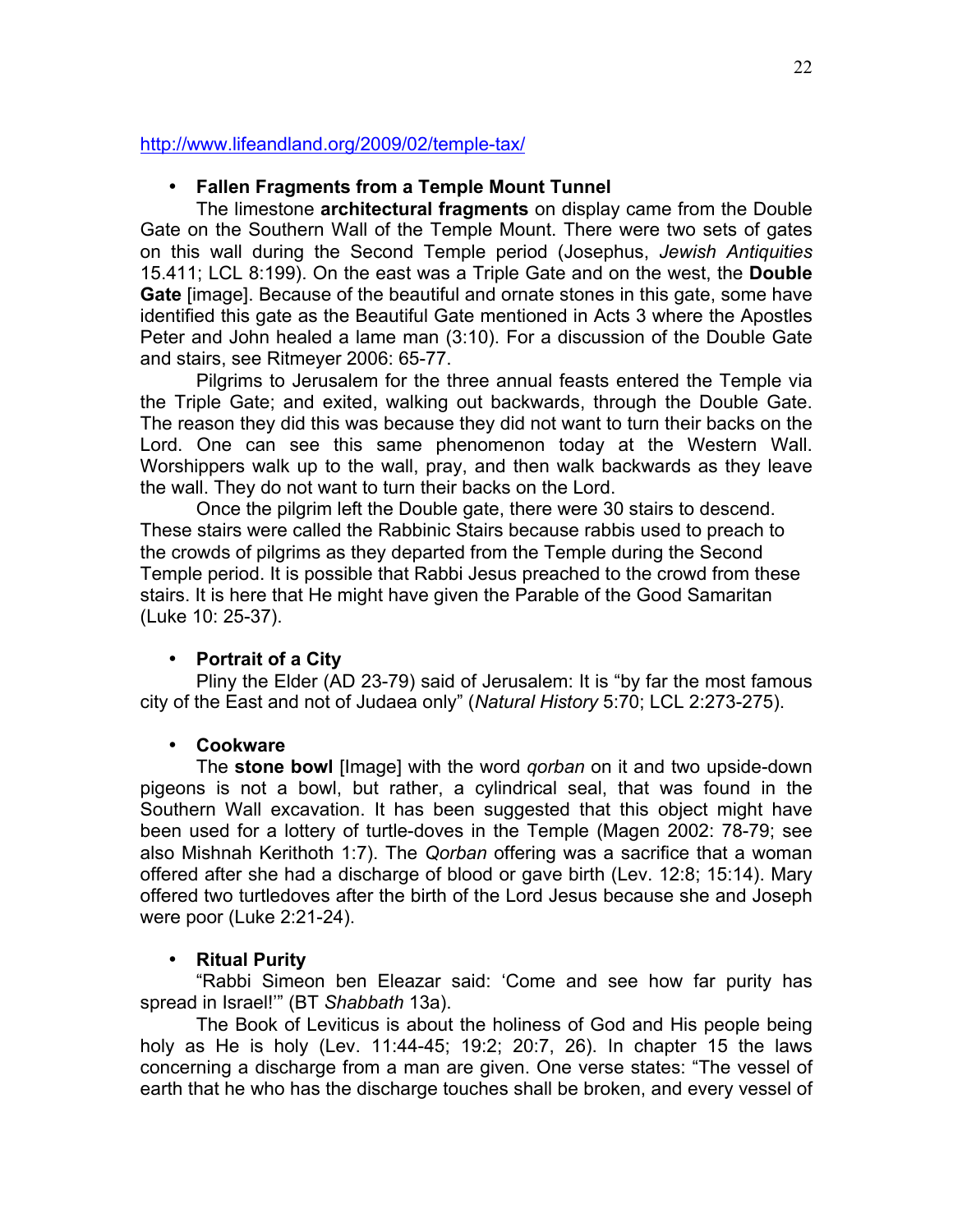wood shall be rinsed with water" (15:12). The clay pottery vessel is in view here. Stone vessels, on the other hand, were not defiled by impurities (Mishnah *Oholot* 5:5; *Kelim* 10:1).

The **Temple Mount** [Image] was a raised platform built by Herod the Great to support his magnificent temple. It was one of the most beautiful buildings in the ancient world. The sages, who were no friend of Herod the Great, gave him a back-handed compliment when they said: "He who has not seen the Temple of Herod has never seen a beautiful building" (*Baba Bathra* 4a).

## • **High Society**

On the stone tabletop is a **Herodian oil lamp** (#2). This is the kind of oil lamp the Lord Jesus spoke about when He said: "You are the light of the world. … Nor do they light a lamp and put it under a basket, but on a lampstand, and it gives light to all who are in the house. Let your light so shine before men, that they may see you good works and glorify you Father in heaven" (Matt. 5:14-16). He also referred to oil lamps in the parable of the ten virgins (Matt. 25:1-13).

Purity in Jerusalem was a big issue during the Second Temple period and strict rules were followed. "The sages ruled that if a source of impurity touches the inside of a vessel made of pottery, it cannot be purified, and therefore must be broken or perforated so that it can never again be used as a container" (Reich 1995: 32). On the table are three **painted bowls** (#3) that had been broken. Perhaps they were broken because they came in contact with impurities. If so, this reflects the words of the Lord Jesus when He chided the Pharisees: "Woe to you, scribes and Pharisees, hypocrites! For you cleanse the outside of the cup and dish, but inside they are full of extortion and self-indulgence. Blind Pharisees, first cleanse the inside of the cup and dish, that the outside of them may be clean also" (Matt. 23: 25-26). On another occasion, Jesus made a similar statement (Luke 11:39-41).

On the far left are three **large stone vessels** for water. Stone vessels were not defiled by any impurities. "But they agree that one may make surface contact of water in a stone vessel to render it clean, but one does not immerse it" (Mishnah *Betzah* 2:3; see also Tosefta *Shabbat* 16:11). It is not surprising that the Lord Jesus is at a wedding in Cana of Galilee when they ran out of good wine. The Apostle John records: "Now there were set there six waterpots of stone, according to the manner of purification of the Jews, containing [two or three *metretes*] twenty or thirty gallons apiece. Jesus said to them, 'Fill the waterpots with water.' And they filled them up to the brim" (2:6-7). Jesus then turned the water into the best wine.

Water could have been stored in clay vessels, but if it came in contact with impurities, the vessel had to be broken and the water was lost. It made sense to store your water in large stone vessels that did not contact ritual impurities (Reich 1995: 33).

- **Glass and Stone**
- **Essential Oils**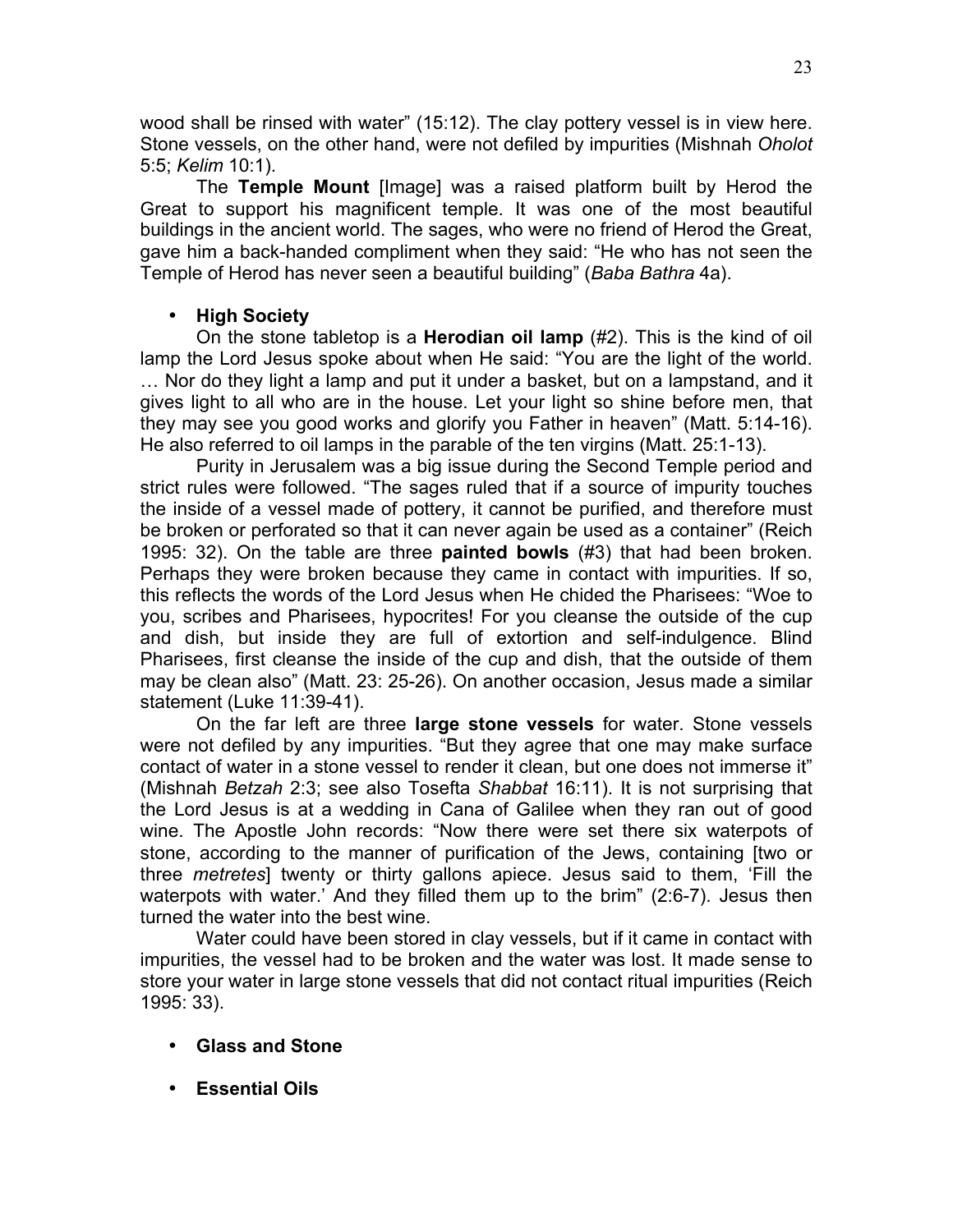# **Jerusalem: City of Priests**

## **Jerusalem and the Dead Sea Scrolls**

### • **Bone Gathering**

An ossuary is a bone box where the bones of the deceased are gathered after the flesh has decayed (Levitt-Kohn and Ben-Ami 2012: 69). Ossuaries may help us understand a "hard saying" of Jesus. There are two incidents recorded in the Gospels when a disciple requested a "leave of absence" in order to "bury" his father (Matt. 8:21-22 and Luke 9:59-60). Although the requests appear reasonable, Jesus gave a seemingly harsh reply in each case: "Follow Me, let the dead bury their own dead."

Some critical scholars suggest that Jesus was encouraging His disciples to break the fifth commandment (honor your father and mother) by not giving their fathers a proper burial. Is He really demanding this? Most commentaries suggest Jesus meant, "Leave the (spiritual) dead to bury the (physical) dead." This interpretation, though common, is not consistent with the text and with Jewish burial practices of the first century AD.

Byron McCane suggests an interpretation that is consistent with firstcentury Jewish burial practices (1990:40-41). After a body was placed in a burial cave, it was left to decompose. The family mourned for seven days, called *shiv'ah*. This initial mourning period was followed by a less intense 30-day period of mourning, called *shloshim*. However, the entire mourning period was not fully over until the flesh of the deceased had decomposed, usually about a year later. The Jerusalem Talmud states: When the flesh had wasted away, the bones were collected and placed in chests (ossuaries). On that day (the son) mourned, but the following day he was glad, because his forebears rested from judgment (*Moed Qatan* 1:5).

The final act of mourning, the gathering of the bones into an ossuary, was called "ossilegium," or "secondary burial." It is this act, I believe, that is in view in our Lord's response. The disciples' request and Jesus' response makes good sense in light of the Jewish custom of secondary burial. When the disciples requested time to bury their fathers they were actually asking for time to finish the rite of secondary burial. Their father had died, been placed in the family burial cave, and the sons had sat *shiv'ah* and most likely *shloshim*. They had requested anywhere from a few weeks to up to 11 months to finish the ritual of ossilegium before they returned to Jesus.

Jesus' sharp answer also fits well with secondary burial. The fathers had been buried in the family burial caves and their bodies were slowly decomposing. In the tombs, along with the fathers, were other family members who had died, some awaiting secondary burial, others already placed in ossuaries. When Jesus stated: "Let the dead bury their own dead," He was referring to two different kinds of dead in the tomb: the bones of the deceased which had already been neatly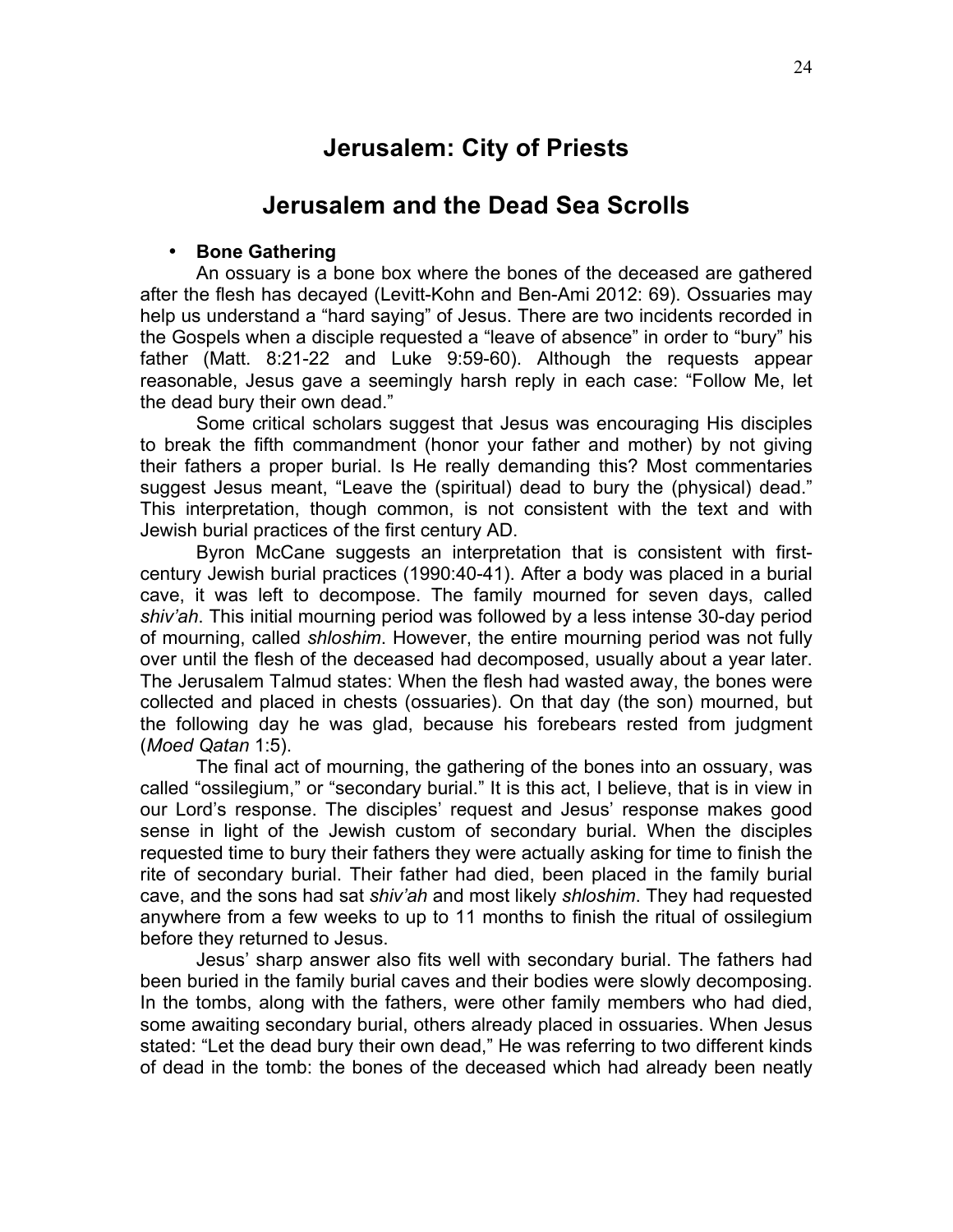placed in ossuaries and the fathers who had yet to be reburied. The phrase "own dead" indicates that the fathers were included among the dead.

An amplified (interpretive) rendering of this statement might be: *Look, you have already honored your father by giving him a proper burial in the family sepulcher. Now, instead of waiting for the flesh to decompose, this can never atone for sin, go and preach the Kingdom of God and tell of the only true means of atonement, faith alone in Christ. Let the bones of you dead father's ancestors gather his bones and place them in an ossuary. You follow me!* This interpretation allows for Jesus to have upheld the fifth commandment, takes the text at face value, and does justice to the Jewish burial practices of the first century. The interpretation is therefore consistent theologically, Biblically, and historically, and answers the critics accurately (Franz 1992: 54-58). For Further Study: "Let the Dead Bury Their Own Dead"

#### http://www.lifeandland.org/2009/02/let-the-dead-bury-their-own-dead/

The **red limestone ossuary** was found on the western slopes of Mount Scopus near the Augusta Victoria in 1973. It was painted red, either in the burial cave or it was brought into the cave still wet because paint stains were found on the floor underneath the ossuary (Sussman 1982: 46-48, 5\*-6\*; Rahmani 1994: 178). This ossuary had a hole in the base "for bodily secretions or for the establishment of contact between body and soil, in accordance with TJ Kil. 32b, though noting that in an ossuary these would have been symbolic rather than functional" (Rahmani 1994: 99).

The name **Yeshua** [Image] was found on an ossuary from Talpiyot to the south of the Old City of Jerusalem. Yeshua (Jesus in English) was a very common name during the Second Temple period.

#### • **Revered Repository**

There are six **ossuaries** in this display case. The **decorated ossuary** (#3) has a vaulted lid and a yellow wash. Inscribed on it are two rosettes inside a zigzag double frame. This ossuary was discovered in 1991 in an intact burial cave during a salvage excavation on Mount Scopus in Jerusalem (ossuary C10; Weksler-Bdolah 1998: 36\*, 39\*, 41\*).

Some ossuaries have inscribed on them common Hebrew names of the Second Temple period. For example, four of these ossuaries have the names Miriam and Mara (#1); Yeshua ben Yosef (#2); Yosi (#4); Matthew (#5) on them from a tomb in East Talpiyot in Jerusalem (Kloner 1996: 15-22). These ossuaries were the basis for the sensationalistic "documentary" by the "Naked Archaeologist" (he is neither naked, nor is he an archaeologist) on the so-called Jesus Family Tomb. There are no historical, archaeological, or Biblical facts to support this "documentary" - it is an outright hoax. The Lord Jesus bodily rose from the dead before His flesh began to decay - a fulfillment of Ps. 16:10 (cf. Acts 2:22-31), so there is no reason for the Naked Archaeologist to go looking for an ossuary with the name Jesus of Nazareth on it. For a thorough refutation, see my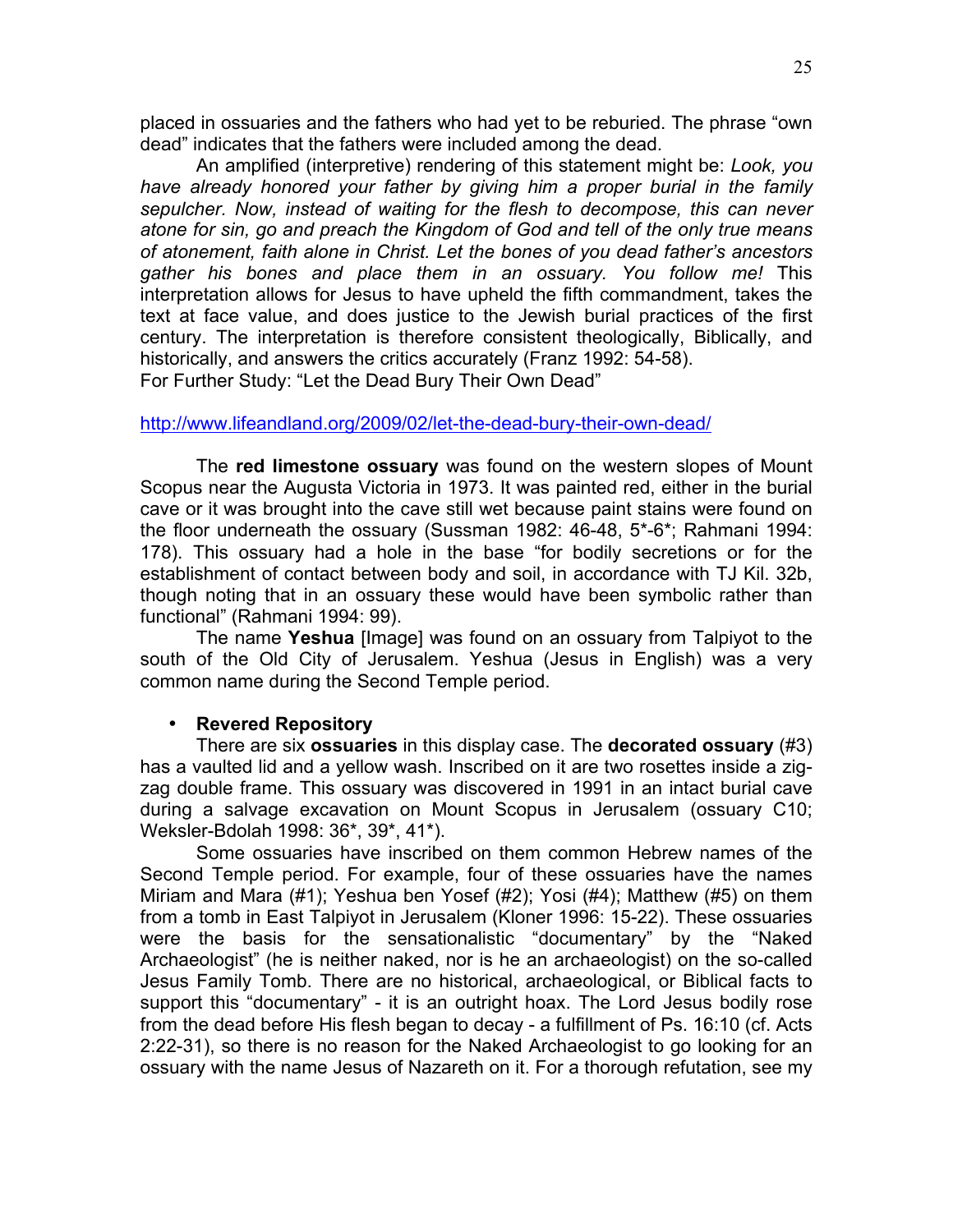well-documented article: The So-Called Jesus Family Tomb Rediscovered in Jerusalem

http://www.lifeandland.org/2009/01/the-so-called-jesus-family-tomb-rediscoveredin-jerusalem/

# **Journey to Qumran**

- **Remains of an Ancient Pantry**
- **Simple Food**
- **Shekel Mystery** (Levitt-Kohn and Ben-Ami 2012: 64)

The **Tyrian silver shekel** (#1) was minted in Tyre in the year 28-27 BC. This is the kind of coin that Judas received when he betrayed the Lord Jesus for thirty pieces of silver (Matt. 26:14-15). Most likely the Tyrian shekels came from the Temple Treasury. There are 27 silver coins in this display. Most are Tyrian shekels and half-shekels, but there is a couple of denarius in the collection.

• **Palms and Dates**

# **Hidden Caves**

## **Final Stronghold: Masada**

During the First Jewish Revolt (AD 66-70), when General Vespasian was besieging Jerusalem, Rabbi Yohanan ben Zakkai summoned his nephew, Abba Sikra ("Father of the Sicarii") and inquired when he would put an end to the starvation in Jerusalem. His nephew was paranoid and protested that if he did anything, he would be killed by the people of the city. Rabbi ben Zakkai realized the situation was hopeless and asked how he could get out of Jerusalem. His nephew suggested a plan to smuggle the Rabbi out of the city. This succeeded and Rabbi ben Zakkai was taken to General Vespasian. He greeted the general by saying, "Peace to you, O king, peace to you, O king!" Vespasian wanted to execute him on the spot because he called the general a king, but at that moment a messenger from Rome announce to Vespasian that the emperor was dead and the Roman Senate had made him king. Vespasian offered Rabbi Yohanan ben Zakkai one request and promised it would be granted to him. His request was: "Give me Yavneh and its Wise Men, and the family chain of Rabban Gamaliel, and physicians to heal Rabbi Zadok" (BT *Gittin* 56a, 56b). He wanted Yavneh to reestablish a rabbinical school of learning, and the family of Rabban Gamaliel because it was believed that they were of the House of David, thus the messianic line.

Professor Jacob Neusner, a leading rabbinical scholar, eloquently contrasted the fate of the Jewish people by describing two roads that led out of Jerusalem during the Revolt. He penned: "Two roads led out of Jerusalem, one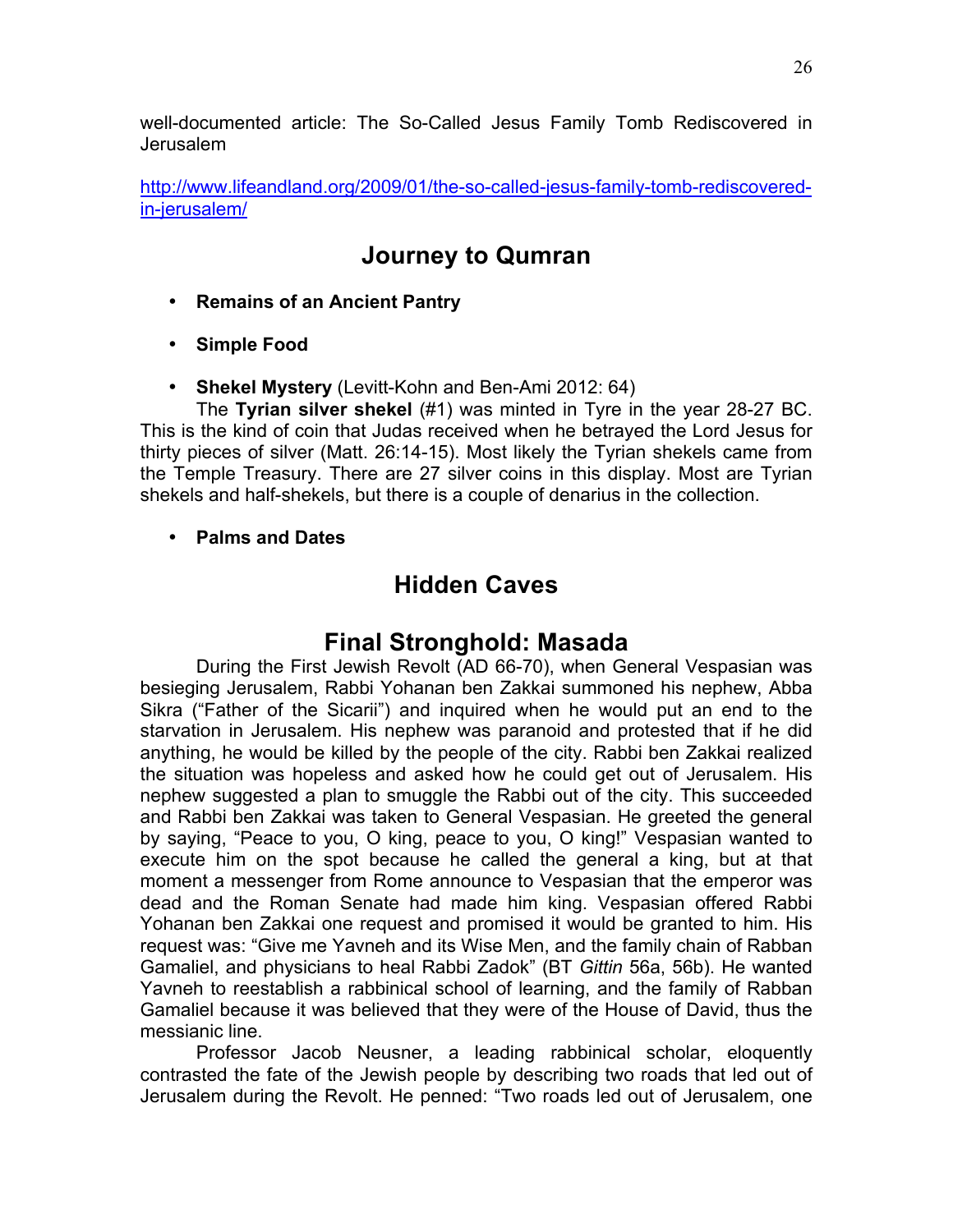to Yavneh, the other to Masada. Zealots fled to the Dead Sea and barricaded themselves in a massive old fortress of Herod. There they held out for three more years, fighting a hopeless fight rather than surrender. With their wives and children, perhaps a thousand people in all, they withstood advancing siege works, engineering marvels, until with walls breached, they saw at best another day of resistance. That night, the fathers slew their wives and children, and their soldiers one another, until the last Zealot, seeing none alive, slit his own throat. So all was deathly quiet at last [AD 73].

Rome was surely right, the soldiers must have thought as they entered the smoking ruins of a mighty fortress. She had achieved final victory. Nothing at all remained. The Zealots left no legacy, no vision for the future. They offered no ideal but a military, Spartan one: better suicide than subjugation. If the warriors of Masada represented the only options for the Jews, then and there Judaism would have ended for all time, as the Zealots of Masada supposed it had. The Jewish group may have lingered on, but not for very long.

The road to Yavneh, to the vineyard and the abundant fields and the open port – that was the other way. It was the way taken by the Jews who did not commit suicide and did not regard the disaster as the last drama in a tragic history. They did not suppose that the failure of the sword marked the final catastrophe. These Jews had a better understanding of the message of Isaiah that trust in the sword is arrogance against God. They kept alive the hope that God, and not the sword, would eventually bring salvation. Yohanan ben Zakkai led the way to Yavneh. Because he did, he fathered another generation, and they another. Judaism endured as a living faith and the Jews as an enduring people from that day to this one. Masada and its battlefield bravado was a dead end. Through Yavneh and its tentative, hopeful faith led the way to the future. Masada left behind a few fragments of cloth, some coins, smashed rocks and bones, a monument to futile, barren courage. Yavneh left behind twenty centuries of life, and, I think, many more to come" (Neusner 1970: 174-175). See also (Levitt-Kohn and Ben-Ami 2012: 72-75)

- **A Symbol of Courage**
- **Roman Siege Work**
- **Recovering the Past One Potsherd at a Time**

## **Who Wrote the Dead Sea Scrolls?**

## • **Water for the Body and Soul**

The **stairs of the** *mikva* at Qumran [Image] were destroyed by the earthquake in 31 BC (*Jewish Antiquities* 15.122; LCL 8:59). *Mikva'ot* [plural] were used for ritual immersion and were first discovered at Qumran. Originally it was thought that this practice was carried out only by the inhabitants of Qumran, presumably the Essenes. It was only after the Six-Days War when *mikvaot* started to appear in the Jewish Quarter excavations that it was realized that all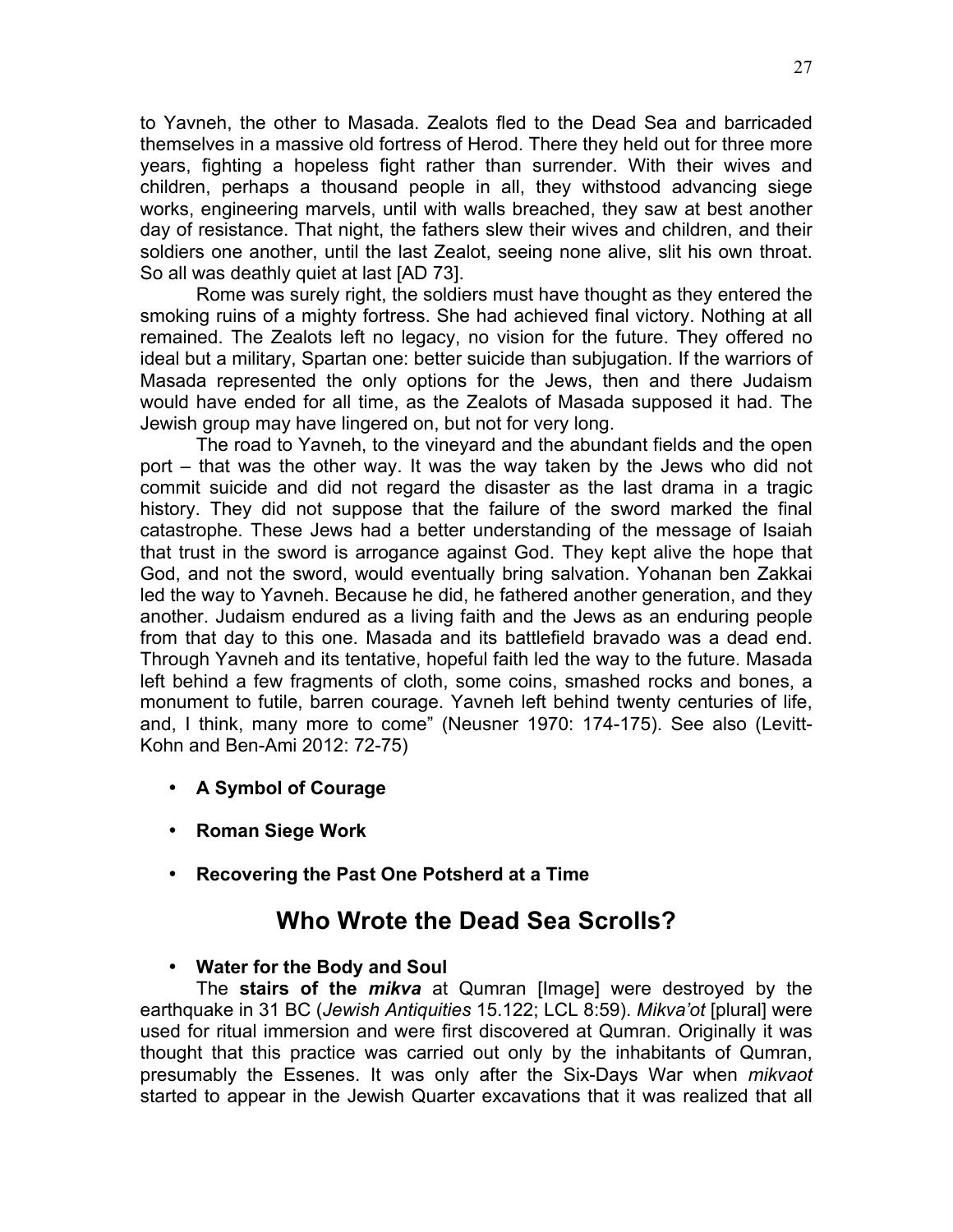Jews immersed themselves in water during the Second Temple period, not just the Qumran community.

## • **Inheritors and Survivors**

The Lord Jesus sent out His disciples two-by-two; they were instructed to take nothing for their journey except a staff and to wear sandals and one tunic (Mark 9:7-9). Here is an example of a typical Second Temple **sandal** (#2), similar to what people wear today (Levitt-Kohn and Ben-Ami 2012:66).

## • **Unity and Identity**

Jewish men during the Second Temple period took the injunction given by Moses literally that the "words which I command you today shall be in your heart. … You shall bind them as a sign on your hand, and they shall be as frontlets between your eyes" (Deut. 6:6-9; cf. Ex. 13:9, 16; Deut. 11:18; Levitt-Kohn 2011: 65). This was the Biblical base for wearing phylacteries. They were worn daily, usually for morning prayers. For someone to wear them all day would be a special act of piety (BT *Sukkah* 28a; BT *Ta'anith*. 20b). For a discussion on phylacteries, see Fagen 1992:5: 368-370.

There were several **phylacteries**, called *tefillin* in Hebrew, found in Cave 4 at Qumran in 1952. Yigael Yadin (1969) purchased a phylactery that was worn on the forehead from an antiquities dealer in Jerusalem in 1968 that allegedly came from Cave 4 as well. It was made of calf leather and measured 20 x 28 millimeters before it was folded over to enclose four slips, or parchments, with Scripture verses on them (This appears to be #1, on right side). The four slips were made of a skin of an unborn kid (goat) or lamb and measured about 27 x 42 millimeters each, with a thickness of 0.04 millimeters. The four Scripture verses that were on the parchments of each phylactery were Ex. 13:1-10; Deut. 6:4-9; Ex. 13:11-16; and Deut. 11:13-21. Sometimes other verses were added as well. The verses were written with black ink and each letter was between  $0.5 - 0.7$ millimeters high on this very fine parchment. The scribe must have had very keen eye-sight, or a magnifying glass of some sort, and a very steady hand!

Prof. Yohanan Aharoni found a fragment of a phylactery in Cave 34 (the "Cave of the Scrolls") in Nahal Seelin about 7 kilometers north-west of Masada during the expeditions to the Judean Desert during the winter of 1960. It had two parchments, one with Ex. 13:2-10 and the other with Ex. 13:11-16 written on them in very tiny letters (1961:22-23; Pl. 11).

In Matthew 23, the Lord Jesus called the scribes and Pharisees hypocrites, or actors who performed for the applause of the audience. He instructed the multitude to observe and do what the Pharisees say when they speak from the seat of Moses, but do not follow their lifestyle because their actions do not match their words (23:2-3). "Do as they say, don't do as they do!" Jesus points out that "all their works they do to be seen by men. They make their phylacteries broad and enlarge the borders of their garments" (23:5). Judging from the size of the phylacteries found near the Dead Sea, and assuming they were the normal size, Jesus was criticizing some of the Pharisees for wearing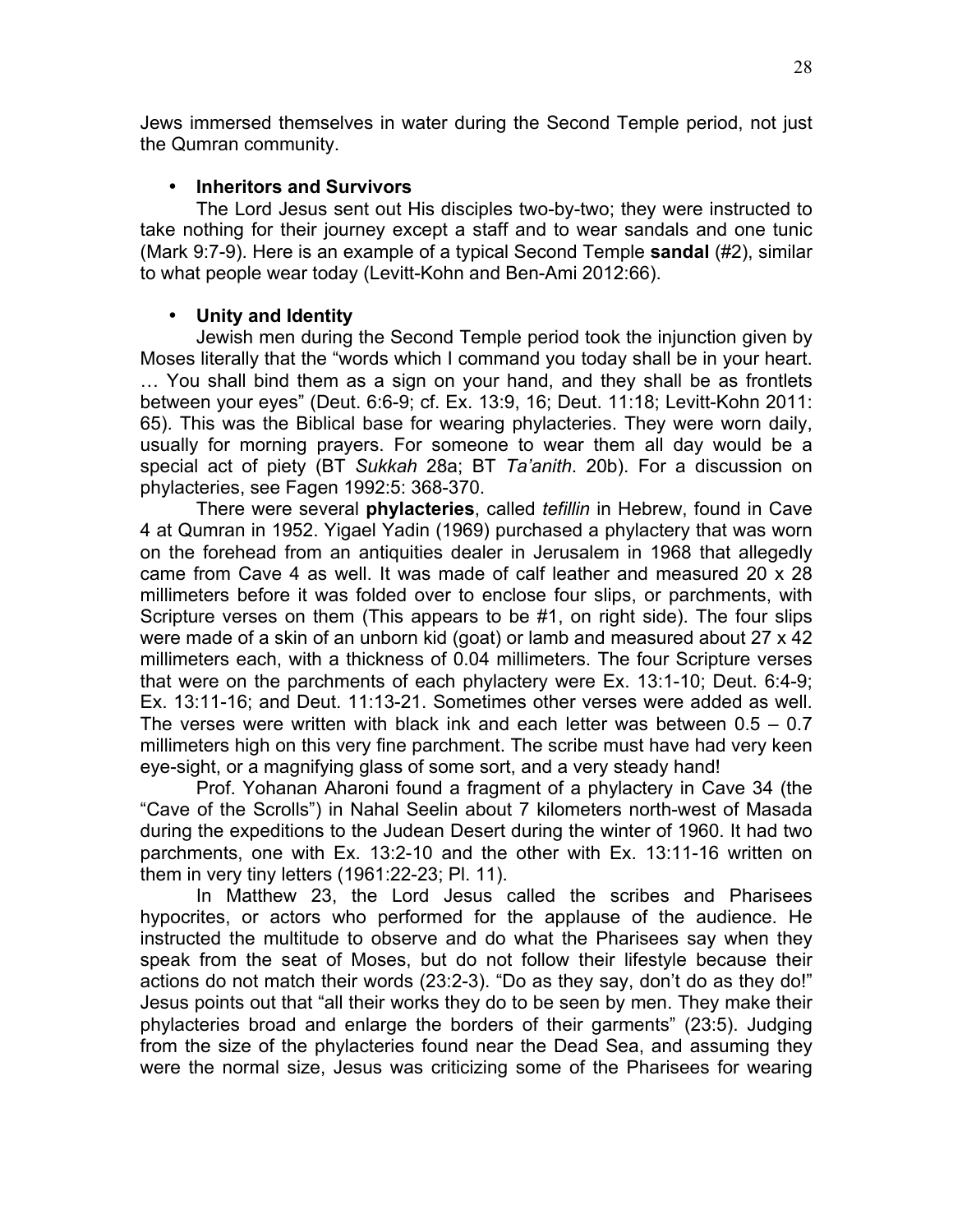larger ones so that people would think they were pious because of the larger size of their phylactery. Bigger is not always better!

- **Ties that Bind**
- **Notes from the Past**

## *TURN AROUND, IN THE CENTER OF THE ROOM IS A LARGE CIRCULAR DISPLAY CASE WITH A CYLINDRICAL JAR IN THE CENTER*

## **The World of the Dead Sea Scrolls**

There are twenty Dead Sea Scrolls in this exhibition (seventeen are show in the catalogue (Levitt-Kohn and Ben-Ami 2012: 26-61; see also Ariel, et. al. 2008), but only ten are displayed at one time. The twenty will be rotated throughout the display so the light will not cause them to disintegrate. The manuscripts are sensitive to light, so the presenters have the scrolls in a darkened environment and the light comes on when a motion detector senses a person looking at the display, so as to not "wear out" the parchments. Each scroll has a high resolution picture, an English translation, and a commentary explaining the scroll.

There is a large cylindrical jar in the center of the display. This is one of the jars in which the Dead Sea scrolls were found.

The Dead Sea Scrolls are NOT the oldest known copies of the Hebrew Bible. Two silver amulets with the Priestly Blessing (*Birkat Kohanim*) of Numbers 6:24-26 were discovered at Ketef Hinnom in Jerusalem in 1979. They were finally deciphered in 1986 and it was determined that these are the two oldest known copies of the Hebrew Bible and they pre-dated the Dead Sea Scrolls by four hundred years (Franz 2005: 53-59 and further bibliography).

For Further Study: "Remember, Archaeology is NOT a Treasure Hunt!"

http://www.lifeandland.org/2009/02/remember-archaeology-is-not-a-treasurehunt/

## • **Genesis**

The fragment before you is **Scroll Number 4Q7**. It contains Genesis 1:1- 11 in Hebrew and was copied between AD 50-68 (Levitt-Kohn and Ben-Ami 2012: 28-29).

## • **Paleo-Exodus**

(Levitt-Kohn and Ben-Ami 2012: 30-31)

## • **Deuteronomy**

The fragment before you is **Scroll Number 4Q31**. It contains Deuteronomy 3:14-4:1 in Hebrew and was copied between 125-75 BC (Levitt-Kohn and Ben-Ami 2012: 32-33).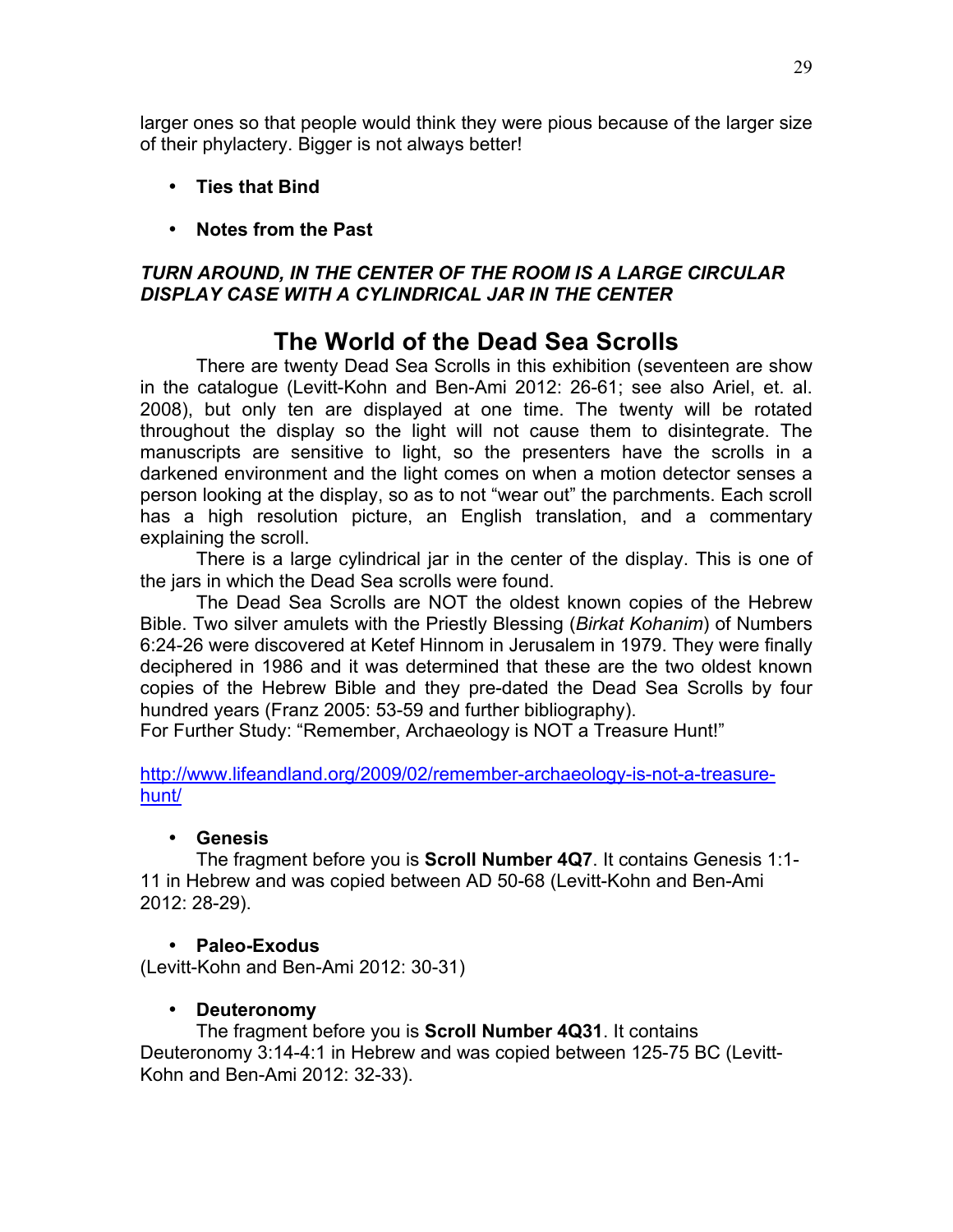## • **Joshua**

The fragment before you is **Scroll Number 4Q47**. It contains Joshua 7:12- 15 in Hebrew and dates to about 100 BC (Levitt-Kohn and Ben-Ami 2012: 34- 35).

## • **Isaiah**

There have been 21 copies of the book of Isaiah found among the Dead Sea Scrolls. The "Great Isaiah Scroll", found in Cave 1, is the longest Biblical scroll that has been discovered at Qumran and it contains the entire Book of Isaiah (Cross, et. al. 1972).

On one occasion, the Lord Jesus returned to His hometown of Nazareth and attended the synagogue on Shabbat as was His custom. He stood up to read the weekly portion from the Prophets. On this occasion, he was handed the scroll of Isaiah and He opened it to Isaiah 61 and read verses 1 and 2. When He was done, He sat down and said: "Today this Scripture is fulfilled in your hearing" (Luke 4:16-21; Cross, et. al. 1972:113).

The fragment before you is **Scroll Number 4Q57**. It contains Isaiah 10:23- 12:1 and was copied in Hebrew between AD 30-68 (Levitt-Kohn and Ben-Ami 2012: 36-37).

#### • **Jeremiah**

The fragment before you is **Scroll Number 4Q70**. It contains Jeremiah 12:17-13:7, 22, 27; 14:4-7; 15:1-2; and 17:8-26 in Hebrew and dates between 250-200 BC (Levitt-Kohn and Ben-Ami 2012: 38-39).

#### • **Psalms**

The most popular portions of the Scriptures discovered at Qumran are the Book of Psalms. Thirty-six manuscripts have been found that date from 150 BC to AD 68. Whenever the divine name, YHWH, appears, it is in Paleo-Hebrew (Levitt-Kohn 2011: 36-38). On some manuscripts, the scribe would write the Scripture portion and then leave enough space for the four-letter name of God. After the manuscript was completed, the scribe would go back and write the name of the Lord in Paleo-Hebrew. How do we know this was his methodology? Because sometimes he forgot to fill in the Name!

In the middle of the third column from the right side begins Psalm 145. The superscription in our English Bible is in the Hebrew text of the Dead Sea Scrolls, "Tefillah la-David."

This portion of the psalm scroll is **Scroll Number 11Q5**. It contains Psalm 119: 171-176; 135: 1-9, 17; 136: 16, 26; 118:1, 8-9, 15-16, 29; 145: 1-7, 13-32; 154: 3-19; Plea for Deliverance and was written in Hebrew about AD 30-50 (Levitt-Kohn and Ben-Ami 2012: 40-41).

## • **Psalms**

This portion of the psalm scroll is **Scroll Number 4Q84**. It contains fragments of Psalm 102: 10-26; 103: 4-6; 113: 1, 5 in Hebrew and it dates to about AD 25-68 (Levitt-Kohn and Ben-Ami 2012: 42-43)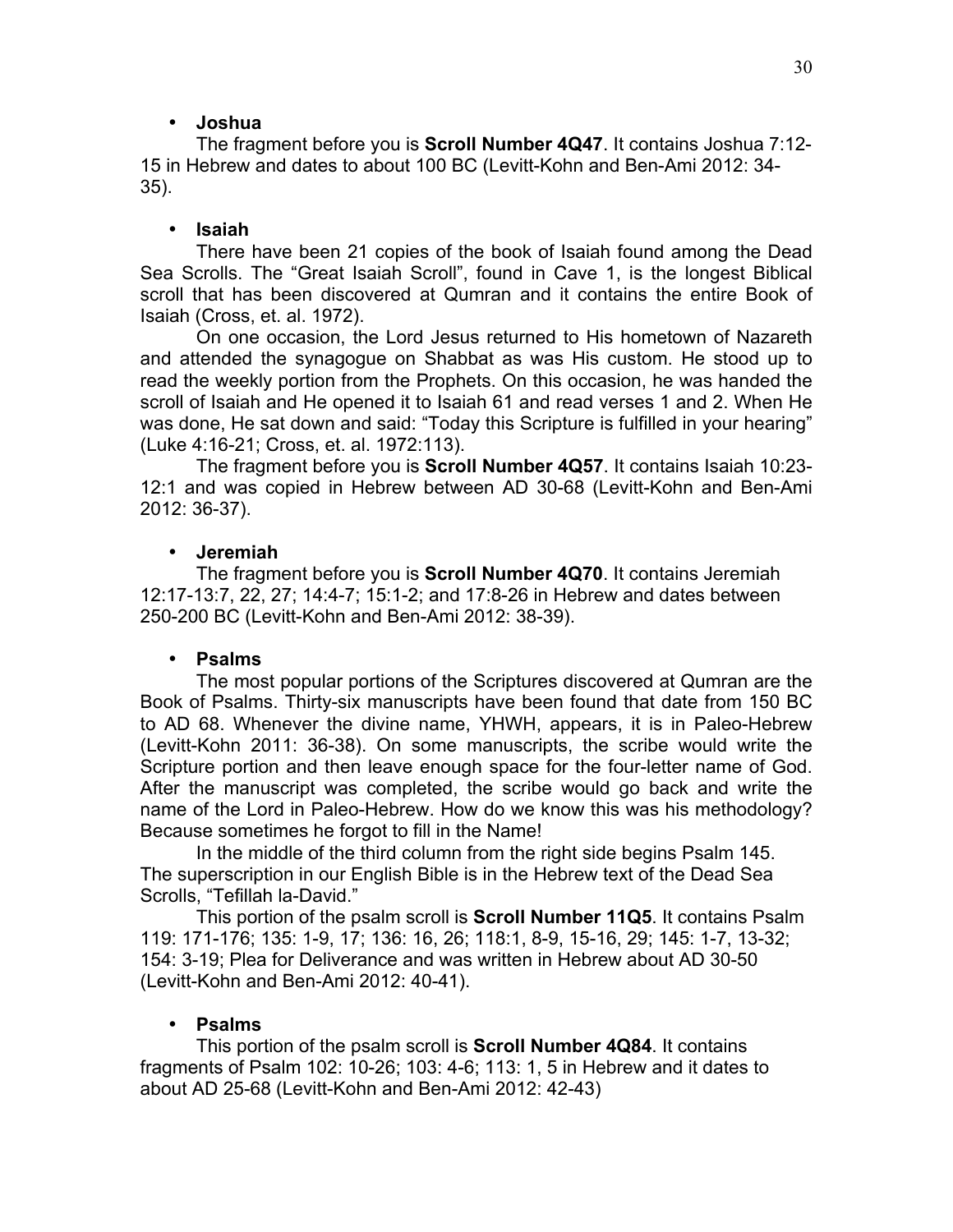### • **Phylacteries**

(Levitt-Kohn and Ben-Ami 2012: 44-45)

## • **Tobit**

(Levitt-Kohn and Ben-Ami 2012: 46-47)

#### • **Enoch**

(Levitt-Kohn and Ben-Ami 2012: 48-49)

• **Commentary on Genesis** (Levitt-Kohn and Ben-Ami 2012: 50-51)

• **Damascus Document** (Levitt-Kohn and Ben-Ami 2012: 52-53)

#### • **Community Rules** (Levitt-Kohn and Ben-Ami 2012: 54-55)

## • **War Rule**

(Levitt-Kohn and Ben-Ami 2012: 56-57)

• **Sapiential – Wisdom Instruction** (Levitt-Kohn and Ben-Ami 2012: 58-59)

• **Barkhi Naphshi Apocryphal Psalms**

(Levitt-Kohn and Ben-Ami 2012: 60-61)

## **An Influence Across the Ages The Ten Words**

**Numbering the commandments**

# **The Dead Sea Scrolls and the Abrahamic Faiths**

## *FROM LEFT TO RIGHT*

- **Mohamad the Prophet**
- **The Sign of the Cross**
- **A Light to the Nations** (Levitt-Kohn and Ben-Ami 2012: 70)

In the summer of 2011, a **stone object with a 5 branch menorah** (#3) was found in a drainage channel that ran underneath the Roman road that went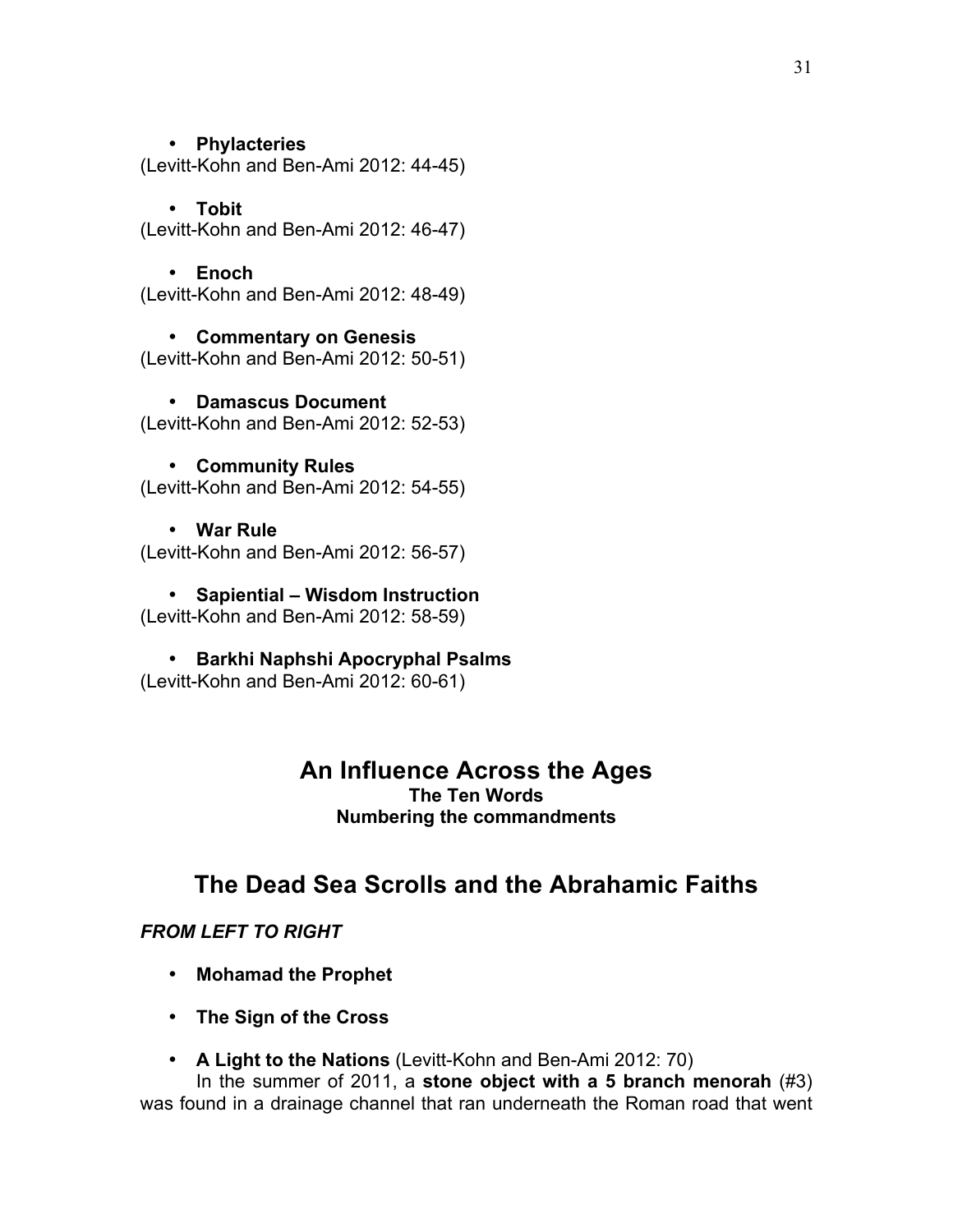from the Western Wall to the Pool of Siloam. The excavators, Eli Shukron and Ronnie Reich commented: "Interestingly, even though we are dealing with a depiction of the seven-branched candelabrum, only five branches appear here. The portrayal of the menorah's base is extremely important because it clarifies what the base of the original menorah looked like, which was apparently tripod shaped" (IAA website). The excavators speculate that the individual who originally drew the menorah had actually seen the original menorah in the Temple. For whatever reason, he discarded his stone drawing, only to have it found 2,000 years later.

The **Sacrifice of Isaac** [Image], also known in Jewish tradition as *Akedah*, or the "binding" of Isaac, is depicted on a mosaic floor from the synagogue at Beth Alpha in the Beth Shean Valley. This floor was laid down, according to the excavator E. L. Sukenik, during the reign of Emperor Justin I, in the first quarter of the  $6<sup>th</sup>$  century AD.

There were three mosaic panels on the synagogue floor. The "Sacrifice of Isaac" was at the entrance. The center panel was a Zodiac with the four seasons. The panel closest to the Ark where the Torah scrolls were kept depicted the Ark and two menorahs.

The first panel had an altar with a blazing fire on the right side with Abraham holding a bound Isaac close to the altar. In his right hand was a long knife. Behind Abraham is a ram caught in the thickets (only the feet are visible) with the words: "And behold … a ram." Above the thicket is a hand emerging from a cloud with the words: "Thou shalt not stretch forth." On the left side of the panel (not visible) are the two servants and their donkey that carried the wood to the mountain in the Land of Moriah (Gen. 22).

# **The Dead Sea Scrolls and the Origin of Judaism and Christianity**

## • **Neither Christian Nor Jews**

The **marble slab with the Menorah** (#3) was found in Binyamina, a few kilometers to the north-east of Caesarea-by-the-Sea. On it is a seven-branch menorah with a shofar on the left and what appears to be a lulav on the right with a Greek inscription that reads: "One God, help Judah the elder. Year 471."

This slab was originally thought to be a tombstone, but recently, it has been suggested that it was a dedicatory inscription from the wall of a synagogue in the area (Di Segni 1993:133-136; Levitt-Kohn and Ben-Ami 2012: 77).

- **The Scrolls and Christian Origin**
- **Let There Be Light**
- **Scrolls Open a Window to the Distant Past**
- **Reverence and Dedication**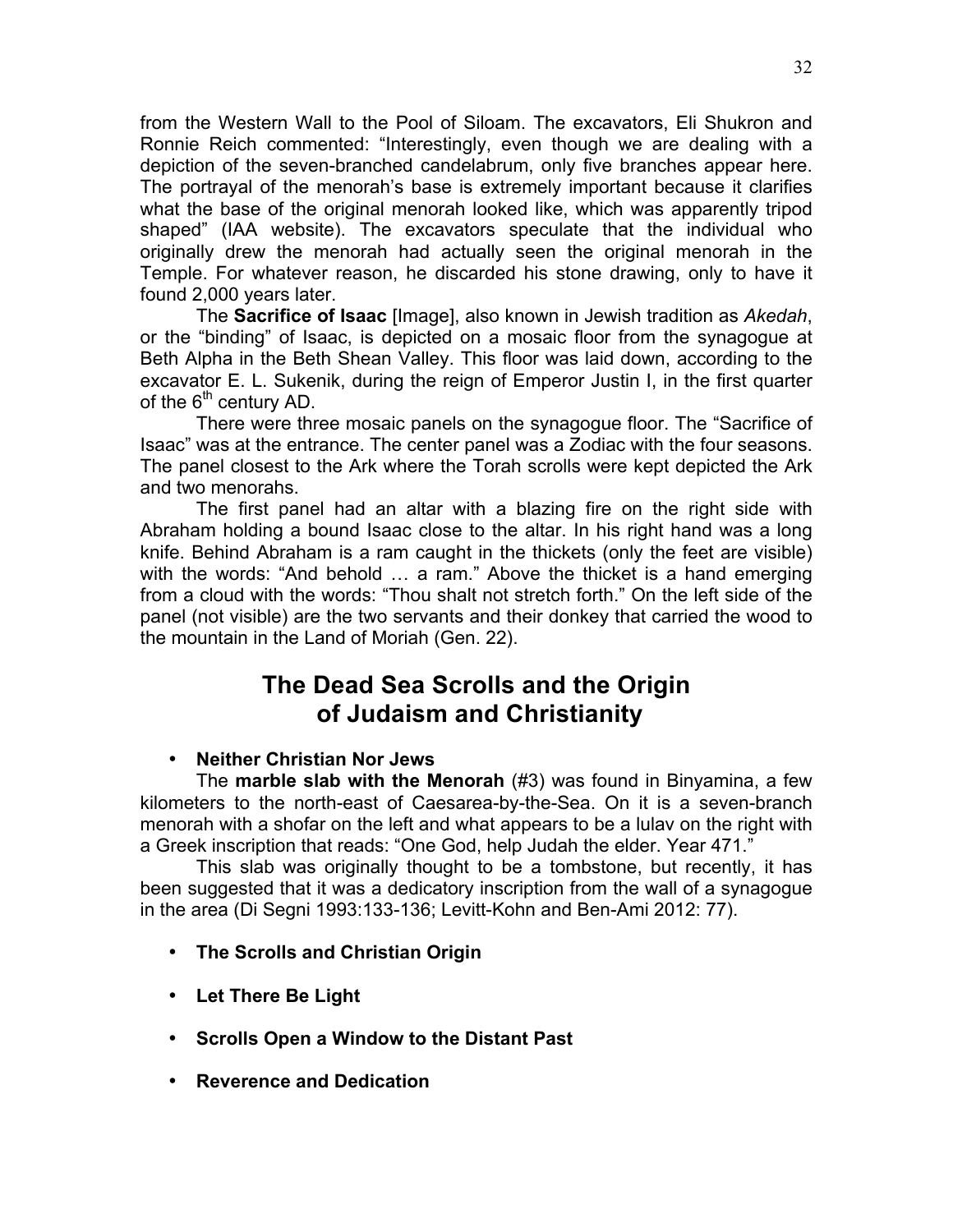• **The Scrolls and the Hebrew Bible**

## **The Western Wall**

#### • **Stone from the Western Wall**

Before you is a 3-ton stone from the southwest corner of the Temple Enclosure. It was probably pushed over by the Roman army after the destruction of the Temple when it fell to the street below. The retaining wall of the Temple enclosure was built by Herod the Great about 18 BC, but finished by his successors (Josephus, *Jewish Antiquities* 20:219-222; LCL 10:117-119). For a full discussion of the Second Temple, see Ritmeyer 2006.

You may touch this stone as well as leave a note with a prayer request and it will be taken to Jerusalem and inserted into the real Western Wall, or you can forgo the note and "come boldly to the throne of grace, that we may obtain mercy and find grace to help in time of need" and pray directly to the Lord Jesus Christ (Heb. 4: 16).

During the last week in the earthly life of the Lord Jesus, His disciples approached Him on the Mount of Olives and pointed to the buildings of the Temple. Jesus said to them, "Do you not see all these things? Assuredly, I say to you, not one stone shall be left here upon another, that shall not be thrown down" (Matt. 24:1-2). Perhaps this was one of the stones being referred to by the Lord Jesus.

#### **Where, When, and How Much?**

The Franklin Institute is located at 222 North  $20<sup>th</sup>$  Street in Philadelphia. The exhibition is open daily from 9:30 AM to 5 PM and will run from May 12 to October 14, 2012.

Ticket prices are \$31.50 for adults, \$25 for students. Groups save more than 25%. To reserve tickets for individuals of Groups of 15+, please call 215- 448-1200 or email reservations@fi.edu Visit www.fi.edu for more information.

Headsets are available for an audio tour of select objects with commentary by Professor Lawrence Shiffman of Yeshiva University; Professor Bill Dever, retired from Arizona State University; and Professor Ronnie Reich of Haifa University and the Israel Antiquities Authority. Headsets may be rented for \$6 apiece.

For pictures of some of the objects on display: http://www.fi.edu/press.scrolls/ User: press Password: scrolls

#### **About the Author of this Essay**

Gordon Franz is a Bible teacher who has done graduate studies in the history of ancient Israel at the Institute of Holy Land Studies (now Jerusalem University College) in Jerusalem and holds an MA in Biblical Studies (Old Testament) from Columbia Biblical Seminary, SC. Since 1978, he has engaged in extensive research in Biblical archaeology and has participated in a number of excavations in and around Jerusalem, including Ketef Hinnom, City of David,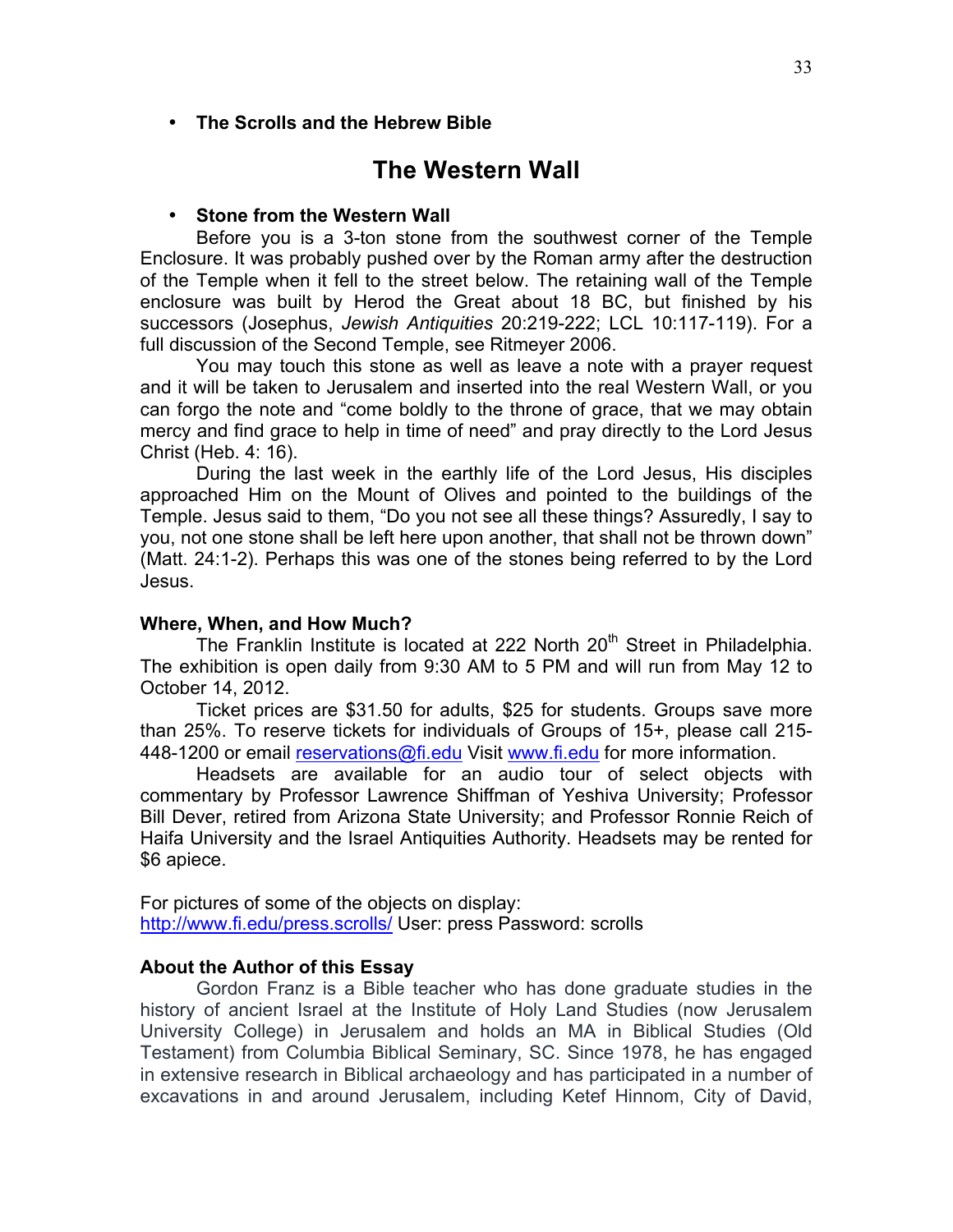Ramat Rachel, and the Temple Mount Sifting Project; as well as the excavations at Tel Lachish, Tel Jezreel, Tel Hazor, and Tel Zayit.

Gordon has also explored other Bible lands, including Jordan, Egypt, Turkey, Greece, Malta, and Italy. He has taught the geography of the Bible and led field trips in Israel for the Jerusalem Center for Biblical Studies, the Institute of Holy Land Studies, and the IBEX program of The Master's College. He also co-teaches the Talbot School of Theology's Bible Lands Program for Turkey, Greece, and Rome. Gordon is on the staff of the Associates for Biblical Research in Akron, PA.

## **Bibliography**

Aharoni, Yohanan

- 1961 The Expedition to the Judean Desert, 1960. Expedition B. *Israel Exploration Journal* 11/1-2: 11-24.
- 1981 *Arad Inscriptions*. Jerusalem: Israel Exploration Society.

Amitai-Press, Nitzan

1992 A Fatimid Gold Bead from Caesarea. *'Atiqot* 21: 171-172.

#### *ANET*

1969 *Ancient Near East Texts Relating to the Old Testament*. 3rd edition. Edited by J. Pritchard. Princeton, NJ: Princeton University.

Ariel, Donald, et. al., editors 2008 *The Dead Sea Scrolls*. Jerusalem: Israel Antiquities Authority.

- Austin, Steve, Franz, Gordon, and Frost, Eric
	- 2000 Amos's Earthquake: An Extraordinary Middle East Seismic Event of 750 B.C. *International Geology Review* 42/7: 657-671.

Avigad, Nahman; and Barkay, Gabriel

2000 The LMLK and Related Seal Impressions. Pp. 243-257 in *Jewish Quarter Excavations in the Old City of Jerusalem*. Vol. 1. Edited by H. Geva. Jerusalem: Israel Exploration Society and Institute of Archaeology, Hebrew University.

## Barkay, Gabriel

2006 Royal Palace, Royal Portrait? The Tantalizing Possibilities of Ramat Rahel. *Biblical Archaeology Review* 32/5: 34-44.

Beit-Arieh, Itzhaq

1988 New Light on the Edomites. *Biblical Archaeology Review* 14/2: 28- 41.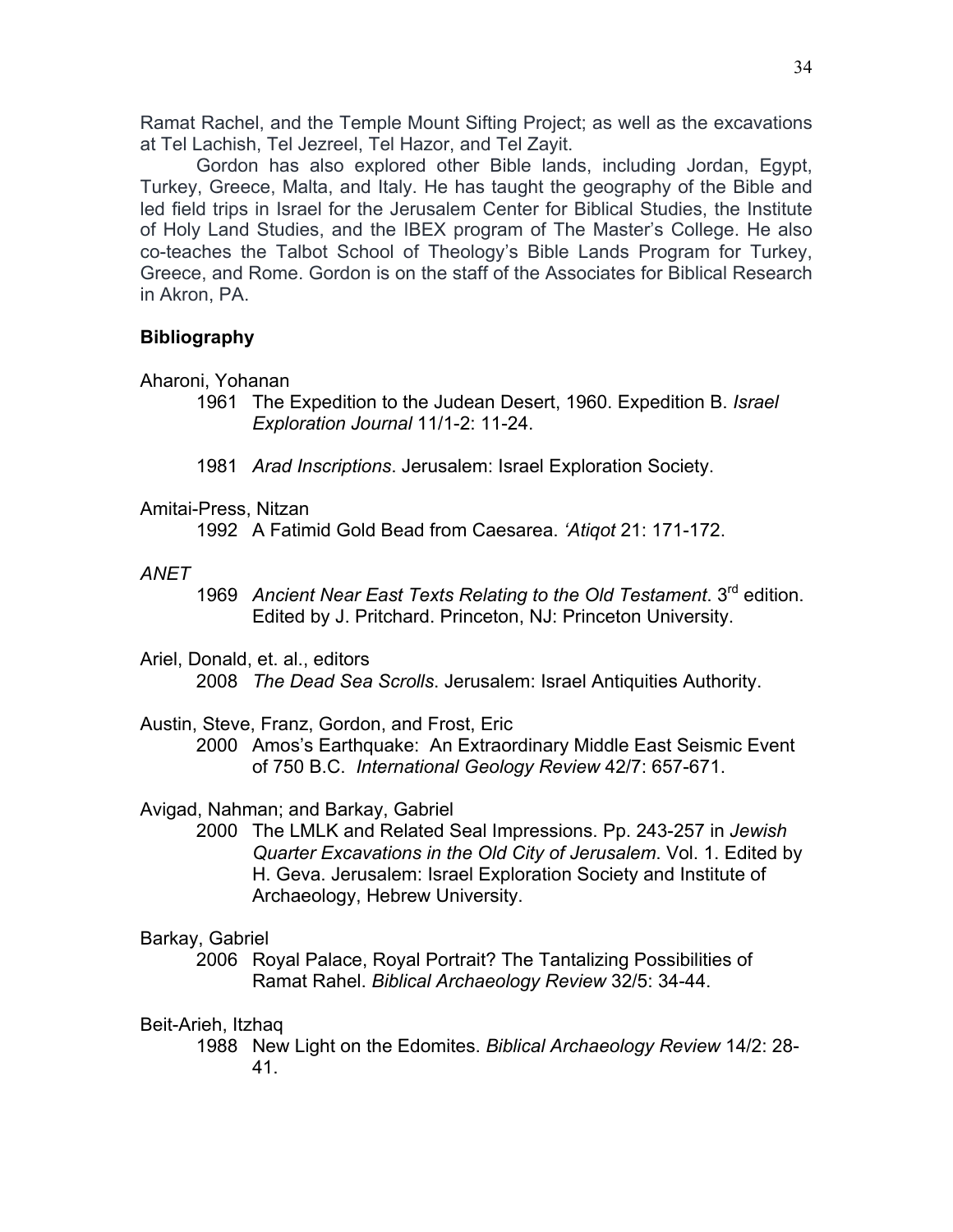Ben-Tor, Amnon

2004 Notes and News. Tel Hazor, 2004. *Israel Exploration Journal* 34/2: 230-235.

#### Biran, Avraham

- 1974 An Israelite Horned Altar at Dan. *Biblical Archaeologist* 37/4: 106- 107.
- 1994 *Biblical Dan*. Jerusalem: Israel Exploration Society.

#### Cross, Frank Moore; Freedman, David Noel; and Sanders, James

1972 *Scrolls from Qumran Cave 1. The Great Isaiah Scroll. The Order of the Community. The* Pesher *to Habakkuk*. Jerusalem: Albright Institute of Archaeological Research and the Shrine of the Book.

#### Di Segni, Leah

1993 A Jewish Greek Inscription from the Vicinity of Caesarea Maritima. *'Atiqot* 22: 133-136.

#### Fagen, Ruth Satinover

1992 Phylacteries. Pp. 368-370 in *Anchor Bible Dictionary*. Vol. 5. Edited by D. N. Freedman. New York: Doubleday.

#### Franz, Gordon

- 1992 "Let the Dead Bury Their Own Dead" (Matthew 8:22; Luke 9:60). *Archaeology and Biblical Research* 5/2: 54-58.
- 1997 "Does Your Teacher Not Pay the [Temple] Tax"? (Matthew 17:24- 27). *Bible and Spade* 10/4: 81-87.
- 2002 "At Home in Death": An Archaeological Exposition of Psalm 49:11. *Bible and Spade* 15/3: 85-91.
- 2003 Nahum, Nineveh, and Those Nasty Assyrians. *Bible and Spade* 16/4: 97-109.

#### Gilbert-Peretz, Diana

1996 Ceramic Figurines. Pp. 29-84 in *Excavations at the City of David 1978-1985*. Vol. 4. Edited by D. Ariel and A. De Groot. *Qedem* 35. Jerusalem: Institute of Archaeology, Hebrew University.

#### Green, Connie Kestenbaum

1994 King David's Head from Gaza Synagogue Restored. *Biblical Archaeology Review* 20/2: 58-63, 94.

#### Hareuveni, Nogah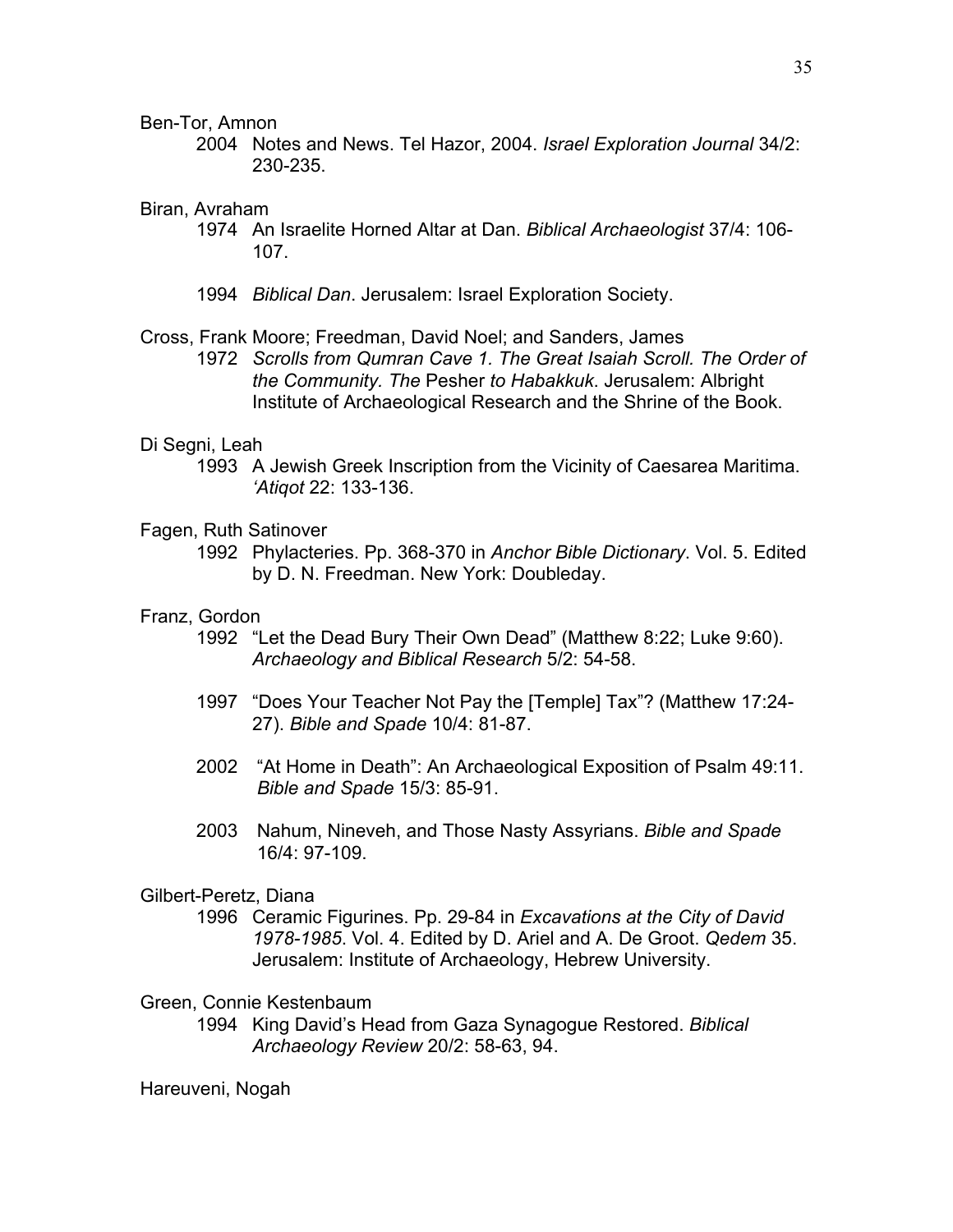- 1980 *Nature in Our Biblical Heritage*. Kiryat Ono: Neot Kedumim.
- 1984 *Tree and Shrub in Our Biblical Heritage*. Kiryat Ono: Neot Kedumim.

#### Hendin, David

- 1996 *Guide to Biblical Coins*. Third edition. New York: Amphora.
- 2001 *Guide to Biblical Coins*. Fourth edition. New York: Amphora.
- 2002 Tyre Coins and Graven Images. *The Celator* 16/2: 46-47.

#### Josephus

- 1979 *Jewish Wars*. Books 4-7. Vol. 3. Trans. by H. Thackery. Cambridge, MA: Harvard University. Loeb Classical Library 210.
- 1980 *Jewish Antiquities*. Books 15-17. Vol. 8. Trans. by R. Marcus and A. Wikgren. Cambridge, MA: Harvard University. Loeb Classical Library 410.
- 1981 *Jewish Antiquities*. Book 20. Vol. 10. Trans. by L. H. Feldman. Cambridge, MA: Harvard University. Loeb Classical Library 456.

#### Kletter, Raz

1991 The Inscribed Weights of the Kingdom of Judah. *Tel Aviv* 18/2: 121-163.

#### Kloner, Amos

1996 A Tomb with Inscribed Ossuaries in East Talpiyot, Jerusalem. *'Atiqot* 19: 15-22.

#### Levitt-Kohn, Risa; and Ben-Ami, Deborah

2012 *Dead Sea Scrolls: Life and Faith in Biblical Times*. Jerusalem: Israel Antiquities Authority.

#### McCane, B.

1990 "Let the Dead Bury Their Own Dead": Secondary Burial and Matt. 8:21-22. *Harvard Theological Review* 83:31-43.

#### Magen, Yitzhak

2002 *The Stone Vessel Industry in the Second Temple Period. Excavations at Hizma and the Jerusalem Temple Mount*. Jerusalem: Israel Exploration Society and Israel Antiquities Authorty.

#### Mazar, Eilat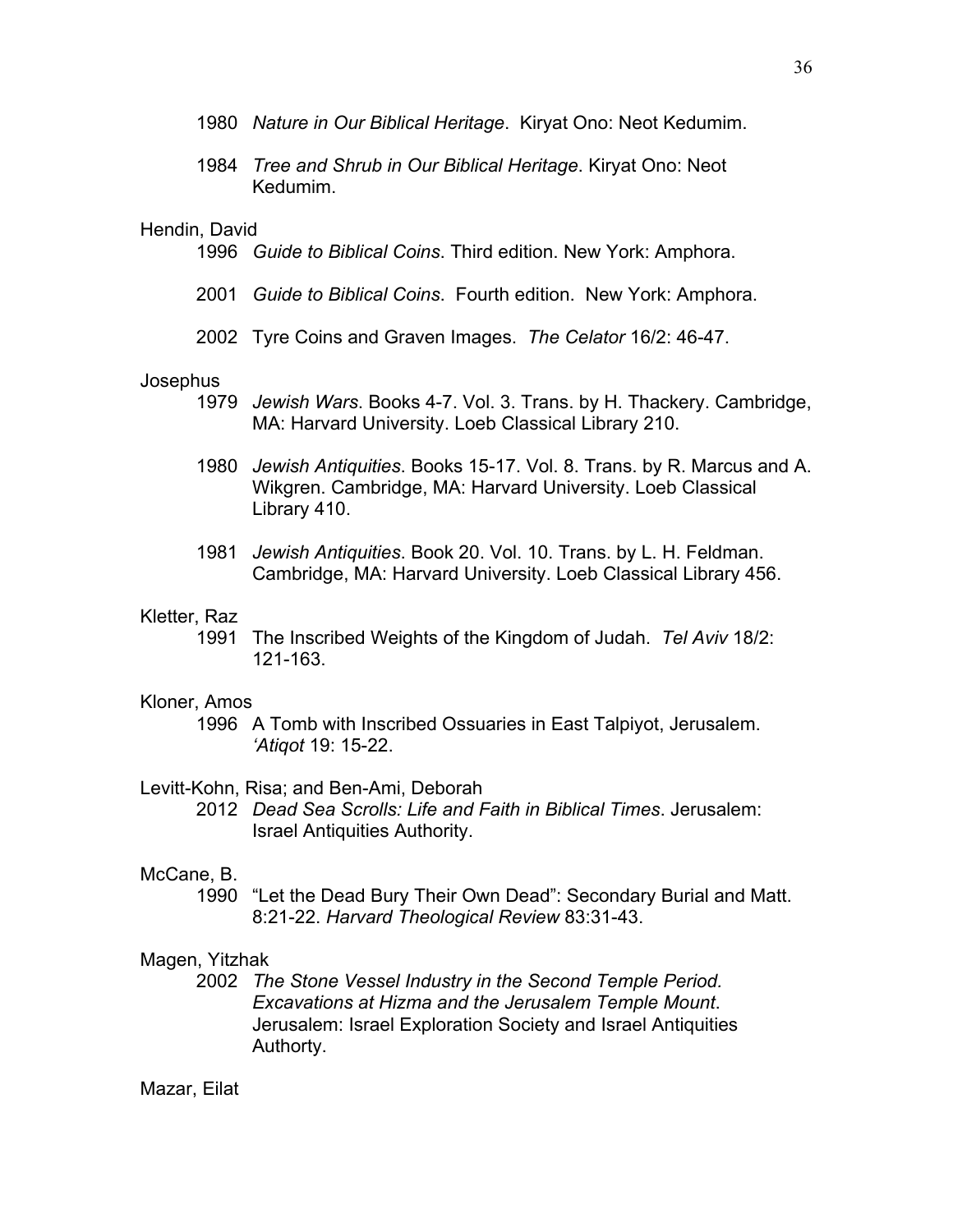- 2007 *Preliminary Report on the City of David Excavations 2005 at the Visitors Center Area*. Jerusalem and New York: Shalem.
- 2009 *The Palace of King David. Excavations at the Summit of the City of David. Preliminary Report of Seasons 2005-2007*. Jerusalem and New York: Shoham Academic Research.

#### Neusner, Jacob

1970 *A Life of Yohanan Ben Zakkai – Ca. 1-80 C.E.* Second edition. Leiden: E. J. Brill. Pages 174, 175.

#### Ovadiah, Asher

1969 Excavations in the Area of the Ancient Synagogue at Gaza (Preliminary Report). *Israel Exploration Journal* 19/4: 193-198.

#### Pliny the Elder

1989 *Natural History*. Books 3-7. Vol. 2. Trans. by H. Rackham. Cambridge, MA: Harvard University. Loeb Classical Library 352.

#### Rahmani, Levi

1994 *A Catalogue of Jewish Ossuaries in the Collection of the State of Israel*. Jerusalem: Israel Antiquities Authority and Israel Academy of Science and Humanities.

#### Rainey, Anson

1982 Wine from the Royal Vineyards. *Bulletin of the American Schools of Oriental Research* 245: 57-62.

#### Reich, Ronny

1995 Six Stone Water Jars. *Jerusalem Perspective* 48:30-33.

2011 *Excavating the City of David. Where Jerusalem's History Began*. Jerusalem: Israel Exploration Society.

#### Reich, Ronny; Shukron, Eli; and Lernau, Omri

2007 Recent Discoveries in the City of David, Jerusalem. *Israel Exploration Journal* 57/2: 153-169.

#### Ritmeyer, Leen

2006 *The Quest. Revealing the Temple Mount in Jerusalem*. Jerusalem: Carta and The Lamb Foundation.

#### Schneider, Tsvi

1988 Azariahu Son of Hilkiahu (High Priest?) of a City of David Bulla. *Israel Exploration Journal* 38/3: 139-141.